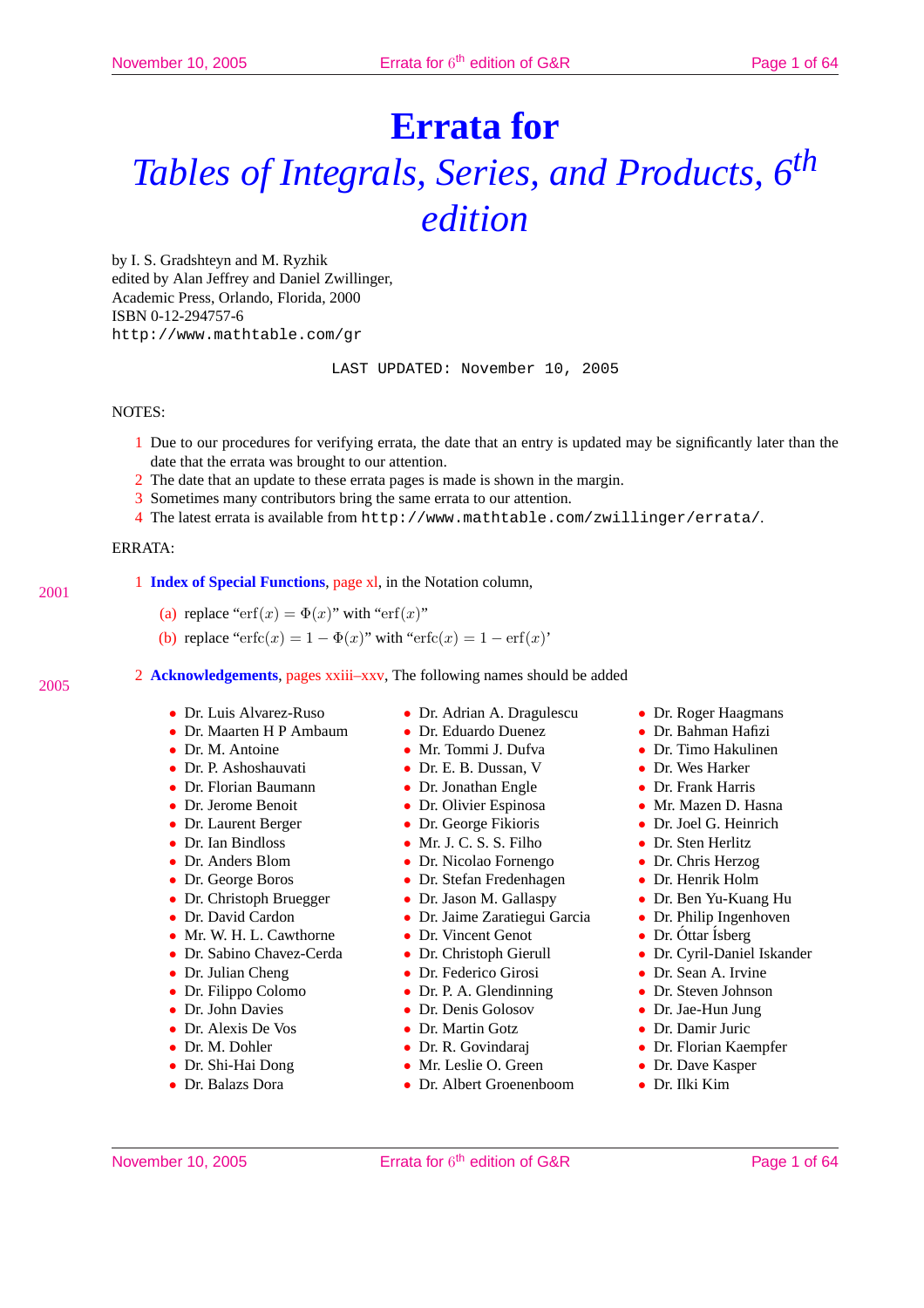- Dr. Youngsun Kim
- Dr. Yannis Kohninos
- Dr. Mel Knight
- Dr. Stefan Kramer
- Dr. Tobias Kramer
- Dr. Hermann Krebs
- Dr. Kun-Lin Kuo
- Dr. Konstantinos Kyritsis
- Todd Lee
- Dr. M. Howard Lee
- Dr. Armando Lemus
- Dr. Michael Lexa
- Dr. H. Li
- Dr. Kuo Kan Liang
- Dr. Donald Livesay
- Dr. Georg Lohoefer
- Dr. Sylvie Lorthois
- Dr. R. Mahurin
- Dr. A. Mangiarotti
- Sr. Yuzo Maruyama
- Dr. David J. Masiello
- Dr. David McA McKirdy
- Dr. Angelo Melino
- Dr. Rami Mehrem

2005

- Dr. Gerard P. Michon
- Dr. Victor H. Moll
- Mr. Tony Montagnese
- Dr. Pablo Parmezani Munhoz
- Dr. Stefan Neumeier
- Dr. Robert A. Padgug
- Dr. D. Papadopoulos
- Mr. Man Sik Park
- Dr. Nicola Pessina
- Dr. Rickard Petersson
- Dr. Andrew Plumb
- Dr. William S. Price
- Dr. Paul Radmore
- Dr. Klaus Rottbrand
- Dr. E. Royer
- Dr. Sanjib Sabhapandit
- Dr. M. A. Sanchis-Lozano
- Dr. Naoki Saito
- Dr. Motohiko Saitoh
- Dr. Vito Scarola
- 
- Dr. Martin Schmid
- Dr. Mel Schopper
- Dr. Kazuhiko Seki
- Dr. Masaki Shigemori
- Kenneth Ing Shing
- Dr. Tomohiro Shirai
- Dr. Steven H. Simon
- Dr. Ashok Kumar Singal
- Dr. Stefan Llewellyn Smith
- Dr. Marcus Spradlin
- Dr. Andrzej Staruszkiewicz
- Dr. Philip C. L. Stephenson
- Dr. Edgardo Stockmeyer
- Dr. S. Tabachnik
- Dr. Erik Talvila
- Dr. Goncalo Tavares
- Dr. Aba Teleki
- Dr. Theodoros Theodoulidis
- Dr. D. J. Thomas
- Dr. Michael Thorwart
- Dr. D. C. Torney
- Dr. N. Turkkan
- Dr. B. Van den Bossche
- Dr. Chris Van Den Broeck
- Dr. Andras Vanyolos
- Dr. Stuart Walsh
- Dr. Reinhold Wannemacher
- Dr. Robert Whittaker
- Dr. D. T. Wilton
- Dr. J. D. Wright
- Dr. M. D. Yacoub
- Mr. Chun Kin Au Yeung
- Dr. Kazuya Yuasa
- 3 **Acknowledgements**, pages xxiii–xxv, the following correction should be made:

(a) The name "Dr. V. I. Fabricant" should have been "Dr. V. I. Fabrikant".

- (b) The name "Dr. D. Ruddermann" should have been "Dr. D. Ruderman".
- 4 **Order of Presentation**, page xxviii, the fourth integral on the page has the expression "ln 2 cosh  $pv$ ". While 2002 correct, this would be better written as "ln(2 cosh  $pv$ )".

(Thanks to Leslie Green for this correction.)

5 **Text**, pages xxxi, xxxiii, xxxvi, and xxxviii all refer to "Ryzhik and Gradshteyn" when it should be "Gradshteyn 2005  $\frac{3 \text{ Real, pages A}}{\text{and Ryzhik}}$ 

(Thanks to Leslie Green for this correction.)

6 **Formula**, page xxxv, the first formula on the page is

$$
-\Psi'(z-1)=-\Psi'(z)+\frac{1}{z^2}
$$

which is incorrect. It should have been

$$
\Psi'(z+1) = \Psi'(z) - \frac{1}{z^2}
$$

(Thanks to Nicola Pessina for correcting this error.)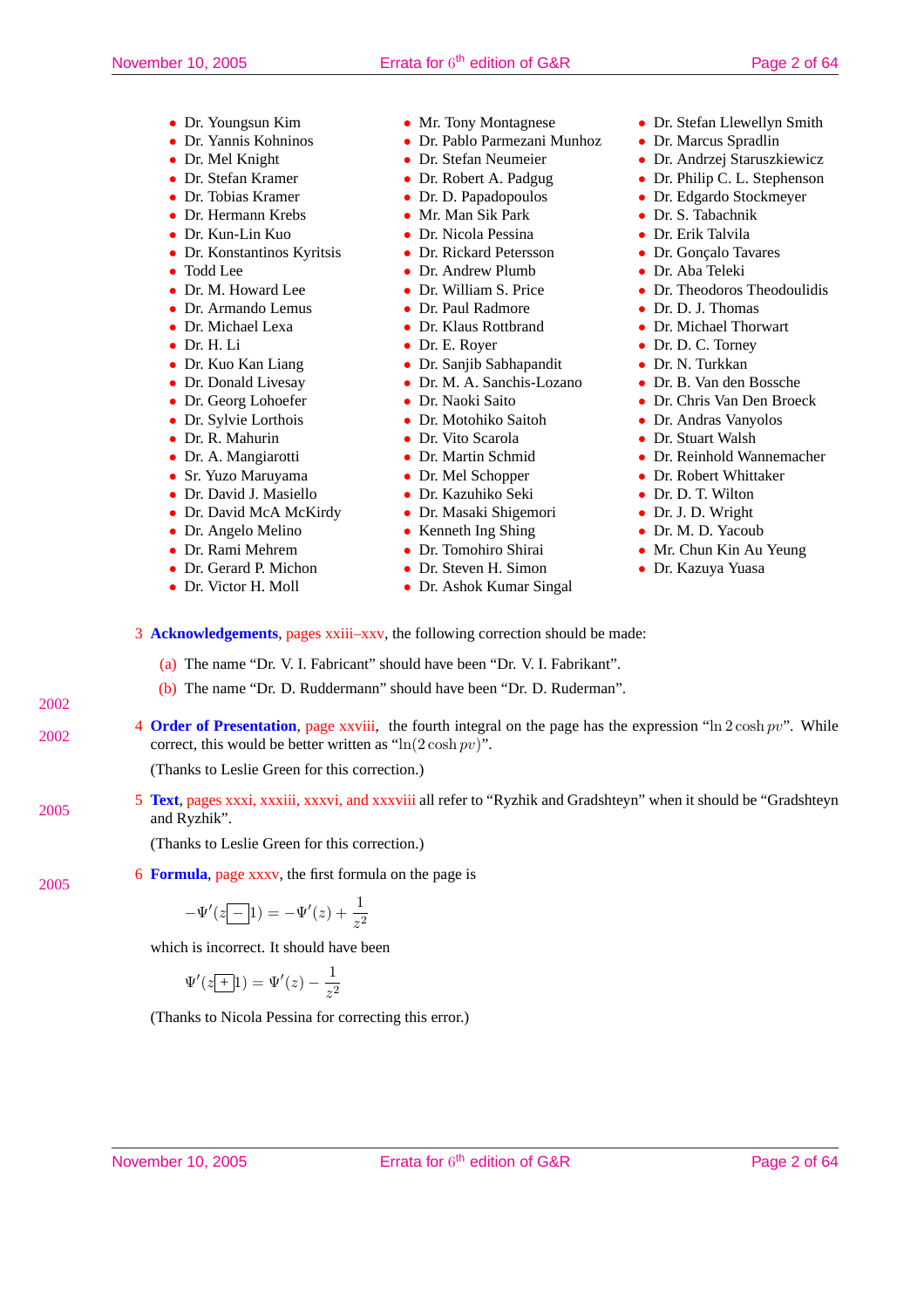2001

2005

7 **Use of the tables**, page xxxvii, the second sentence following **Bessel Functions** now begins

Some common ones involves the replacement of  $Y_n(z)$  by  $Y_{\lceil n \rceil}(z)$  and the introduction of the symbol

This is incorrect, it should have been:

Some common ones involve the replacement of  $Y_n(z)$  by  $Y_{\overline{|\nu|}}(z)$  and the introduction of the symbol

8 **Index of Special Functions**, page xxxix, lines 12 and 20 both have Φ(x) in the notation column. Remove line  $2002$   $\frac{0}{20}$ 

9 **Formula 0.122.4**, page 2, the result is now 2002

$$
\frac{1}{2}\left[m(n+1)-2\right]
$$

This is incorrect, it should have been

$$
\frac{\boxed{n}}{2} [m(n+1) - 2]
$$

10 **Formula 0.131**, page 3, the evaluation now begins

$$
= \boxed{C} + \ldots
$$

This is incorrect, it should have been (the font for  $C$  was incorrect):

$$
= \boxed{C} + \ldots
$$

(Thanks to Marcus Spradlin for correcting this error.)

## 11 **Formula 0.239 1**, page 10, the summand is now

$$
(-1)^{\boxed{n}+1}\frac{1}{3k-2}
$$

which is incorrect. It should have been

$$
(-1)^{\boxed{k}} + 1 \frac{1}{3k - 2}
$$

(Thanks to Martin Gotz for correcting this error.)

12 **Summation 0.241.3**, page 11, the result can be further simplified to  $\frac{1}{\sqrt{1-4p}}$ . 2001

(Thanks to Victor H. Moll and George Boros for this suggestion.)

2002

13 **Summation 0.245 3**, page 12, the summation is now

$$
\sum_{k=1}^{\infty} \frac{k}{(2k+1)!} = \frac{1}{e} = 0.36787\dots
$$

This is incorrect, it should have been:

$$
\sum_{k=1}^{\infty} \frac{k}{(2k+1)!} = \frac{1}{2e} \boxed{\approx 0.1839397}
$$

November 10, 2005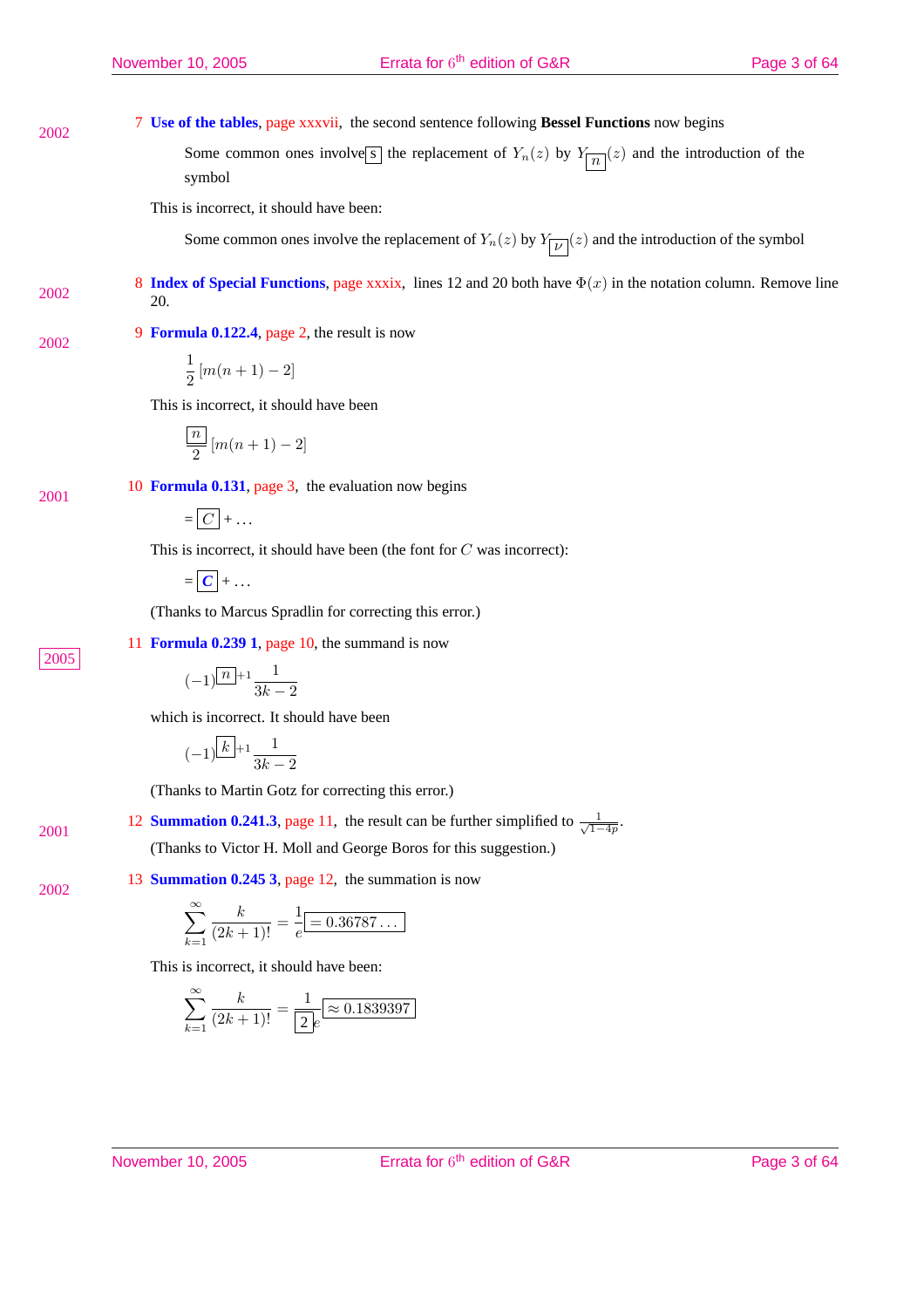14 **Formula 0.318 1**, page 18, the last term is now

$$
+\frac{x^2}{2!}f'(a)+\ldots
$$

This is incorrect, it should have been

$$
+\frac{x^2}{2!}f''(a) + \dots
$$

(Thanks to Dave Kasper for correcting this error.)

15 **Formula 0.32 3**, page 18, the limits on the first integral are now −t and t; which are incorrect. These limits 2005 **Should** have been  $-l$  and l.

(Thanks to Pablo Parmezani Munhoz correcting this error.)

16 **Section 0.322**, page 19, line 2 now has the formula:

$$
\boxed{2}{2} \{f(x_0+0) + f(x_0-0)\}
$$

This is incorrect. It should have been

$$
\boxed{1}_{2} \left\{ f(x_0 + 0) + f(x_0 - 0) \right\}
$$

(Thanks to Leslie Green for correcting this error.)

17 **Section 0.330**, page 20, third line from the bottom now reads, in part:

$$
S_n(z) = \sum_{k=0}^n \frac{A_k}{|z|^k}
$$
, satisfies the condition ...

This is incorrect. It should have been

$$
S_n(z) = \sum_{k=0}^n \frac{A_k}{|z|^k}
$$
, satisfies the condition ...

(Thanks to Mel Knight for correcting this error.)

18 **Section 0.440**, page 23, the first line now reads, in part:

Let  $|f(x)|$  and  $g(x)$  be continuous in ...

This is incorrect. It should have been

Let 
$$
|f(g(x))|
$$
 and  $g(x)$  be continuous in ...

(Thanks to Mel Knight for correcting this error.)

19 **Formula 1.112 3**, page 25, The formula now reads:

$$
(1+x)^{1/2} = 1 + \frac{1}{2}x + \frac{1 \cdot 1}{2 \cdot 4}x^2 + \dots
$$

This is incorrect, it should have been:

$$
(1+x)^{1/2} = 1 + \frac{1}{2}x - \frac{1 \cdot 1}{2 \cdot 4}x^2 + \dots
$$

(Thanks to Filippo Colomo for correcting this error.)

November 10, 2005

2003

2003

2001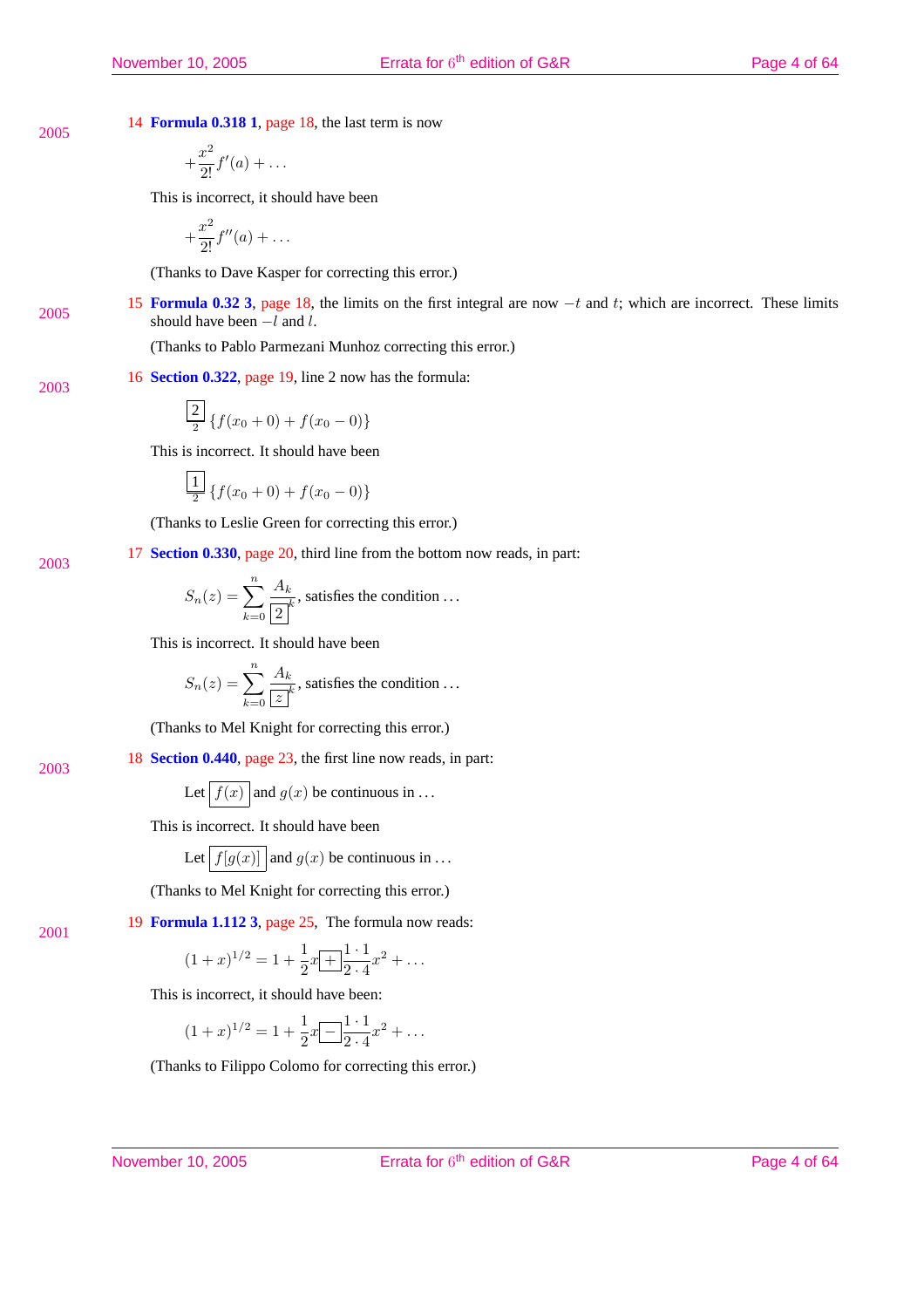20 **Formula 1.211 1**, page 26, the right hand side is now

$$
\sum_{k=0}^{\infty} \frac{x^{\boxed{h}}}{k!}
$$

This is incorrect, it should have been (the exponent should be " $k$ ", not "h")

$$
\sum_{k=0}^{\infty} \frac{x^{\underline{k}}}{k!}
$$

(Thanks to Victor H. Moll and George Boros for correcting this error.)

21 **Page heading**, page 27, is now 2002

Introduction

This is incorrect, it should have been:

Functional relations

- 22 **Formulae 1.334 3, 5**, page 34. Each of these formulae has a "chx" on the right hand side; these should have 2002 been "cosh  $x$ ".
	- 23 **Integral 1.352 1 and 1.352 2**, page 37, in three cases the expression "sin  $\frac{x}{2}$  $\frac{\infty}{2}$ " should have been smaller and shown as "sin  $\frac{x}{2}$ ".

(Thanks to Leslie Green for this correction.)

24 **Formulae 1.393 2**, page 40. Both of the evaluations of this formula have "[n odd]". The second evaluation 2005 should be "[n even]". Also, the exponent on the second line,  $\frac{n}{2}$ , is shown too large. (Thanks to Leslie Green for this correction.)

25 **Formula 1.411 6**, page 41, the formula is now, in part,

$$
\tanh x = x - \frac{x^3}{3} + \frac{2x^5}{15} + \frac{17}{315}x^7 + \cdots
$$

This is incorrect, it should have been

$$
\tanh x = x - \frac{x^3}{3} + \frac{2x^5}{15} \boxed{-} \frac{17}{315} x^7 + \cdots
$$

(Thanks to Louie Louie for correcting these errors.)

27 **Formula 1.432 1**, page 44, the first term in the infinite series is now

26 **Formula 1.422 6** page 43, should be deleted. 2005

2005

2005

2002

$$
\left(1-\frac{x^2}{(2k\pi+y^{\boxed{2}})}\right)
$$

which is incorrect. It should have been

$$
\left(1 - \frac{x^2}{(2k\pi + y)^{\boxed{2}}}\right)
$$

(Thanks to Andy Plumb for correcting this error.)

November 10, 2005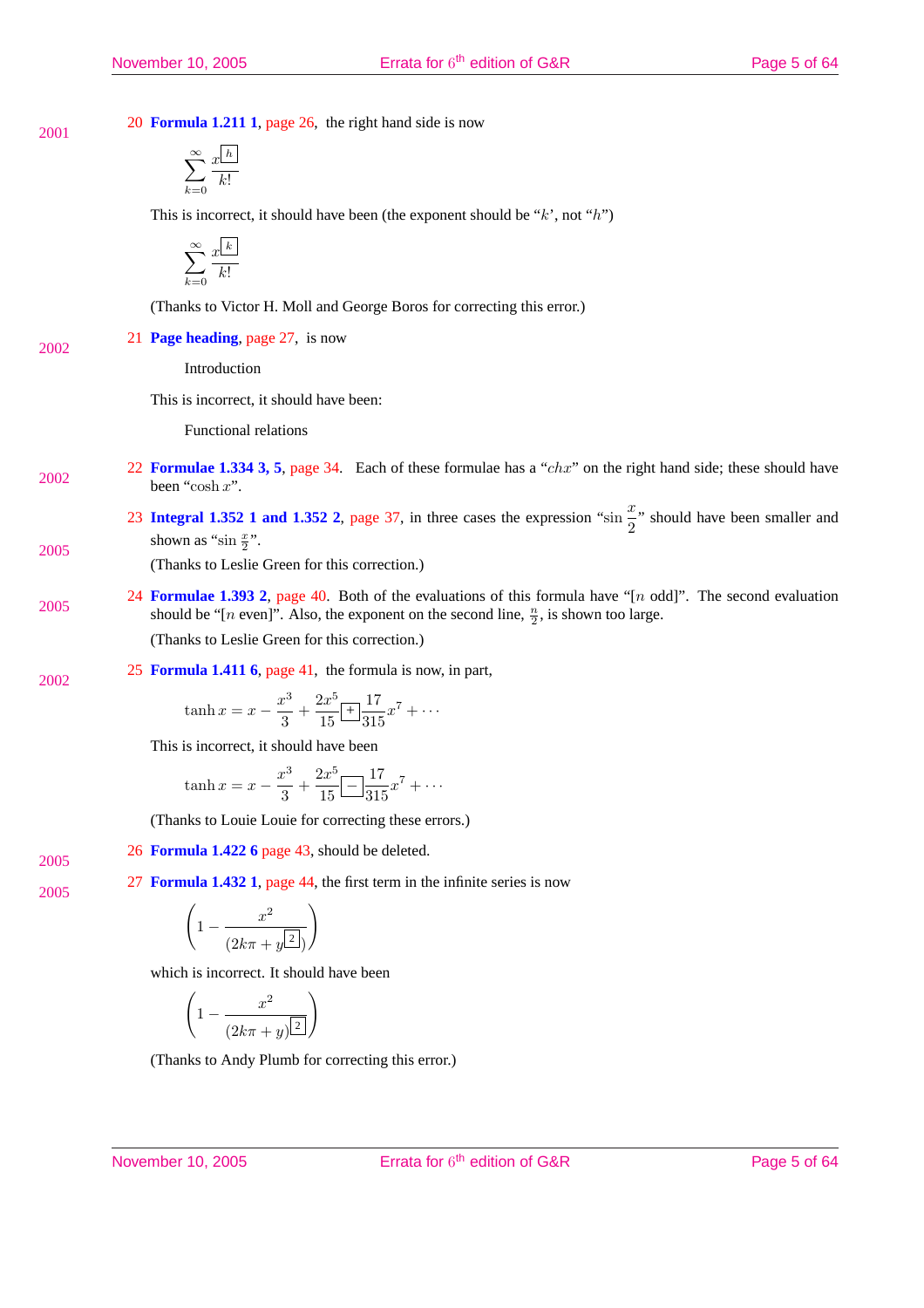28 **Formula 1.442 1** page 45,

2005

2005

2001

2002

2002

• the evaluation is now

π

x

which is incorrect, it should have been

$$
\frac{pi}{4}\operatorname{sign} x
$$

• the range of applicability is now

$$
[0 < x < 2\pi]
$$

which is incorrect, it should have been

$$
(-\pi < x < \pi)
$$

29 **Formula 1.624 10**, page 55, the left hand side is now "arctan x"; which is incorrect. The left hand side should have been "arccot x".

(Thanks to Dave Kasper for correcting this error.)

30 **Formula 1.625 7**, page 56, the formula is now

$$
\arccos x - \arccos y = \arccos \left( xy + \sqrt{1 - x^2} \sqrt{1 - y^2} \right) \qquad [x \ge y]
$$

$$
= \arccos \left( xy + \sqrt{1 - x^2} \sqrt{1 - y^2} \right) \qquad [x < y]
$$

This is incorrect, there is a minus sign missing from the top expression. The formula should have been

$$
\arccos x - \arccos y = \boxed{-}\arccos \left(xy + \sqrt{1 - x^2}\sqrt{1 - y^2}\right) \qquad [x \ge y]
$$

$$
= \arccos \left(xy + \sqrt{1 - x^2}\sqrt{1 - y^2}\right) \qquad [x < y]
$$

(Thanks to Filippo Colomo for correcting this error.)

31 **Integral 2.01 6**, page 62, is now

$$
\int \cos x \, dx = -\sin x
$$

This is incorrect, it should have been:

$$
\int \cos x \, dx = \sin x
$$

(Thanks to Konstantinos Kyritsis for correcting this error.)

32 **Integral 2.01 8**, page 62, is now

$$
\int \frac{1}{\cos^2 x} \, dx = \boxed{-} \tan x
$$

This is incorrect, it should have been:

$$
\int \frac{1}{\cos^2 x} \, dx = \tan x
$$

(Thanks to Frank Harris for correcting this error.)

November 10, 2005

Errata for 6<sup>th</sup> edition of G&R Page 6 of 64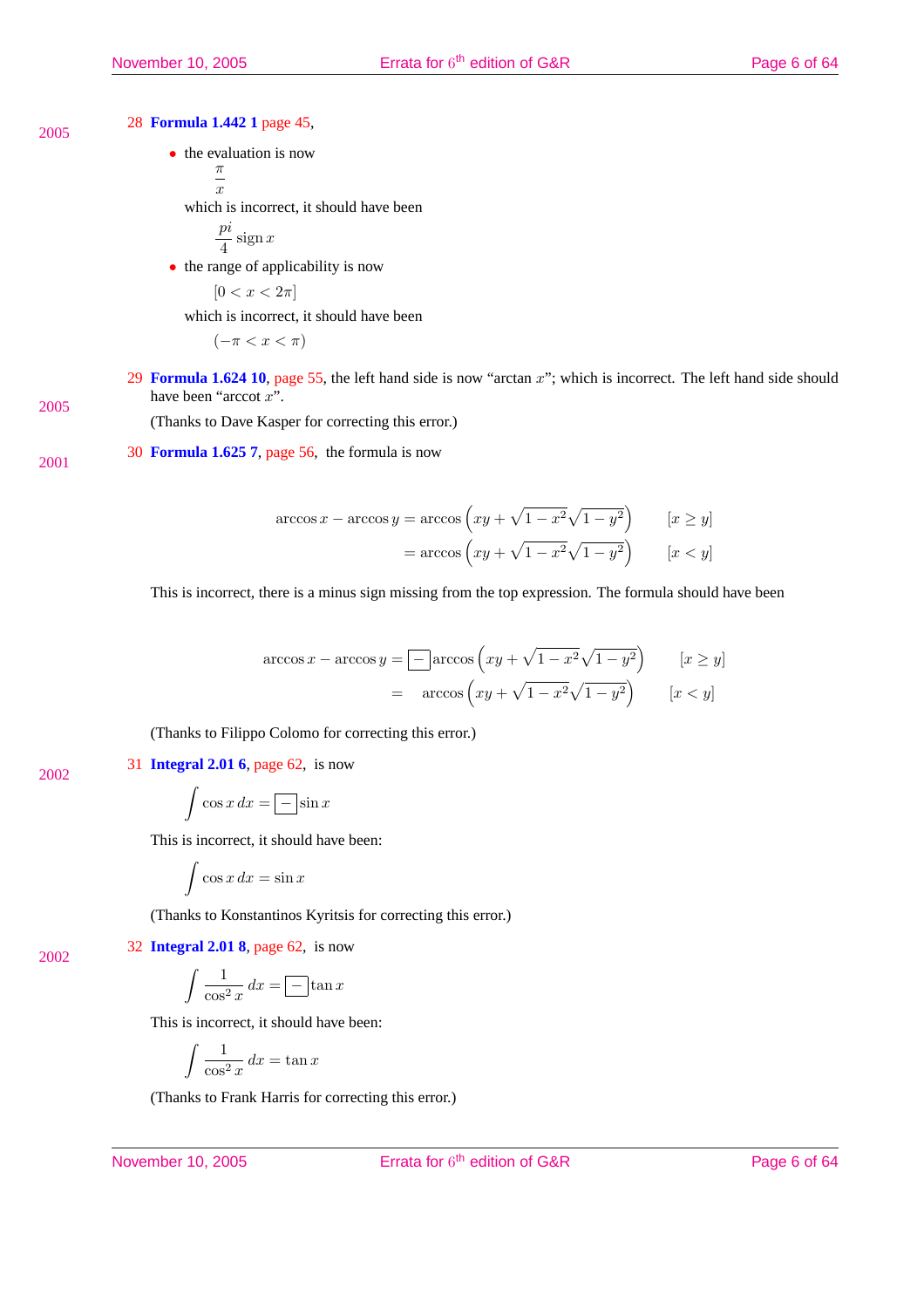33 **Integral 2.01 22**, page 62, is now 2002

$$
\int \frac{1}{\sinh^2 x} \, dx = \coth x
$$

This is incorrect, it should have been:

$$
\int \frac{1}{\sinh^2 x} \, dx = \boxed{-} \coth x
$$

(Thanks to Frank Harris for correcting this error.)

34 **Integral 2.02 8**, page 63, the constraint is presently "[ $n \neq 1$ ]", which is incorrect. It should have been 2002 <sup>34</sup>  $\frac{\ln(\ln 2.0)}{n^2 + 1}$ 

(Thanks to Kenneth Ing Shing for correcting this error.)

35 **Integral 2.110 7**, page 66, should be added and should be 2001

$$
\int x^a (nx^b + c)^k dx = \frac{n^k}{b} \sum_{i=0}^k \frac{(-1)^i k! \Gamma\left(\frac{a+1}{b}\right) \left(n^b + \frac{c}{n}\right)^{k-i}}{(k-i)! \Gamma\left(\frac{a+1}{b} + i + 1\right)} x^{a+1+ib}
$$
  
[a, b, k \ge 0 are all integers]

36 **Integral 2.123**, page 69, the integrand is now " $\frac{1}{xz^5}$ " which is incorrect, it shuold have been " $\frac{1}{xz_1^5}$ " ". 2005 (Thanks to Vincent Genot for correcting this error.)

37 **Integral 2.141 2**, page 72, the last term is "− arctan x", which is incorrect. It should have been "− arctan( $1/x$ )". 2001 (Thanks to Victor H. Moll and George Boros for correcting this error.)

38 Integral 2.146 3, page 74, the last 
$$
\frac{k\pi}{n}
$$
 term is too large.

(Thanks to Leslie Green for this correction.)

#### 39 **Page heading**, page 75, is now 2002

2005

2005

Forms containing pairs of binomials  $a + bx$  and  $\alpha + \beta x$ 

This is incorrect, it should have been:

Forms containing the binomial  $1 \pm x^n$ 

40 **Integral 2.172**, page 78, The right hand side of the first evaluation (for  $\Delta < 0$ ) is now

$$
\frac{-2}{\sqrt{-\Delta}}\,\text{arctanh}\big[\underline{x}\big]\frac{b+2cx}{\sqrt{-\Delta}}
$$

This is incorrect, it should have been:

$$
\frac{-2}{\sqrt{-\Delta}}\operatorname{arctanh}\frac{b+2cx}{\sqrt{-\Delta}}
$$

(Thanks to Ian Bindloss for this correction.)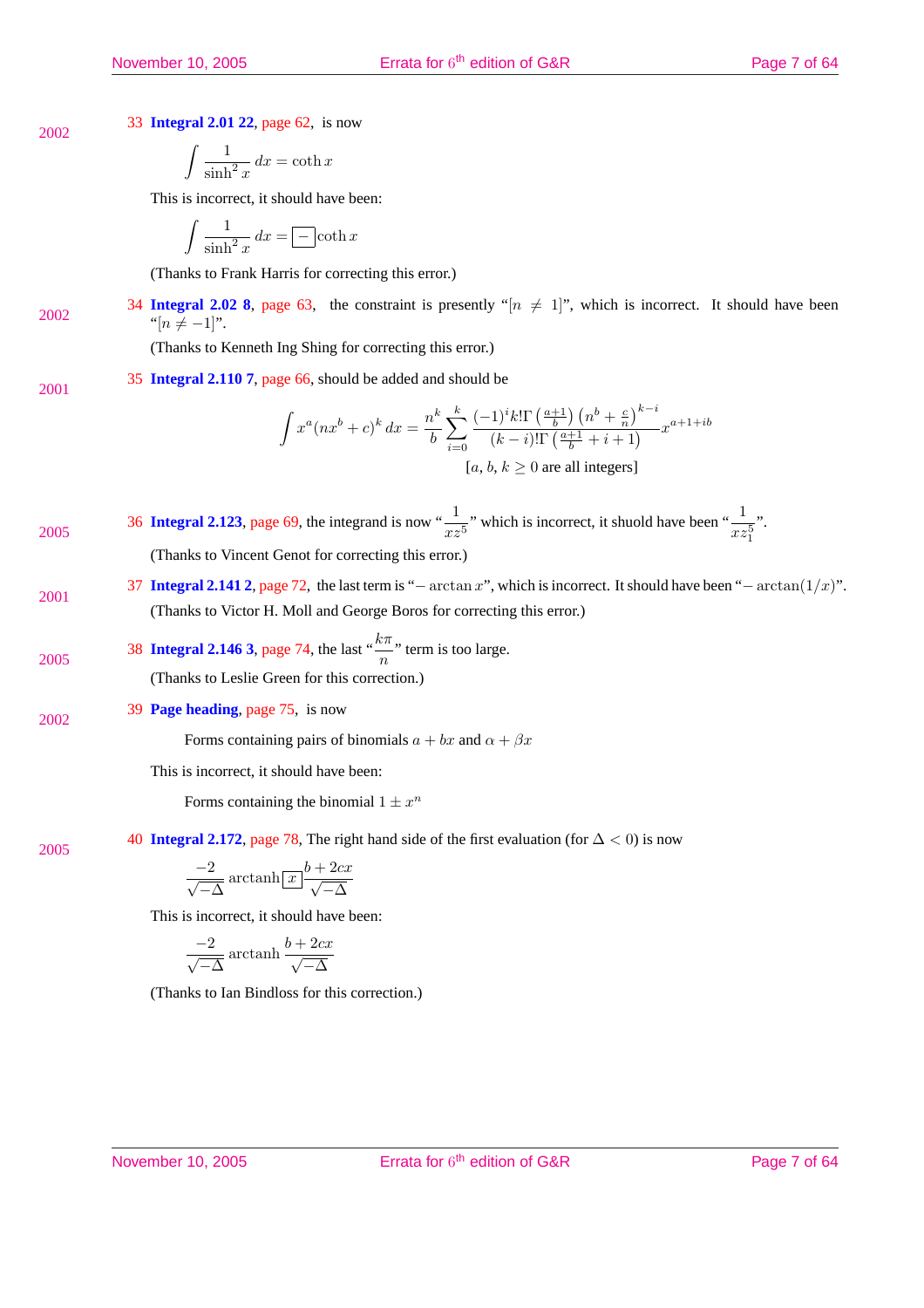41 **Integral 2.242 1**, page 86, the first term of the evaluation of the integral is presently

$$
\frac{2[a]\sqrt{z}}{b}
$$

This is incorrect, the "a" should have been an " $\alpha$ ". That is

$$
\frac{2\boxed{\alpha}\sqrt{z}}{b}
$$

(Thanks to M. Antoine for correcting this error.)

42 **Section 2.26**. The expression  $\sqrt{a+b+cx^2}$  is incorrect and should have been  $\sqrt{a+b/x+cx^2}$ , this occurs in 2004 the following places:

- (a) In the table of contents on page vii.
- (b) Section 2.26 heading on page 92.
- (c) Running heads on page 93 and page 95.

(Thanks to Donald Livesay for correcting this error.)

43 **Integral 2.268**, for  $m = 1$ , page 96, the expression "bigbigstrut" should not be present. 2002

(Thanks to Steven Johnson for correcting this error.)

44 **Integral 2.269 5**, page 97, The integral now reads: 2001

$$
\int \frac{dx}{x^2 \sqrt{R^3}} = -\frac{A}{\sqrt{R}} \left[ +\frac{1}{a^2 \Delta \sqrt{R}} \left[ \left( 3b^2 - 8ac \right) c x + \left( 3b^2 - 10ac \right) b \right] - \frac{3b}{2a^2} \int \frac{dx}{x \sqrt{R}}
$$

This is incorrect, it should have been:

$$
\int \frac{dx}{x^2\sqrt{R^3}} = \frac{A}{\sqrt{R}} - \frac{3b}{2a^2} \int \frac{dx}{x\sqrt{R}}
$$

(Thanks to Roger Haagmans for correcting this error.)

#### 45 **Notation for section 2.27**, page 97. 2004

The second representation for  $I_2$  has the constraint "[a > 0 and  $\lceil \cdot \rceil c < 0$ ]". This is incorrect and should have been "[ $a > 0$  and  $c < 0$ ]".

(Thanks to Donald Livesay for correcting this error.)

46 **Integral 2.314**, page 104, the evaluation for  $ab < 0$  is presently 2002

$$
\frac{1}{2m\sqrt{-ab}}\ln\frac{b+e^{mx}\sqrt{-ab}}{b-e^{mx}\sqrt{-ab}}
$$

This is incorrect, it should have been:

$$
\frac{1}{2m\sqrt{-ab}}\ln\left|\frac{e^{mx}\sqrt{-ab}-|b|}{e^{mx}\sqrt{-ab}+|b|}\right|
$$

(Thanks to Victor H. Moll and George Boros for correcting this error.)

47 **Integral 2.321 2**, page 104, an alternative way to write the evaluation of the integral is as follows

$$
e^{ax}\left(\sum_{k=0}^n\frac{(-1)^kk! \binom nk x^{n-k}}{a^{k+1}}x^{n-k}\right)
$$

(Thanks to Victor H. Moll and George Boros for suggesting this evaluation.)

November 10, 2005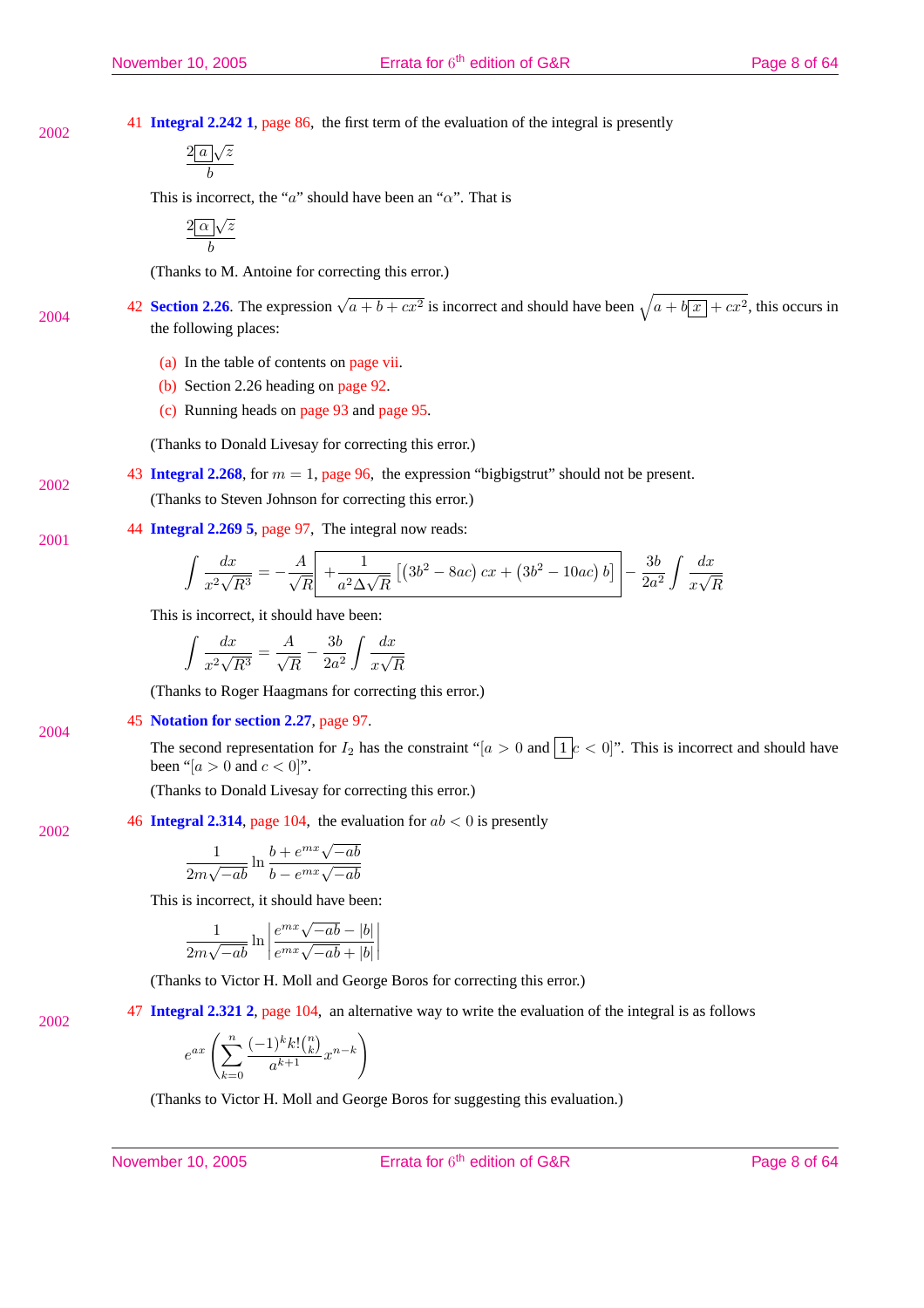2005

2005

2005

48 **Integral 2.444 2**, page 122, the evaluation of the integral is now

$$
2\boxed{\cos}a\arctan\left(\tanh\frac{x}{2}\tan\frac{a}{2}\right)
$$

This is incorrect, it should have been:

$$
2\underline{\fbox{cosec}}\, a\arctan\left(\tanh\frac{x}{2}\tan\frac{a}{2}\right)
$$

(Thanks to David McKirdy for correcting this error.)

49 **Integral 2.464 25**, page 132, the integrand is now

$$
\frac{\tan^4\frac{x}{2}}{\sqrt{a \equiv b \cosh x}}
$$

which is incorrect. It should have been

$$
\frac{\tan^4\frac{x}{2}}{\sqrt{a\biguparrow+b\cosh x}}
$$

(Thanks to Vincent Genot for correcting this error.)

- 50 **Formula 2.472 5**, page 137, the first summation on the right hand side how starts with  $k = 1$ ; which is incorrect. 2005 The matrix  $\frac{2.4723}{2}$ ,  $\frac{1}{2}$ ,  $\frac{1}{2}$ ,  $\frac{1}{2}$ ,  $\frac{1}{2}$ ,  $\frac{1}{2}$ ,  $\frac{1}{2}$ ,  $\frac{1}{2}$ ,  $\frac{1}{2}$ ,  $\frac{1}{2}$ ,  $\frac{1}{2}$ ,  $\frac{1}{2}$ ,  $\frac{1}{2}$ ,  $\frac{1}{2}$ ,  $\frac{1}{2}$ ,  $\frac{1}{2}$ ,  $\frac{1}{2}$ ,  $\frac{1}{2}$ ,  $\$
- 51 **Integral 2.477 6**, page 142, the evaluation includes the term " $[1 (-1)^{n-1}]$ "; this is better written as " $[1 +$ 2003  $\frac{31}{(-1)^n}$   $\frac{\text{megra}}{3!}$

(Thanks to Leslie Green for this correction.)

52 **Integrals 2.549 3** and 2.549 4, page 167, are missing the constraint " $a > 0$ ".

<sup>2005</sup> (Thanks to Robert A. Padgug for correcting this error.)

53 **Formula 2.558 2**, page 170, the factor in front of the integral on the right hand side is now

$$
\left(A - \frac{Bb + Cc}{\boxed{B^2} + c^2}\right)
$$

which is incorrect. It should have been

$$
\left(A - \frac{Bb + Cc}{\boxed{b^2} + c^2}\right)
$$

(Thanks to Christoph Bruegger and Florian Kaempfer for correcting this error.)

## 54 **Integral 2.584 40**, page 188,

- (a) The integrand is now  $\frac{\sin x}{4}$  $\frac{\sin x}{\Delta^3}$ , which is incorrect. It should be  $\frac{\sin^2 x}{\Delta^3}$  $rac{1-\omega}{\Delta^3}$ .
- (b) The last term of the evaluation is now  $\frac{1}{k'^2}$  $\sin x \, \cos x$  $\frac{\cos x}{\Delta}$  which is incorrect. It should be  $\frac{1}{k'^2}$  $\sin x$   $\cos x$  $\frac{1}{\Delta}$ . (Thanks to Ashok Kumar Singal for correcting this error.)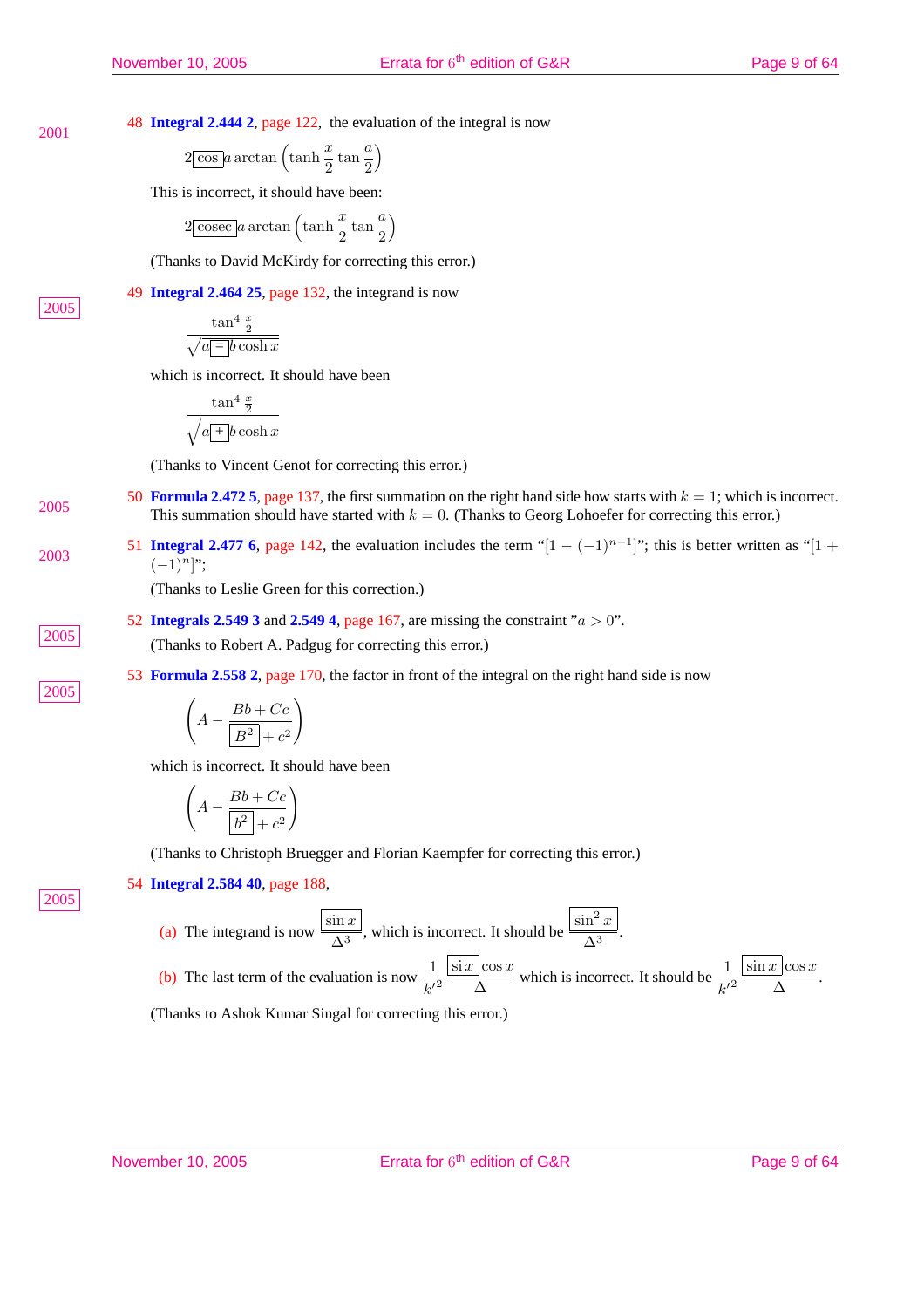55 **Integral 2.637 1**, page 213, the second term of the evaluation presently has a  $\frac{\sin 3x}{2^{2k+2}}$  term, this is incorrect. 2002 This term should have been  $\frac{\sin 3x}{3^{2k+2}}$ .

(Thanks to Victor H. Moll and George Boros for correcting this error.)

56 **Integral 2.813 1**, page 237, the result is now 2002

$$
sign(a)\left[\boxed{n}\arcsin\frac{x}{|a|} + \sqrt{a^2 - x^2}\right]
$$

This is incorrect, it should have been

$$
sign(a) \left[ \boxed{x} \arcsin \frac{x}{|a|} + \sqrt{a^2 - x^2} \right]
$$

57 **Integral 3.036**, page 246, is now Formula 3.036 1, the formula is now 2001

$$
\int_0^{\pi} f\left(\frac{\sin^2 x}{1 + 2p\cos x + p^2}\right) dx = \int_0^{\pi} f\left(\sin^2 x\right) dx \quad [p^2 \ge 1];
$$
  
= 
$$
\int_0^{\pi} f\left(\frac{\sin^2 x}{p^2}\right) dx \quad [p^2 \le 1].
$$

This is incorrect, it should have been:

$$
\int_0^\pi f\left(\frac{\sin^2 x}{1+2p\cos x+p^2}\right)dx = \int_0^\pi f\left(\sin^2 x\right)dx \quad [p^2 \le 1];
$$

$$
= \int_0^\pi f\left(\frac{\sin^2 x}{p^2}\right)dx \quad [p^2 \ge 1].
$$

(Thanks to Yuzo Maruyama for correcting this error.)

58 **Integral 3.141 21**, page 264, now has the evaluation 2003

$$
\frac{2}{3}\sqrt{a-c}\left[2(b-a)F(\delta,q)+(2a-b-c)E(\delta,q)\right] + \frac{2}{3}\underbrace{\left[(2c-b-u)\right]}\sqrt{\frac{(b-u)(u-c)}{a-u}}
$$

This is incorrect, it should have been:

$$
\frac{2}{3}\sqrt{a-c}\left[2(b-a)F(\delta,q)+(2a-b-c)E(\delta,q)\right] + \frac{2}{3}\underbrace{\left[(b+c-a-u)\right]}_{a-u}\sqrt{\frac{(b-u)(u-c)}{a-u}}
$$

(Thanks to Gonçalo Tavares for correcting this error.)

59 **Integral 3.141 23**, page 264, is missing an equals sign. The first "+" sign (after the "dx") should be an equals  $2005$  sign (=).

(Thanks to Óttar Ísberg for correcting this error.)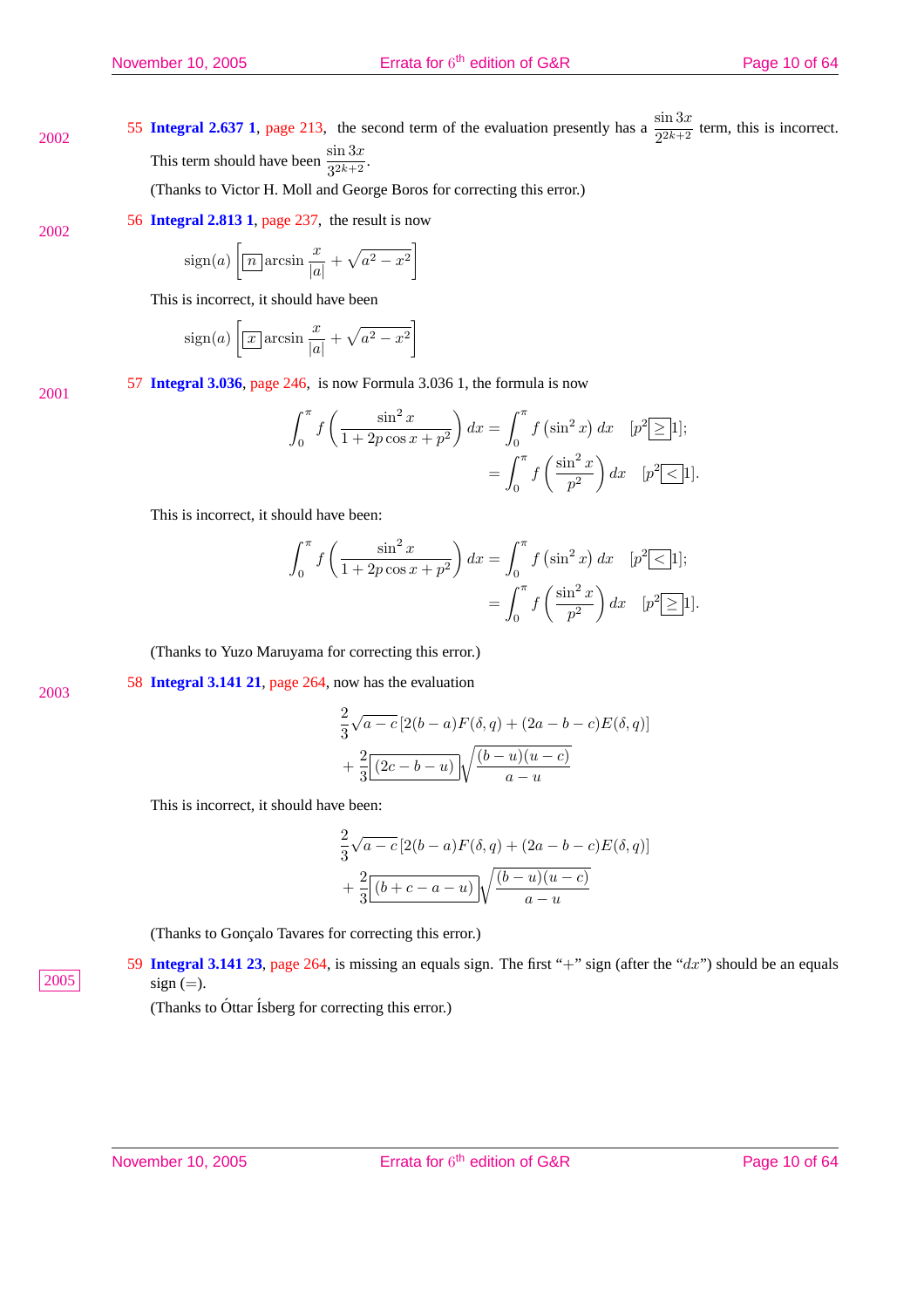2002

2002

## 60 **Integral 3.141 30**, page 265, now has the evaluation

$$
\frac{2}{3} \frac{\sqrt{(a-c)^3}}{b-c} [(a+c-2b)E(\mu, q) - (a-b)F(\mu, q)] \n+ \frac{2}{3} \frac{a-c}{b-c} (u+b-a-c) \sqrt{\frac{(u-a)(u-c)}{u-b}}
$$

This is incorrect, it should have been:

$$
\frac{2}{3} \boxed{\sqrt{a-c}} [(a+c-2b)E(\mu, q) - (a-b)F(\mu, q)] + \frac{2}{3} (u+b-a-c) \sqrt{\frac{(u-a)(u-c)}{u-b}}.
$$

(Thanks to Gonçalo Tavares correcting this error.)

61 **Integral 3.147 7**, page 272, the upper limit on the integral is now  $\alpha$ , it should be  $\alpha$ . (Thanks to Todd Lee for correcting this error.)

#### 62 **3.169 Notation**, page 305, the second to last line of the notation now has 2005

$$
u = \arcsin\sqrt{\frac{u^2 - a^2}{u^2 - b^2}}
$$

This is incorrect, it should have been

$$
\mu = \arcsin\sqrt{\frac{u^2 - a^2}{u^2 - b^2}}
$$

63 **Integral 3.195**, page 313, the constraint is now 2001

 $[a > 0]$ 

This is incorrect, it should have been

$$
[p \neq 0, \quad a > 0, \quad a \neq 1]
$$

(Thanks to Victor H. Moll and George Boros for correcting this error.)

64 **Integral 3.194 4**, page 313. Part of the constraint is now 2004

 $0 < \text{Re} |\nu| < n+1$ 

This is incorrect, it should have been

$$
0<\text{Re}\big[\mu\big]
$$

(Thanks to Christoph Gierull correcting this error.)

65 **Integral 3.197 2**, page 314, the evaluation of the integral is now

$$
\boxed{u^{\mu+\nu-\lambda}}\Big|B(\lambda-\mu-\nu,\mu) \; {}_2F_1\left(\boxed{-\nu,\lambda-\mu-\nu;\lambda-\nu};-\frac{\beta}{u}\right)
$$

This is incorrect. It should have been

$$
\boxed{u^{-\lambda}(\beta+u)^{\mu+\nu}}\,\mathbf{B}(\lambda-\mu-\nu,\mu)\,\mathop{_{2}F_1}\left(\boxed{\lambda,\mu;\lambda-\mu};-\frac{\beta}{u}\right)
$$

(Thanks to Victor H. Moll and George Boros for correcting this error.)

November 10, 2005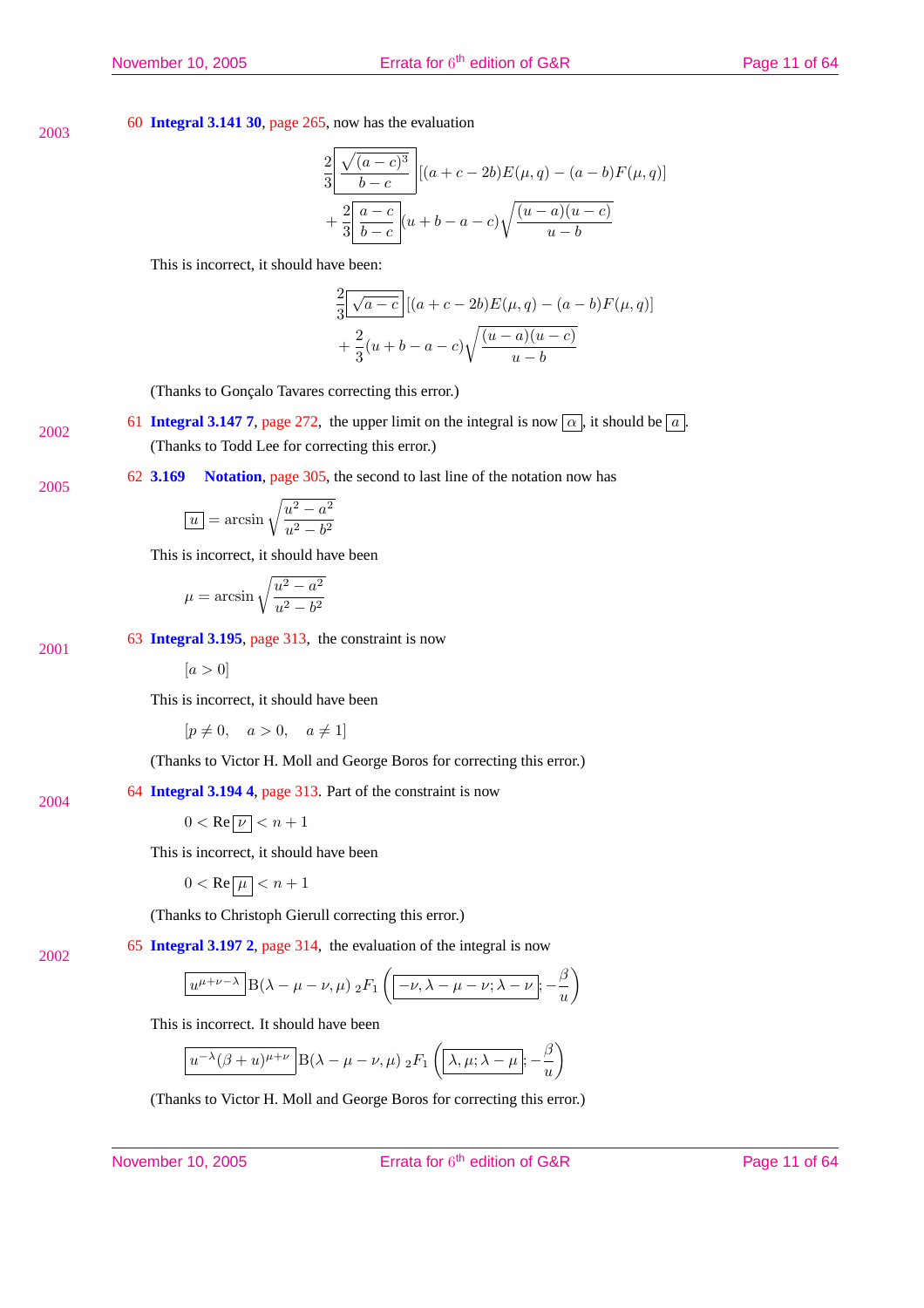66 **Integral 3.231 2**, page 318, the integrand is now

$$
\frac{x^{p-1} - x^{-p}}{1+x}
$$

This is incorrect, it should have been

$$
\frac{x^{p-1}+x^{-p}}{1+x}
$$

(Thanks to Victor H. Moll and George Boros for correcting this error.)

67 **Integral 3.234 1**, page 318, the reference is now "BI (55)(11)" which is incorrect, it should have been "BI 2005  $\frac{0! \text{ mtegra}}{(5)(11)!}$ 

(Thanks to Victor H. Moll and George Boros for correcting this error.)

68 **Integral 3.241 3**, page 319, the integral should be a principal value integral. 2001 (Thanks to Victor H. Moll and George Boros for correcting this error.)

69 **Integral 3.241 4**, page 319, the evaluation of the integral is now 2001

$$
\frac{1}{\nu p^{n+1}} \left(\frac{p}{q}\right) \frac{\mu}{\nu} \frac{\Gamma\left(\frac{\mu}{\nu}\right) \Gamma\left(1+n-\frac{\mu}{\nu}\right)}{\Gamma(1+n)}
$$

This is incorrect, it should have been (the first  $\frac{\mu}{\nu}$  should have been an exponent)

$$
\frac{1}{\nu p^{n+1}} \left(\frac{p}{q}\right)^{\frac{\mu}{\nu}} \frac{\Gamma\left(\frac{\mu}{\nu}\right) \Gamma\left(1+n-\frac{\mu}{\nu}\right)}{\Gamma(1+n)}
$$

(Thanks to Victor H. Moll and George Boros for correcting this error.)

70 **Integral 3.242 2**, page 320, the left hand side of the integral is now

$$
\int_0^\infty \left[ \frac{x^2}{x^4 + 2ax^2 + 1} \right]^c \left( \frac{x^2 + 1}{x^6 + 1} \right) \frac{dx}{x^2}
$$

This is incorrect, it should have been (the "6" should be a "b"):

$$
\int_0^\infty \left[\frac{x^2}{x^4+2ax^2+1}\right]^c\left(\frac{x^2+1}{x\boxed{b}+1}\right)\frac{dx}{x^2}
$$

Note that the value of the integral is independent of b.

(Thanks to Victor H. Moll and George Boros for correcting this error.)

71 **Integral 3.243**, page 320, the evaluation is incorrect, it should have been

$$
\frac{\pi}{48\nu} \left[ 8 \csc(2\rho) + 12 \csc(3\rho) - 8 \csc\left(2\rho - \frac{4\pi}{3}\right) + 8 \csc\left(2\rho - \frac{2\pi}{3}\right) - 3 \csc\left(\rho - \frac{\pi}{6}\right) \csc\left(\rho + \frac{\pi}{6}\right) \sec(\rho) \right]
$$
 where  $\rho = \frac{\mu\pi}{6\nu}$ .

(Thanks to Victor H. Moll and George Boros for correcting this error.)

2001

2005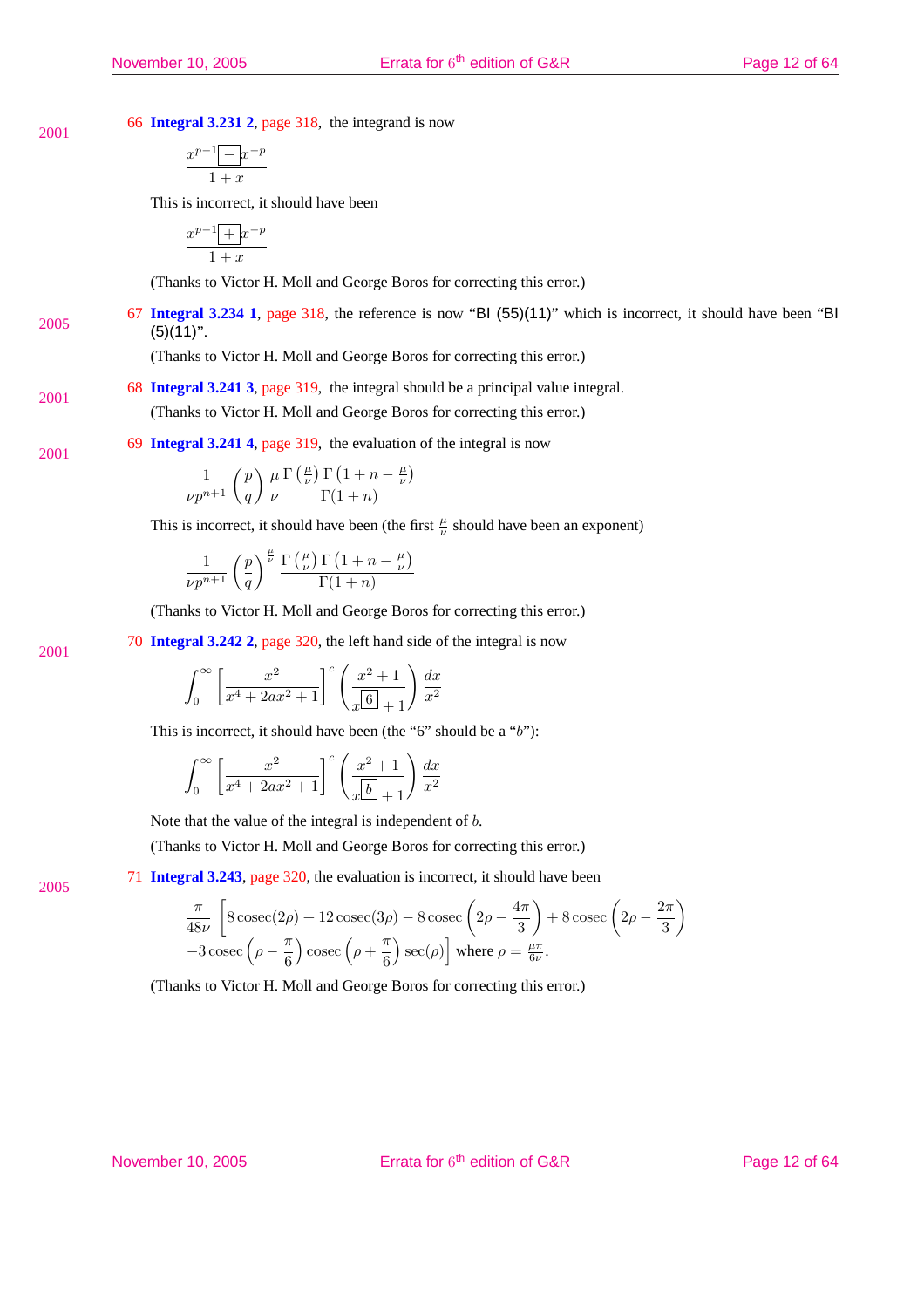2001

2001

72 **Integral 3.247 1**, page 321, the summation on the right side now has

$$
\sum_{k=0}^{\infty} \frac{\xi^k}{(\alpha + kb)\boxed{\cdot}(\alpha + kb + 1)\dots(\alpha + kb + \boxed{k} - 1)}
$$

There is a comma that should not be present and a " $k$ " that should have been an " $n$ ". The correct summation is

$$
\sum_{k=0}^{\infty} \frac{\xi^k}{(\alpha + kb)(\alpha + kb + 1) \cdots (\alpha + kb + n - 1)}
$$

(Thanks to Victor H. Moll and George Boros for correcting this error.)

73 **Integral 3.248 5**, page 321, is incorrect. 2001

(Thanks to Victor H. Moll and George Boros for identifying this error.)

74 **Integral 3.248 6**, page 321, should be added and should be 2001

$$
\int_{-\infty}^{\infty} \frac{dx}{(1+x^2)\sqrt{b+ax^2}} = \begin{cases} \frac{2}{\sqrt{a}} & \text{if } a=b\\ \frac{2}{\sqrt{b-a}}\tan^{-1}\left(\sqrt{\frac{b}{a}-1}\right) & \text{if } b>a\\ \frac{1}{\sqrt{a-b}}\ln\left(\frac{\sqrt{a}+\sqrt{a-b}}{\sqrt{a}-\sqrt{a-b}}\right) & \text{if } b
$$

(Thanks to Victor H. Moll and George Boros for suggesting this addition.)

75 **Integral 3.249 8**, page 321, the constraint is now

[integer  $n > 1$ ]

This is incorrect, it should have been

 $[n > 1]$ 

(Thanks to Victor H. Moll and George Boros for correcting this error.)

#### 76 **Integral 3.259 3**, page 326,

(a) Immediately following the equals sign we now have:

$$
= \frac{1}{p} \alpha^{-} \frac{\lambda}{p} B
$$

This is incorrect, it should have been:

$$
= \frac{1}{p} \alpha^{-\lambda/p} B
$$

(b) The expression now ends:

$$
1-\frac{\beta}{\boxed{a}}
$$

This is incorrect, it should have been:

$$
1-\frac{\beta}{\boxed{\alpha}}\bigg)
$$

(Thanks to Federico Girosi for correcting these errors.)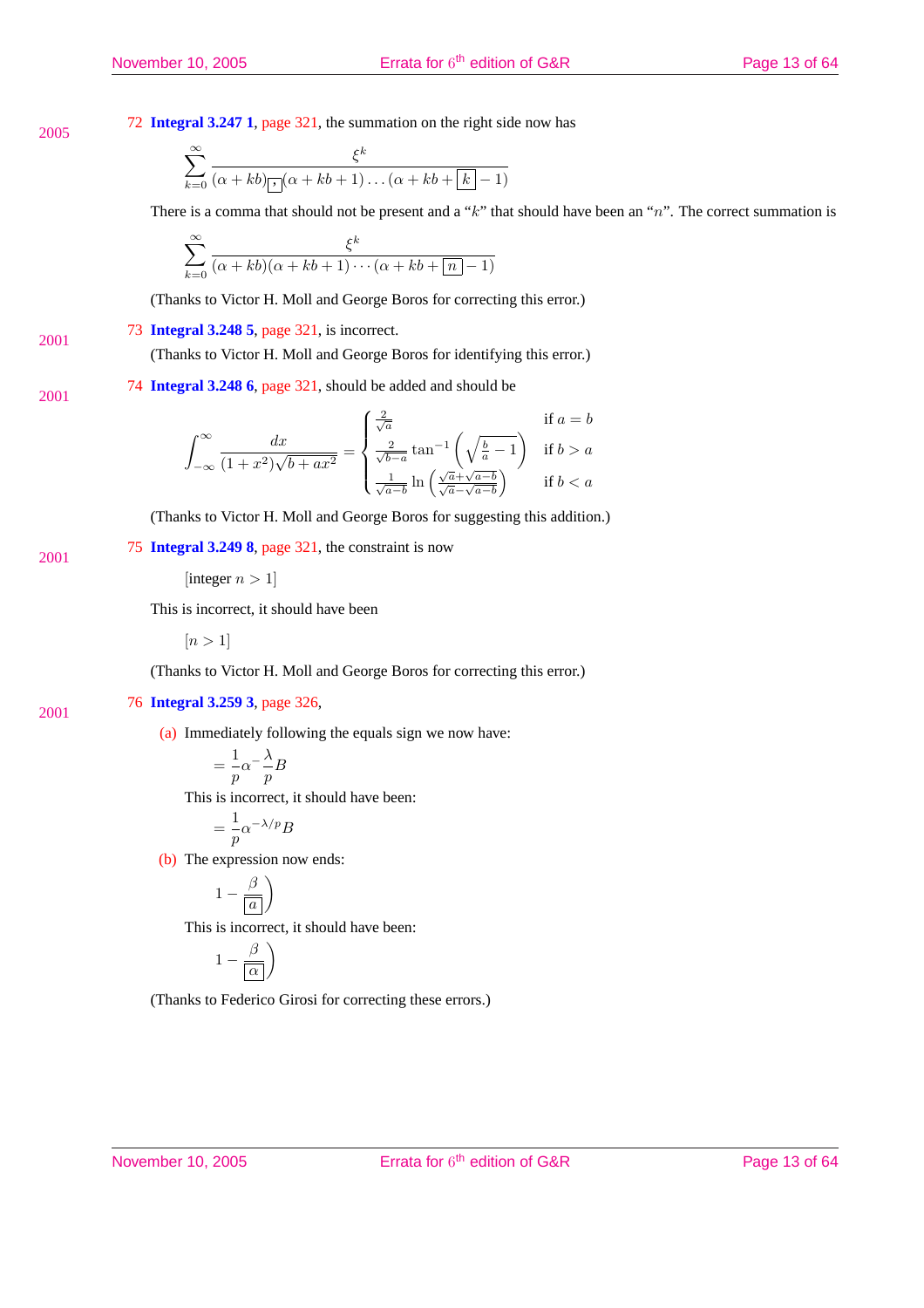#### 77 **Integral 3.261 1**, page 326, 2002

- (a) the index of summation in the evaluation should be " $k$ ", not " $h$ ".
- (b) the integral should be a principal value integral.

(Thanks to Victor H. Moll and George Boros for correcting these errors.)

78 **Integral 3.267 3**, page 327, should be added and should be

$$
\int_0^1 \frac{x^{3n-2} dx}{\sqrt[3]{1-x^3}} = \frac{\Gamma\left(n - \frac{1}{3}\right) \Gamma\left(\frac{2}{3}\right)}{3\Gamma\left(n + \frac{1}{3}\right)}
$$

(Thanks to Victor H. Moll and George Boros for suggesting this addition.)

79 **Integral 3.275 1**, page 329, the first denominator is presently " $1 - x\frac{1}{p}$ ", which is incorrect. It should have been 2001 " $1-x^{1/p}$ ".

(Thanks to Victor H. Moll and George Boros for correcting this error.)

80 **Integral 3.277 1**, page 330, the last term in the evaluation is now the Legendre function

$$
P_{\frac{\mu}{2}-1}^{\frac{\nu+\mu}{2}}(\beta)
$$

which is incorrect. It should have been

$$
P_{\frac{\mu}{2}-1}^{\nu+\frac{\mu}{2}}(\beta)
$$

(Thanks to Hermann Krebs for correcting this error.)

81 **Integral 3.310**, page 331, the integral is now

$$
\int_0^\infty e^{-px} dx
$$

The spacing is bad in this integral (the " $-px$ " is at the ssame height as the upper limit of the integral, when it should have been an exponent), it should have been:

$$
\int_0^\infty e^{-px} \, dx
$$

(Thanks to Victor H. Moll and George Boros for correcting this error.)

82 **Integral 3.311 3**, page 331, the evaluation of the integral is now

$$
\frac{\pi}{\boxed{q}}\csc\frac{p\pi}{q}
$$

This is incorrect. It should have been

$$
\frac{\pi}{\lceil |q|\rceil} \operatorname{cosec}\frac{p\pi}{q}
$$

(Thanks to ViKazuya Yuasa for correcting this error.)

2005

2001

2001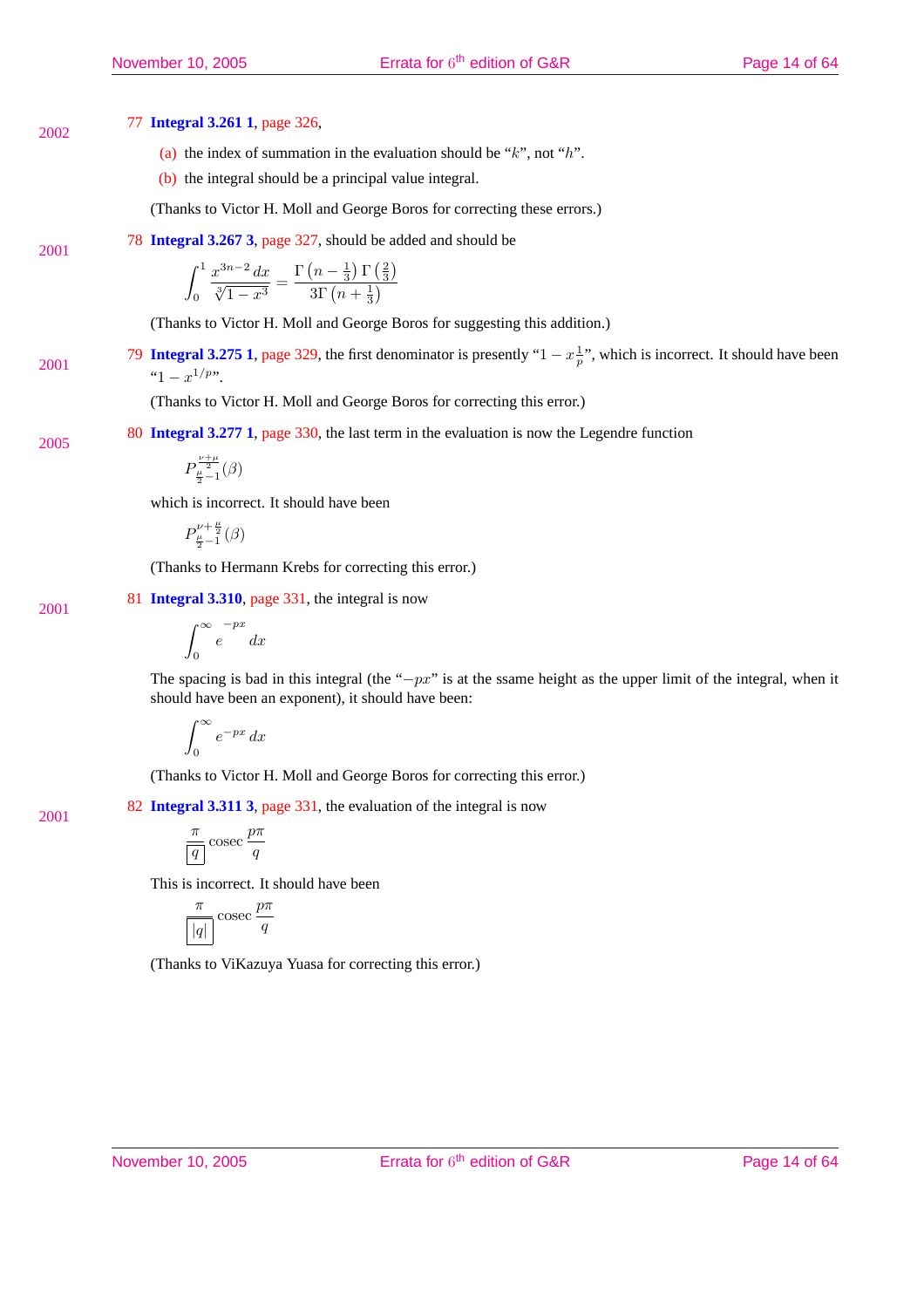2002

2001

2005

83 **Integral 3.311 10**, page 331, the integrand is presently

$$
\frac{e^{-px}-e^{-qx}}{1+e^{-(p+q)x}}
$$

This is incorrect, the integrand should have been

$$
\frac{e^{-px}-e^{-qx}}{1\hskip -2pt\bigcap\limits_{-\infty}\hskip -2pt e^{-(p+q)x}}
$$

(Thanks to Victor H. Moll and George Boros for correcting this error.)

84 **Integrals in 3.311**, page 331, the following new integral should be added:

3.311 13 
$$
\int_0^\infty \frac{e^{-px} + e^{-qx}}{1 + e^{-(p+q)x}} dx = \frac{\pi}{p+q} \csc\left(\frac{\pi p}{p+q}\right)
$$

(Thanks to Victor H. Moll and George Boros for suggesting this addition.)

85 **Integral 3.312 3**, page 332, the evaluation of the integral is now 2002

$$
B(\mu, \nu) \;_2F_1(\varrho, \overline{|u|}; \mu + \nu; \beta)
$$

This is incorrect. It should have been

$$
B(\mu, \nu) \;_2F_1(\varrho, \overline{\mu}; \mu + \nu; \beta)
$$

(Thanks to Victor H. Moll and George Boros for correcting this error.)

86 **Formula 3.321.1**, page 333, now begins

$$
\Phi(u) = \frac{\sqrt{\pi}}{2} \operatorname{erf}(u)
$$

This is incorrect, it should have been:

$$
\frac{\sqrt{\pi}}{2}\Phi(u) = \frac{\sqrt{\pi}}{2}\operatorname{erf}(u)
$$

(Thanks to E. B. Dussan V for correcting this error.)

87 **Integral 3.322 1**, page 333, the constraint for the integral

 $u > 0$ 

is not needed and should be removed.

- 88 **Integral 3.322 3**, page 333, the two minus signs (the first in the exponent in the integrand, the send in the 2005 exponent of the evaluation) should be replaced with " $\pm$ ".
- 89 **Integral 3.323 1**, page 333, the constraint for the integral 2002

 $[q \neq -2]$ 

is not needed and should be removed.

(Thanks to Victor H. Moll and George Boros for correcting this error.)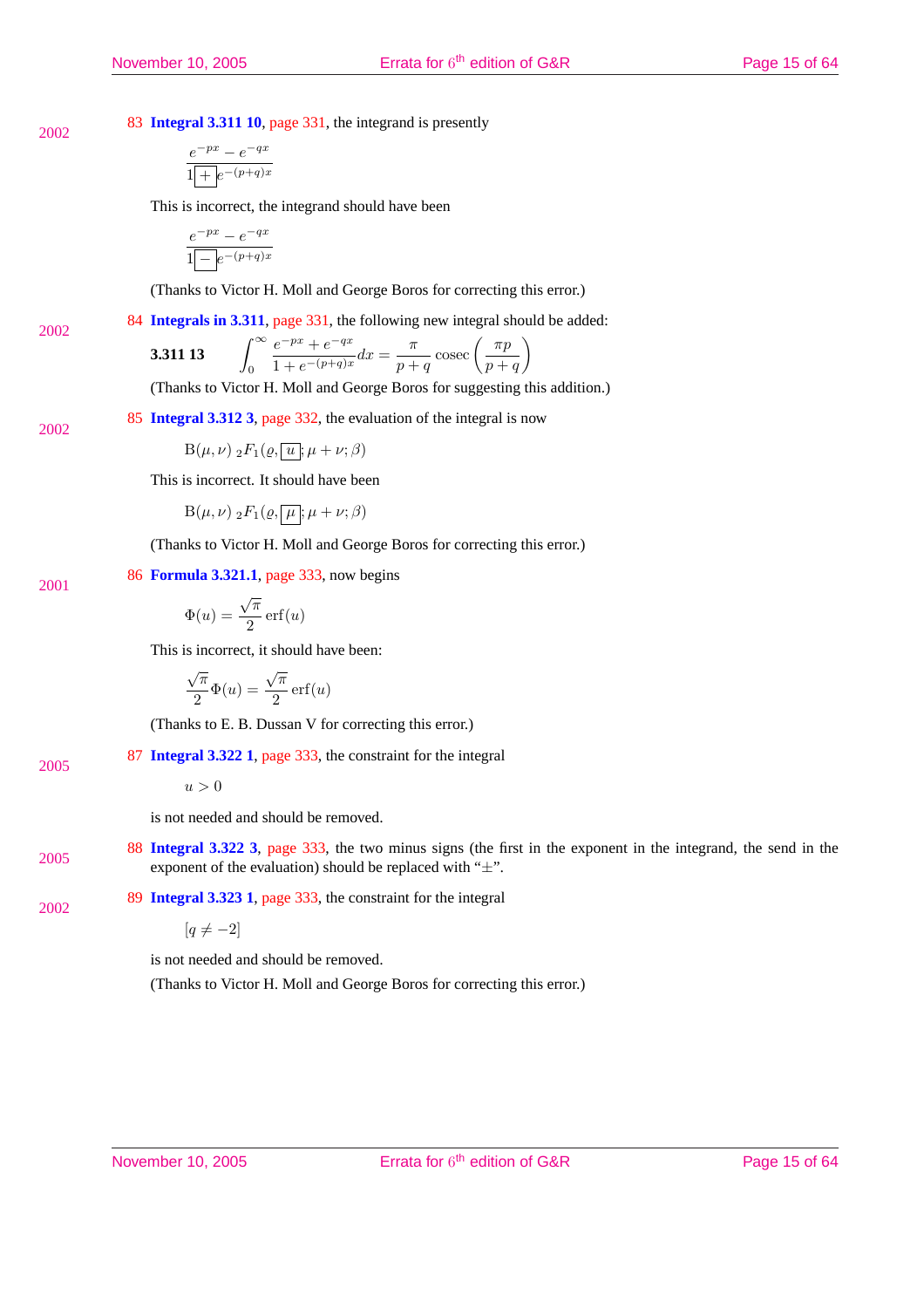2002

2002

2005

2003

90 **Integral 3.323 3**, page 333, the current constraint is

$$
\left[\left|\arg \beta\right| < \frac{\pi}{4}\right]
$$

This is incomplete, it should have been:

$$
\left[|\arg \beta| < \frac{\pi}{4}, \qquad |\arg \gamma| < \frac{\pi}{4}, \right]
$$

(Thanks to Rickard Petersson for correcting this error.)

91 **Integral 3.324 2**, page 334. The integral is missing the constraint " $[b \ge 0]$ ". 2002

(Thanks to Victor H. Moll and George Boros for correcting this error.)

- 92 **Integral 3.329**, page 334, the integrand has two variables named " $\alpha$ " that should be the variable " $a$ ". (Thanks to Victor H. Moll and George Boros for correcting this error.)
- 93 **Integral 3.331 3**, page 334, the evaluation of the integral is now 2002

$$
\mathbf{B}(\mu,\nu)\beta^{-\frac{\mu^--\nu}{2}}e^{\frac{\beta}{2}}M_{\frac{\nu-\mu}{2},\frac{\nu+\mu-1}{2}}(\beta)
$$

This is incorrect. It should have been

$$
\mathbf{B}(\mu,\nu)\beta^{-\frac{\mu|+\nu}{2}}e^{\beta}M_{\frac{\nu-\mu}{2},\frac{\nu+\mu-1}{2}}(\beta)
$$

(Thanks to Victor H. Moll and George Boros for correcting this error.)

94 **Integral 3.334**, page 335, the last term of the evaluation is now

 $W_{\frac{\nu-2\mu-1}{2},\frac{\nu}{2}}(\beta)$ 

This is incorrect. It should have been

$$
W_{\frac{\nu-2\mu-1}{2},\boxed{-\frac{\nu}{2}}}(\beta)
$$

(Thanks to Victor H. Moll and George Boros for correcting this error.)

95 **Integrals 3.338**, page 336, the following new integral should be added (to become 3.338 5)

$$
\int_0^{\pi/4} \exp\left[-\sum_{n=0}^{\infty} \left(\frac{\tan^{2n} x}{n + \frac{1}{2}}\right)\right] dx = \ln\sqrt{2}
$$

96 **Integral 3.342**, page 336, the summation is now

$$
\sum_{k=1}^{\infty} \frac{p^k - 1}{k^k}
$$

This is incorrect. It should have been

$$
\sum_{k=1}^{\infty} \frac{p^{k-1} - 1}{k^k}
$$

(Thanks to Victor H. Moll for correcting this error.)

November 10, 2005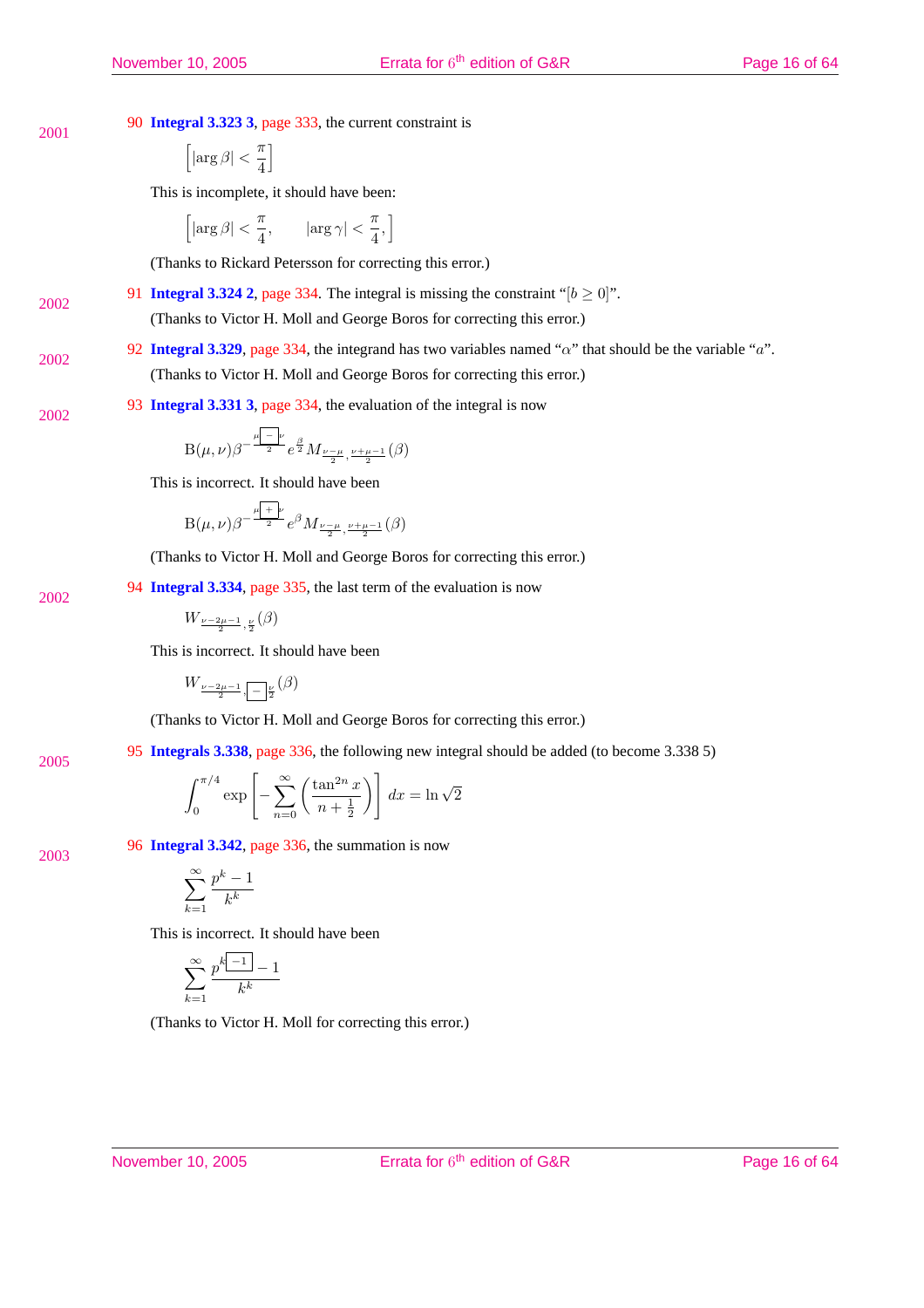97 **3.351 2,** page 336. The evaluation contains  $\sum_{n=1}^{\infty}$  $l \models 0$ , which is incorrect, it should have been  $\sum_{n=1}^n$  $k = 0$ . 2005

(Thanks to Armando Lemus for correcting this error.)

98 **3.351 8**, page 336, the last term in the evaluation is now 2005

 $-\mu^2 u^2$ 

This is incorrect, it should have been

 $+\mu^2 u^2$ 

2001

2002

2005

- 99 Integral 3.369, page 342, the evaluation not has the term " $e^{\alpha \mu}$ " which is incorrect, it should have been " $e^{a\mu}$ ". 2005 (Thanks to Victor H. Moll and George Boros for correcting this error.)
- 100 **Integral 3.371**, page 342, the " $mu$ " in the first evaluation should have been a " $\mu$ ". 2003 (Thanks to Victor H. Moll and George Boros and Leslie Green for correcting this error.)
	- 101 **Integral 3.383 1**, page 343, the evaluation now begins

$$
B(\mu,\nu)u^{\boxed{u}+\nu-1}{}_1F_1(\nu;\mu+\nu;\beta u)
$$

This is incorrect, the u in the exponent should have been a  $\mu$ .

$$
B(\mu,\nu)u^{\boxed{\mu}+\nu-1}{}_1F_1(\nu;\mu+\nu;\beta u)
$$

(Thanks to Cyril-Daniel Iskander for correcting this error.)

102 **Integral 3.383 2**, page 343, the evaluation now begins

$$
\sqrt{\pi}\left(\frac{u}{\beta}\right)^{\boxed{u}-\frac{1}{2}}\ldots
$$

This is incorrect, the u in the exponent should have been a  $\mu$ :

$$
\sqrt{\pi}\left(\frac{u}{\beta}\right)^{\boxed{\mu}-\frac{1}{2}}\ldots
$$

(Thanks to Henrik Holm for correcting this error.)

103 **Integral 3.383 4**, page 344, the last term of the evaluation is a Whittaker function (W) with an argument of 2002 "BUT INCREAD 3.565 4, page 544, the last term of the evaluation is  $\beta \mu$ ". This is incorrect, the argument should have been " $\beta u$ ".

(Thanks to Mazen Hasna and Jaime Zaratiegui Garcia for correcting this error.)

104 **3.385**, page 345, the last term in the evaluation is now

$$
\Phi_1(\nu,\varrho,\lambda+\nu,\fbox{$\beta,-\mu$})
$$

which is incorrect (the last two terms have been switched). This term should have been

 $\Phi_1(\nu,\varrho,\lambda+\nu,\boxed{-\mu,\beta})$ 

(Thanks to N. Turkkan for correcting this error.)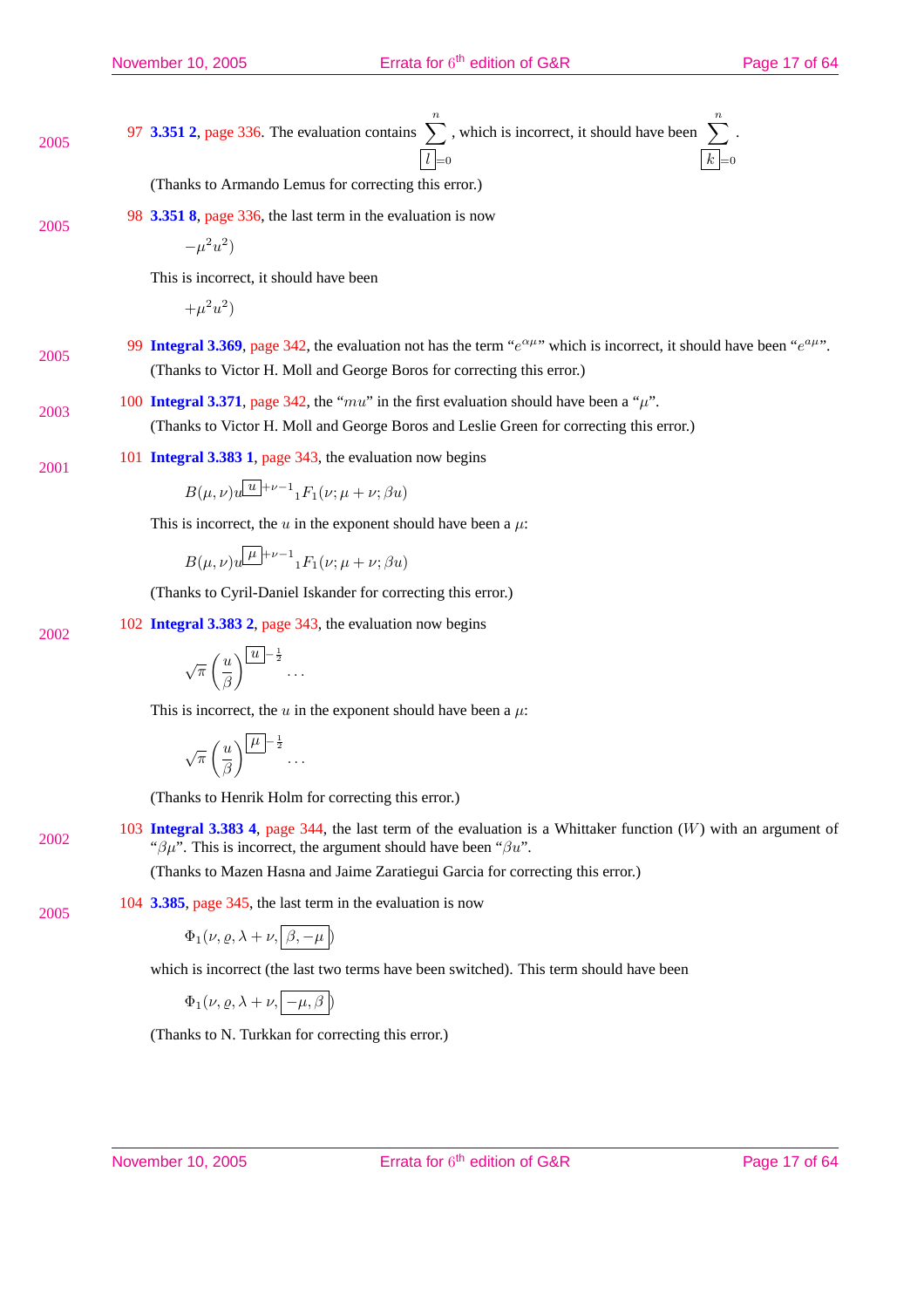2001

105 **3.387 7**, page 347, the last term in the evaluation is now 2005

$$
\cdots - Y_{\nu - \frac{1}{2}}(u_{\overline{\smash{\cdot\!\!\!\cdot\!\!\!/}}\mu)
$$

which is incorrect (the comma should not have been there). The correct term is

 $\cdots - Y_{\nu - \frac{1}{2}}(u\mu)$ 

(Thanks to Philip Ingenhoven for correcting this error.)

106 **Integral 3.411 12**, page 350, the integrand now has the term " $e^{-2nx}$ " which is incorrect, it should have been 2005  $-(2n-1)x$ ".

(Thanks to Victor H. Moll and George Boros for correcting this error.)

107 **Integral 3.411 13**, page 350, the integrand now has the term " $e^{-(2n-1)x}$ " which is incorrect, it should have been 2005  $a_e - \overline{2n}x$ ".

(Thanks to Victor H. Moll and George Boros for correcting this error.)

108 **Integral 3.411 18**, page 350, the second evaluation is now

$$
(-1)^{n+1}\left(\frac{7}{120}\pi^4 \boxed{-}6\sum_{k=1}^{n-1}\frac{(-1)^k}{k^4}\right)
$$

which is incorrect. It should have been

$$
(-1)^{n+1}\left(\frac{7}{120}\pi^{4}\boxed{10}^{n-1}\frac{(-1)^{k}}{k^{4}}\right)
$$

(Thanks to Victor H. Moll and George Boros for correcting this error.)

109 **Integral 3.415 2**, page 352, the integral is presently

$$
\int_0^\infty \frac{x \, dx}{\left(x^2 + \beta^2\right)^2 \left(e^{2\pi x} - 1\right)} - \frac{1}{8\beta^3} - \frac{1}{4\beta^2} + \frac{1}{4\beta}\psi'(\beta)
$$

$$
\boxed{=} \frac{1}{4\beta^4} \sum_{k=0}^\infty \frac{|B_{2k+2}|}{\beta^{2k}} \qquad \text{[Re}\,\beta > 0]
$$

This is incorrect. The first line is missing an equals sign, and the second line is an asymptotic expression. The integral should have been

$$
\int_0^\infty \frac{x \, dx}{\left(x^2 + \beta^2\right)^2 \left(e^{2\pi x} - 1\right)} = -\frac{1}{8\beta^3} - \frac{1}{4\beta^2} + \frac{1}{4\beta}\psi'(\beta)
$$
\n
$$
\sum_{k=0}^\infty \frac{1}{4\beta^4} \sum_{k=0}^\infty \frac{|B_{2k+2}|}{\beta^{2k}} \qquad \text{[asymptotic expansion for } \text{Re } \beta > 0\text{]}
$$

(Thanks to Victor H. Moll and George Boros for correcting this error.)

November 10, 2005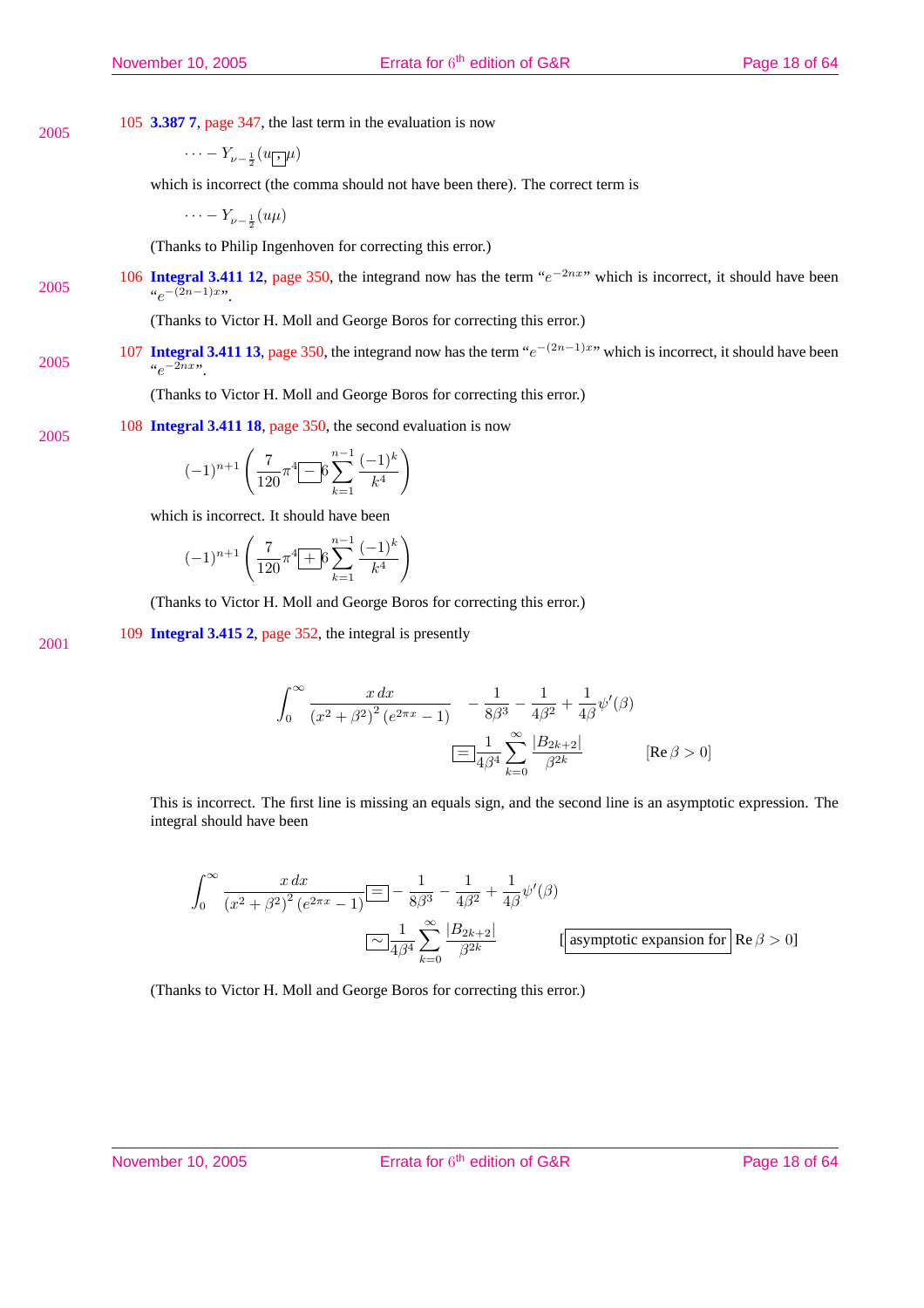110 **Integral 3.415 3**, page 352, the integrand is presently 2001

$$
\frac{x}{\left(x^2\beta^2\right)\left(e^{\mu x}+1\right)}
$$

This is incorrect, the integrand should have been

$$
\frac{x}{\left(x^2+\beta^2\right)(e^{\mu x}+1)}
$$

(Thanks to Victor H. Moll and George Boros for correcting this error.)

111 **Integral 3.435 2**, page 357, the evaluation now contains the term

 $ln(\beta \mu C)$ 

which is incorrect. It should have been

$$
\ln(\beta\mu)+C
$$

(Thanks to Victor H. Moll and George Boros for correcting this error.)

112 **Integral 3.454 1**, page 359, the integrand is presently

$$
\frac{xe^{-2nx}}{\sqrt{e^{2x}+1}}
$$

This is incorrect, the integrand should have been

$$
\frac{xe^{-2nx}}{\sqrt{e^{2x}-1}}
$$

(Thanks to Alexis De Vos for correcting this error.)

113 **Integral 3.461 5**, page 360, the evaluation is presently

2001

2001

2005

2002

1  $\frac{1}{u}e^{-\mu u^2} - \sqrt{\mu \pi} \left[1 - \Phi(\sqrt{\mu \omega})\right]$ i

This is incorrect, it should have been

$$
\frac{1}{u}e^{-\mu u^2}-\sqrt{\mu\pi}\left[1-\Phi(\boxed{u}\sqrt{\mu})\right]
$$

(Thanks to Damir Juric for correcting this error.)

114 **Integral 3.462 3**, page 361, presently the constraint includes:

$$
\operatorname{Re}\beta>0
$$

This is incorrect, it should have been:

$$
\operatorname{Re}\beta^{\boxed{2}}>0
$$

115 **Integral 3.462 9**, page 361, and **Integral 3.478 1**, page 361. These two integrals are identical; the references 2005  $\frac{113 \text{ mteg} \cdot \text{m} \cdot 5.462 \cdot 9}{\text{should be combined}}$ .

(Thanks to Stefan Neumeier for correcting this error.)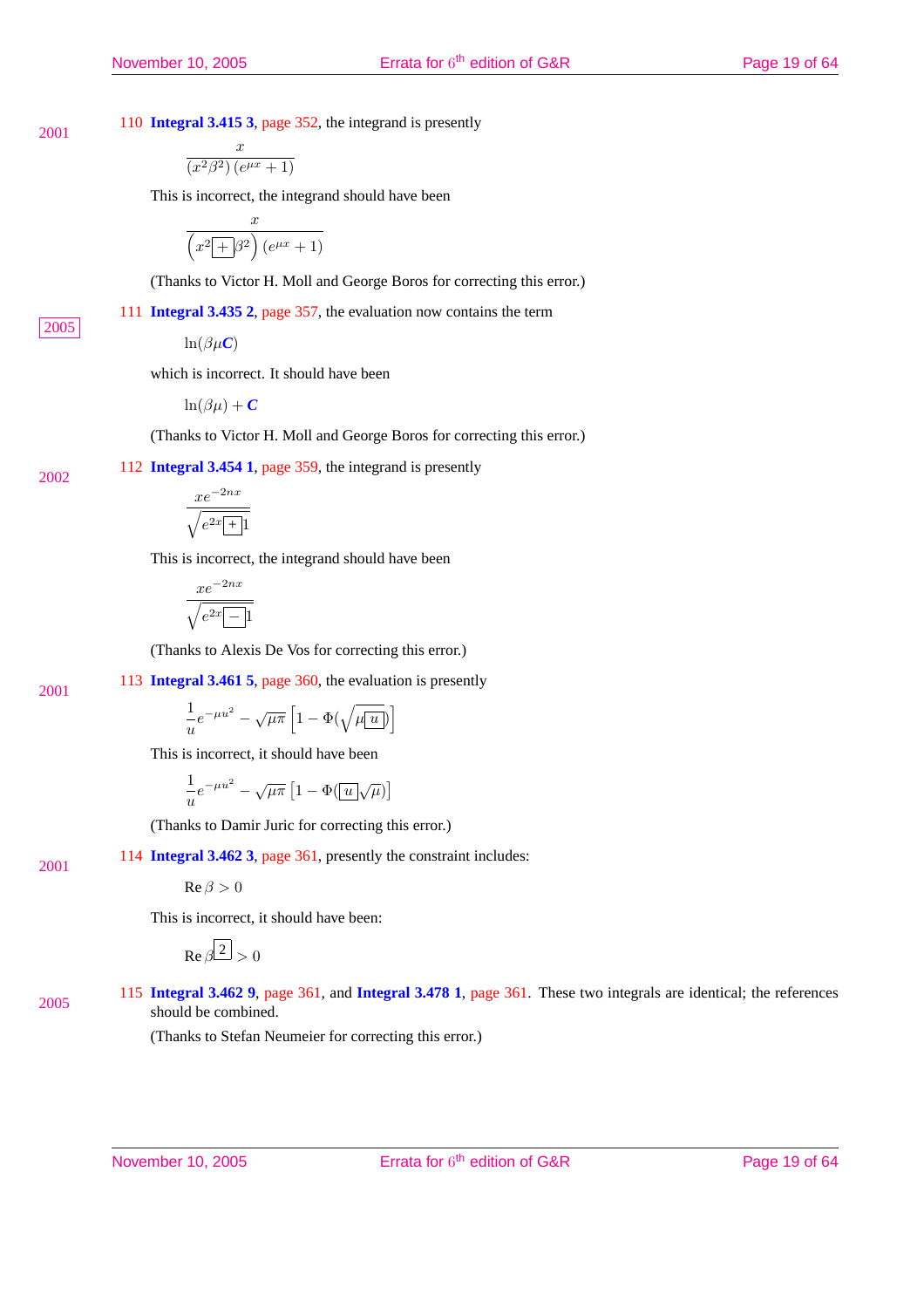116 **Integral 3.478 3**, page 364. The last term on the first line of the right hand side is now 2004

$$
\frac{\nu+n-1}{n}
$$

which is missing a semi-colon. It should have been

$$
\frac{\nu+n-1}{n};
$$

117 **Page heading**, page 365, is now 2004

2005

2005

Hyperbolic functions

This is incorrect, it should have been

Exponential of complicated arguments and powers

(Thanks to Federico Girosi for this correction.)

118 **Integral 3.511 8**, page 366, the evaluation is presently an infinite sum; it should have been the number "1".

- 119 **Integral 3.524 2**, page 371, the integrand now contains " $x^{2^m}$ " which is incorrect, it should have been " $x^{2m}$ ". 2005 (Thanks to Victor H. Moll and George Boros for correcting this error.)
- 120 **Integral 3.524 4**, page 371, the integrand now contains " $x^{2^m}$ " which is incorrect, it should have been " $x^{2m}$ ". 2005 (Thanks to Victor H. Moll and George Boros for correcting this error.)
- 121 **Integral 3.527 10**, page 374, the evaluation is now 2005

$$
\frac{2^{2m}1}{a}\left(\frac{\pi}{a}\right)^{2m}|B_{2m}|
$$

This is incorrect, it should have been

$$
\frac{2^{2m}-1}{a}\left(\frac{\pi}{a}\right)^{2m}|B_{2m}|
$$

(Thanks to Andrzej Staruszkiewicz for correcting this error.)

122 **Integral 3.527 14**, page 374, the integral and its evaluation are now 2005

$$
\int_0^\infty x^2 \frac{\sinh[a]x}{\cosh^2[a]x} dx = \boxed{\frac{\ln 2}{2a^3}}
$$

This is incorrect, it should have been

$$
\int_0^\infty x^2 \frac{\sinh x}{\cosh^2 x} \, dx = \boxed{4G}
$$

(Thanks to Victor H. Moll and George Boros for correcting this error.)

123 **Integral 3.527 16**, page 374, should be added and should be

$$
\int_0^{\infty} x^{\mu-1} \frac{\cosh ax}{\sinh^2 ax} dx = \frac{2\Gamma(\mu)\zeta(\mu-1)}{a^{\mu}} \left(1 - 2^{1-\mu}\right)
$$

(Thanks to Victor H. Moll and George Boros for suggesting this addition.)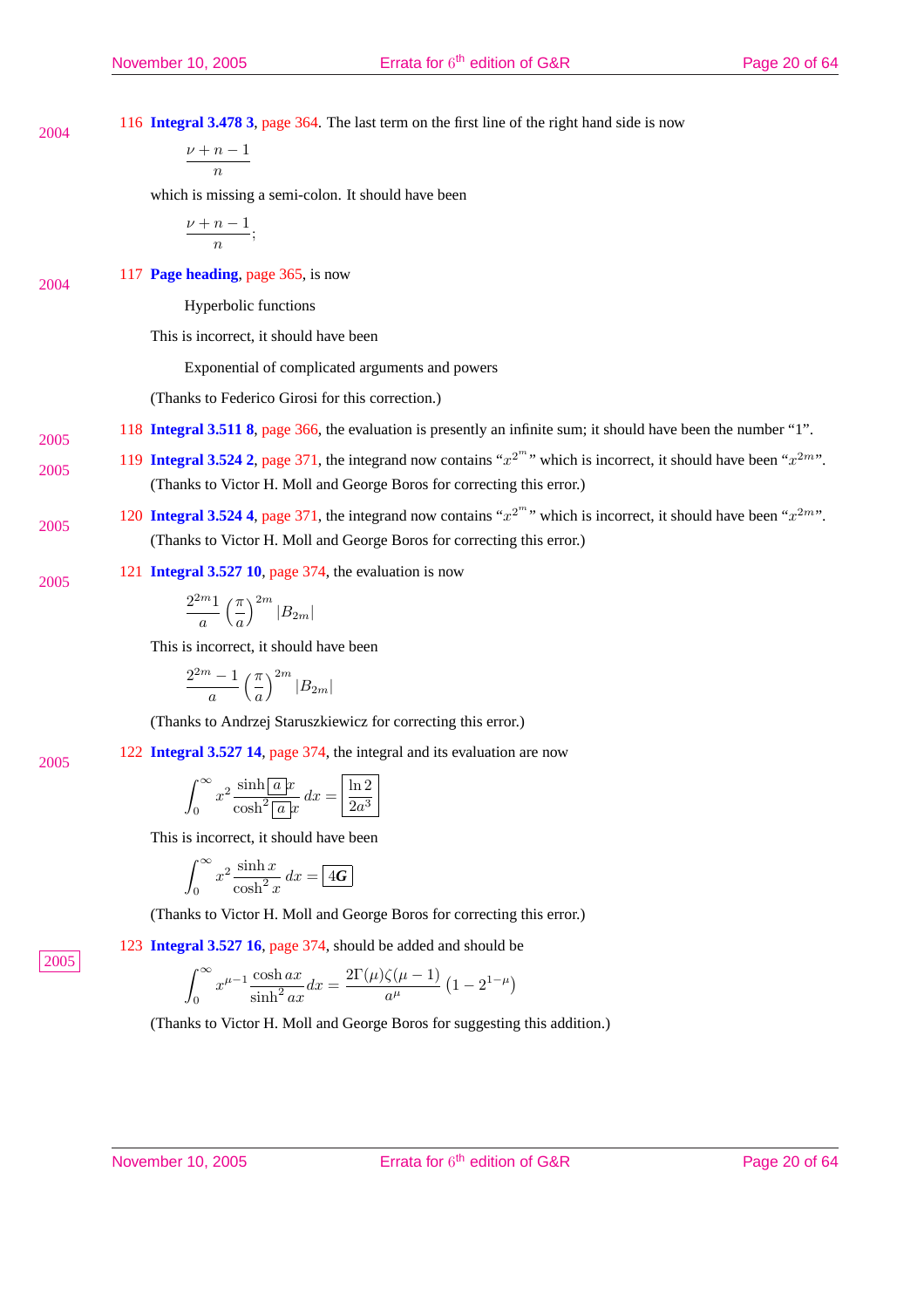124 **Integral 3.532 1**, page 375, for the evaluation of the integral the first term is shown as

 $(2n)!$  $\overline{a+b}$ 

This is incorrect, it should have been:

$$
\frac{2\;n!}{a+b}
$$

(Thanks to Sanjib Sabhapandit for correcting this error.)

125 **Integral 3.533 4**, page 376, the leading term in the integrand is now  $x^{2^m+1}$  which is incorrect. It should have 2005 been  $x^{2m+1}$ .

(Thanks to Andrzej Staruszkiewicz for correcting this error.)

126 **Integral 3.547 10**, page 378, the evaluation presently begins

$$
\frac{1}{4}\beta^{\frac{\nu-1}{2}}\Gamma(\mu-\nu)\cdots
$$

This is incorrect, it should have been:

$$
\frac{1}{4}\beta^{\frac{2\nu-1}{2}}\Gamma(\mu-\nu)\cdots
$$

Additionally, the evaluation can be simplified to the following

$$
\frac{1}{2}\beta^{\nu}\Gamma(\mu-\nu)W_{-\mu,\nu-\frac{1}{2}}(4\beta)
$$

Finally, the reference has an incorrect evaluation.

(Thanks to Tobias Kramer for correcting this error.)

127 **Integral 3.551 5**, page 380, the evaluation is now

$$
\frac{1}{2}\left[\ln\frac{\beta+\gamma}{\beta-\gamma}\text{Ei}(\gamma-\beta)-\text{Ei}(-\gamma-\beta)\right]
$$

which is incorrect. It should have been

$$
\frac{1}{2}\left[\ln\frac{\beta+\gamma}{\beta-\gamma}+\mathrm{Ei}(\gamma-\beta)-\mathrm{Ei}(-\gamma-\beta)\right]
$$

(Thanks to Victor H. Moll and George Boros for correcting this error.)

128 **Integral 3.552 6**, page 381, the evaluation now includes the term

$$
\sum_{k=1}^{n} \frac{1}{(2k+1)^4}
$$

which is incorrect. It should have been

$$
\sum_{k=1}^n \frac{1}{(2k-1)^4}
$$

(Thanks to Victor H. Moll and George Boros for correcting this error.)

2005

2005

2005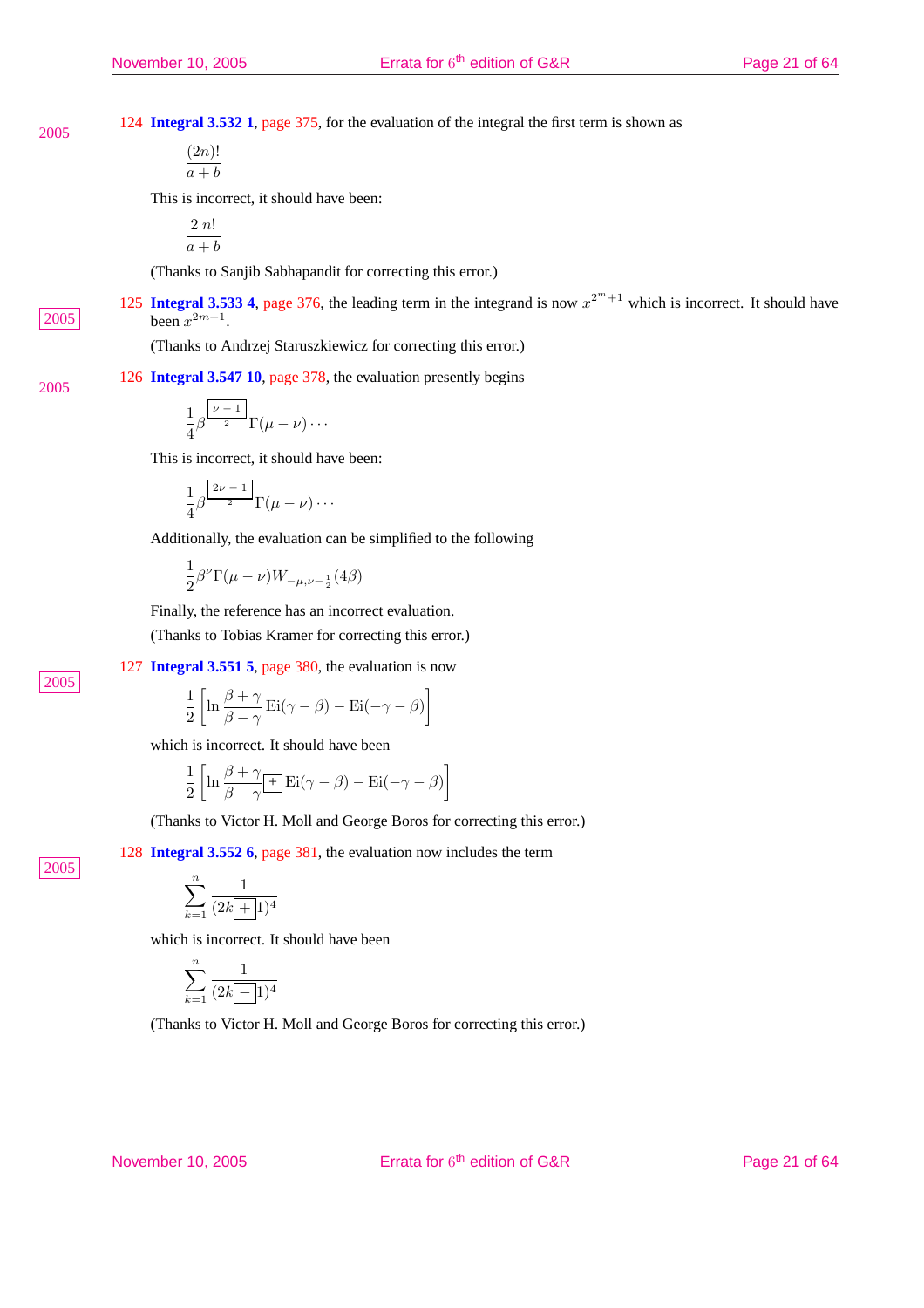129 **Integral 3.553 2**, page 381, the integrand now has the term

$$
\sinh^2\frac{\pi}{2}
$$

which is incorrect. It should have been

$$
\sinh^2\frac{\boxed{x}}{2}
$$

(Thanks to Victor H. Moll and George Boros for correcting this error.)

130 **Integral 3.554 1**, page 381, the integrand now has the term

sech s

which is incorrect. It should have been

 $\operatorname{sech} x$ 

(Thanks to Victor H. Moll and George Boros for correcting this error.)

131 **Section 3.617**, page 388, the complete elliptic functions "E" and "K" should be shown as *E* and *K* (in 16 places).

 $\sqrt{2}$ 

(Thanks to Leslie Green for this correction.)

132 **Integrals in 3.621**, page 389, the following integrals should be added:

**3.621 6** 
$$
\int_0^{\pi/2} \sqrt{\sin x} \, dx = \sqrt{\frac{2}{\pi}}
$$
  
**3.621 7** 
$$
\int_0^{\pi/2} \frac{dx}{\sqrt{\sin x}} = \frac{(\Gamma(\frac{1}{4}))}{2\sqrt{2\pi}}
$$

(Thanks to Victor H. Moll and George Boros for suggesting these additions.)

 $\overline{a}$ Γ  $\sqrt{3}$ 4

 $\sqrt{2}$ 

133 **Integral 3.622.4**, page 389, has, as part of the evaluation,

 $(-1)^{n+1}$ 

This is incorrect, it should have been:

 $(-1)^n$ 

(Thanks to Victor H. Moll and George Boros for correcting this error.)

134 **Integral 3.624 3**, page 390, the evaluation / integrand/ constraint is now

$$
\frac{(2n-1)!!}{2 \cdot (2n)!!}
$$

which is incorrect. It should have been

$$
\pi \frac{(2n)!!}{2^{2n+1}(n!)^2}
$$

(Thanks to Victor H. Moll and George Boros for correcting this error.)

November 10, 2005

2005

2005

2005

2002

2002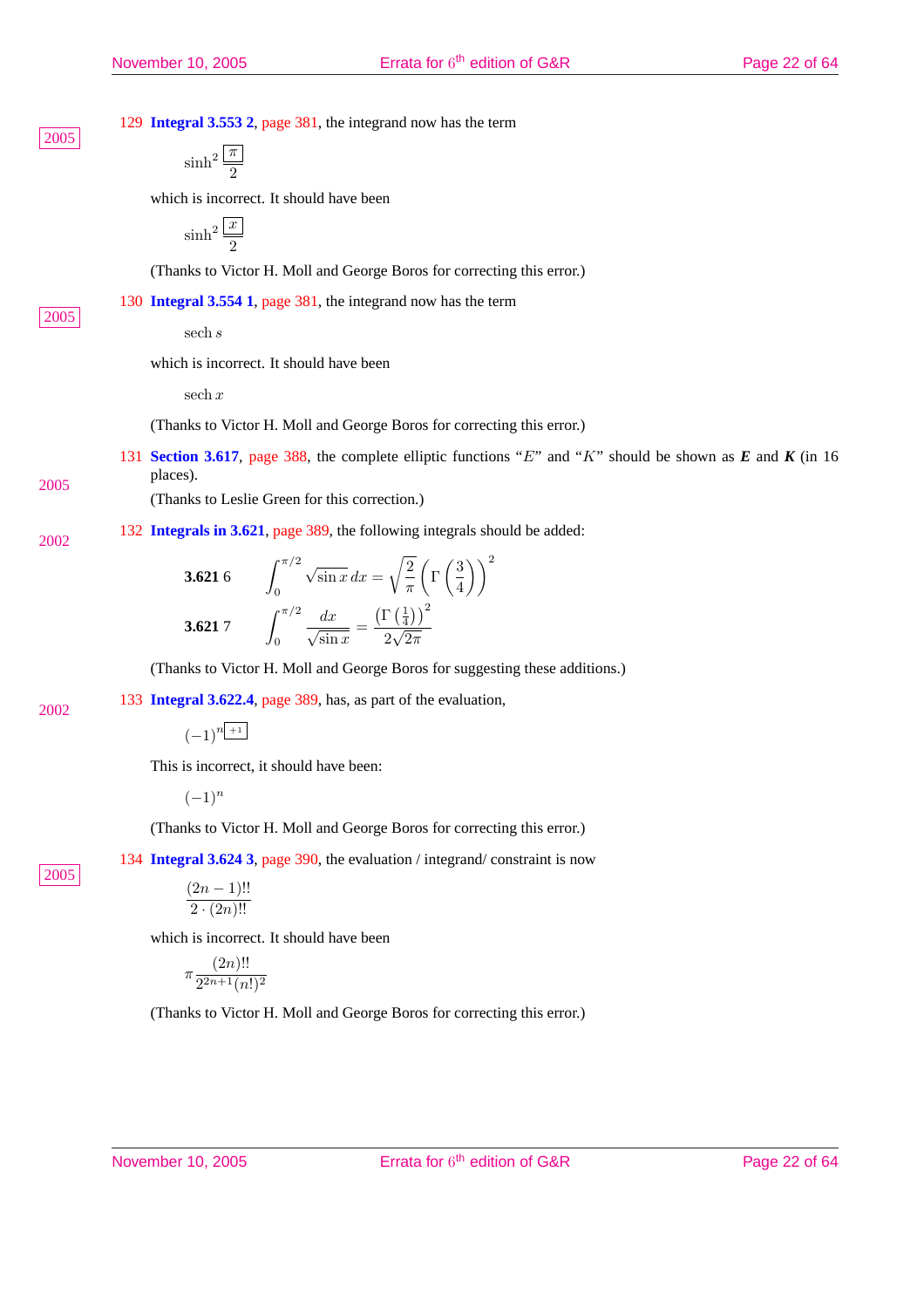2005

2004

135 **Integral 3.628**, page 390, the evaluation now contains the term

$$
\frac{1}{2p\pi}
$$

which is incorrect. It should have been

$$
\frac{1}{2p\sqrt{\pi}}
$$

It is also noted that the evaluation can be written as  $\frac{1}{2\sqrt{\pi}}\Gamma(p)\Gamma(\frac{1}{2}-p)$ . (Thanks to Victor H. Moll and George Boros for correcting this error.)

136 **Integral 3.653 2**, page 398, the integrand is now

$$
\boxed{2} \frac{\tan^{\mu} x \, dx}{1 - a \sin^2 x}
$$

which is incorrect. It should have been

$$
\frac{\tan^{\mu} x \, dx}{1 - a \sin^2 x}
$$

(Thanks to Victor H. Moll and George Boros for correcting this error.)

137 **Integrals 3.670**, page 402, the following new integrals should be added

1. 
$$
\int_0^{\pi} \sqrt{a \pm b \cos \phi} d\phi = \int_{-\pi/2}^{\pi/2} \sqrt{a \pm b \sin \phi} d\phi = 2\sqrt{a + b} K \left( \sqrt{\frac{2b}{a + b}} \right) \qquad [a > b > 0]
$$
  
2. 
$$
\int_0^{\pi} \frac{d\phi}{\sqrt{a + b}} = \int_{-\pi/2}^{\pi/2} \frac{d\phi}{\sqrt{a + b}} = \frac{2}{\sqrt{a + b}} E \left( \sqrt{\frac{2b}{a + b}} \right) \qquad [a > b > 0]
$$

2. 
$$
\int_0^{\pi} \frac{d\phi}{\sqrt{a \pm b \cos \phi}} = \int_{-\pi/2}^{\pi/2} \frac{d\phi}{\sqrt{a \pm b \sin \phi}} = \frac{2}{\sqrt{a+b}} E\left(\sqrt{\frac{2b}{a+b}}\right)
$$
 [a > b > 0]

(Thanks to Leslie Green for suggesting these additions.)

138 **Integral 3.715 15**, page 414, the integrand contains (in part) "tgx"; this should be "tan x". 2003 (Thanks to Leslie Green for this correction.)

#### 139 **Integral 3.722**, page 417, 2001

(a) **Integral 3.722 2**, the right side is

 $\pi e^{ia\lfloor b}$ 

This is incorrect, it should have been (replace " $b$ " with " $\beta$ "):

$$
\pi e^{ia\boxed{\beta}}
$$

(b) **Integral 3.722 8**, the right side is

$$
-\pi e^{ia\boxed{b}}
$$

This is incorrect, it should have been (replace "b" with " $\beta$ ", and multiply by "i"):

$$
-\boxed{i}\pi e^{ia\boxed{\beta}}
$$

November 10, 2005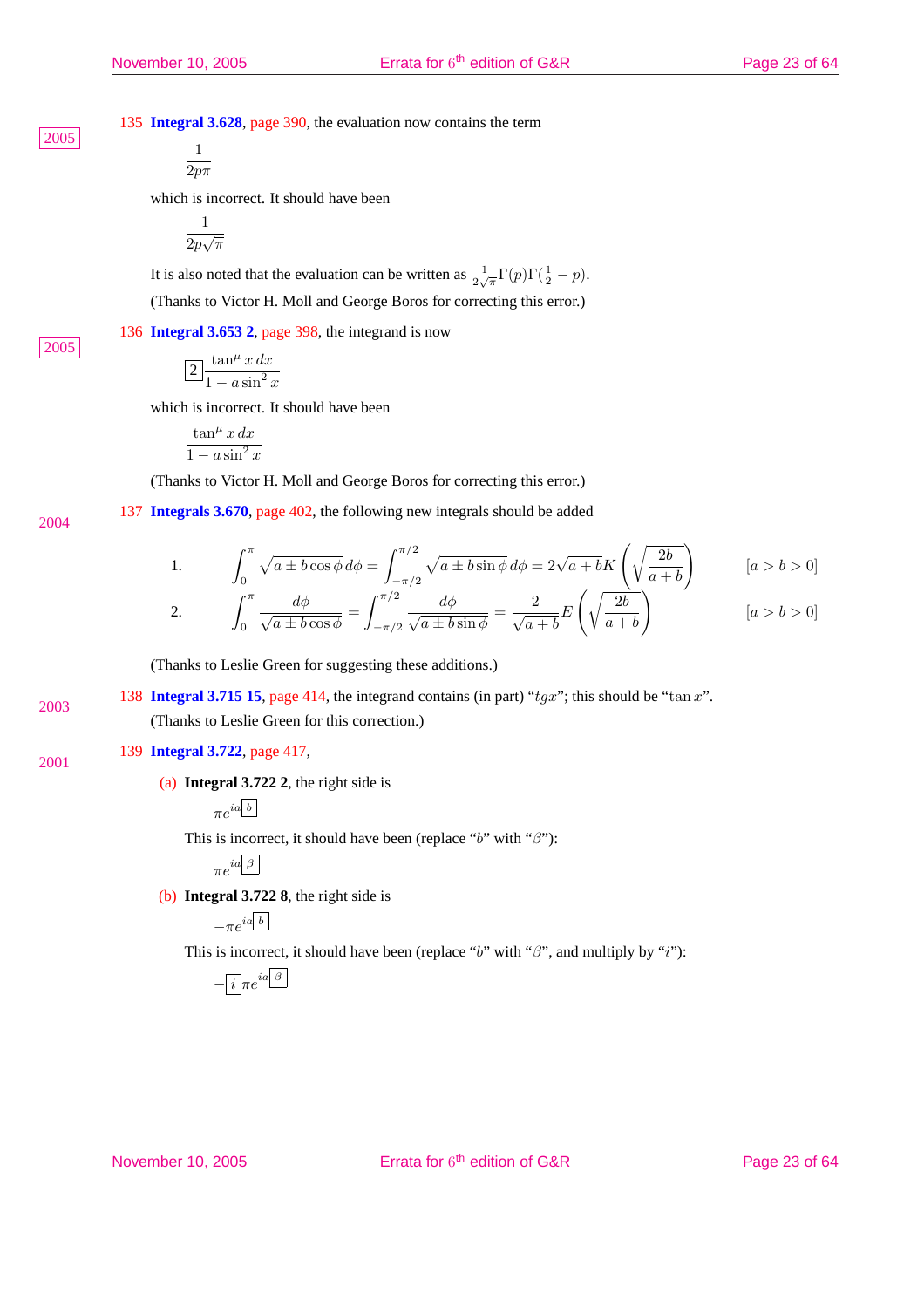#### 140 **Page heading**, page 429, is now 2002

Trigonometric functions and powers

This is incorrect, it should have been:

Trigonometric functions and algebraic functions

(Thanks to Federico Girosi for correcting this error.)

141 **Integral 3.757 1** and **Integral 3.757 2**, page 429, both should have the constaint " $[a > 0]$ ". 2003

(Thanks to Leslie Green for this correction.)

- 142 **Integral 3.761 6**, page 430, the two occurrences of  $u + 1$  in the evaluation of the integral should be  $\mu + 1$ . 2001 (Thanks to Kun-Lin Kuo for correcting this error.)
- 143 **Integral 3.768 3**, page 433, the integral is presently 2001

$$
\int_0^1 (1-x)^{\nu} \sin(ax) dx = \frac{1}{a} - \frac{\Gamma(\nu+1)}{a^{\nu+1}} C_{\nu}(a) = a^{-\nu-1/2} s_{\nu+1/2,1/2}(a)
$$

$$
= \sum_{n=0}^\infty \frac{(-1)^n a^{\nu+2n}}{\Gamma(\nu+2n+1)}
$$

This is incorrect, it should have been (the second line should not have been present)

$$
\int_0^1 (1-x)^{\nu} \sin(ax) dx = \frac{1}{a} - \frac{\Gamma(\nu+1)}{a^{\nu+1}} C_{\nu}(a) = a^{-\nu-1/2} s_{\nu+1/2,1/2}(a)
$$

(Thanks to Victor H. Moll and George Boros for correcting this error.)

144 **Integral 3.786 2**, page 442, the constraint is presently

$$
\left[\boxed{0} > 0, \quad b > 0, \quad a \neq b\right]
$$

This is incorrect, it should have been

£  $\overline{a}$  > 0, b > 0,  $a \neq b$ ¤

(Thanks to Victor H. Moll and George Boros for correcting this error.)

145 **Integral 3.786 3**, page 442, the first constraint is presently

 $[a < b \leq a]$ 

2001

2001

This is incorrect, it should have been

$$
[a < b \le 0]
$$

(Thanks to Victor H. Moll and George Boros for correcting this error.)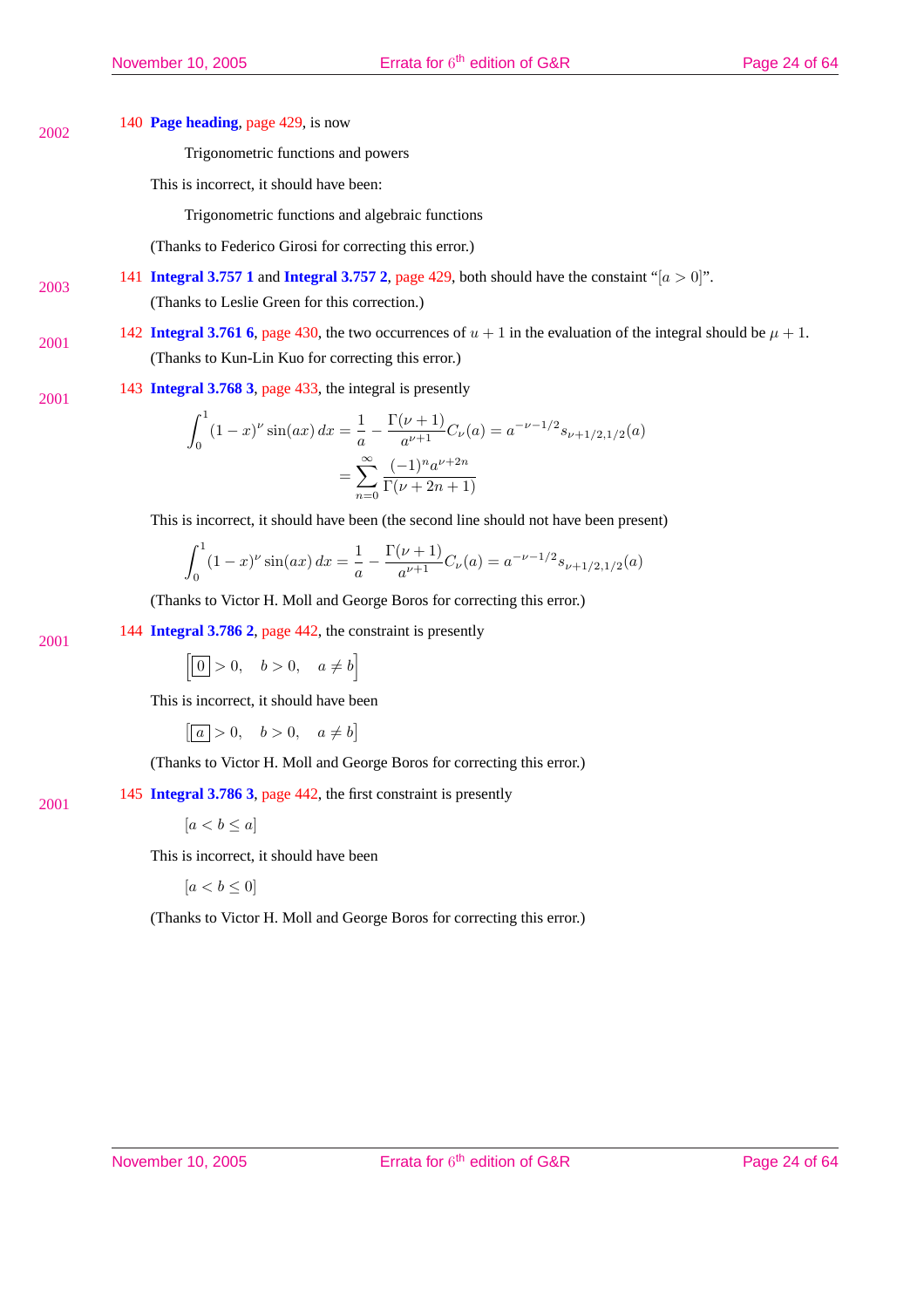146 **Integral 3.812 4**, page 447, the second constraint is presently 2001

$$
[0 < a^2 < 1]
$$
\n[divergent if  $a = 0$ ]

This is incorrect, it should have been

$$
[principal value for] 0 < a^2 < 1]
$$
\n[divergent if  $a = 0$ ]

2004

147 **Integral 3.812 6**, page 448, the entry is presently

$$
\int_0^{\pi} \frac{x \sin 2x \, dx}{a^2 - \cos^2 x} = \pi \ln \{4(1 - a^2)\}
$$
\n
$$
= 2\pi \ln \left[2\left(1 - a^2 + a\sqrt{a^2 - 1}\right)\right]
$$
\n
$$
[a^2 > 1]
$$

This is incorrect, it should have been

$$
\int_0^{\pi} \frac{x \sin 2x \, dx}{a^2 - \cos^2 x} = \pi \ln \left\{ 4(1 - a^2) \right\}
$$
\n
$$
= 2\pi \ln \left[ 2\left( 1 - a^2 + a\sqrt{a^2 - 1} \right) \right]
$$
\n
$$
\boxed{\text{principal value for}}} 0 \le a^2 < 1
$$
\n
$$
\boxed{a^2 > 1}
$$
\n
$$
\boxed{\text{divergent if } |a| = 1}
$$

## (Thanks to David Mckirdy for correcting this error.)

148 **Integral 3.812**, page 448, the following new integrals should be added

2001

2004

12  $\int_0^\pi$ 0  $x \sin x \cos x$  $\frac{x \sin x \cos x}{a - \sin^2 x} dx = -\pi \ln 2 + \pi \ln \left[ 1 + \sqrt{\frac{a-1}{a}} \right]$ a #  $[a > 1]$ 

13 
$$
\int_0^{\pi/2} \ln (a - \sin^2 x) dx = -\pi \ln 2 + i\pi \ln \arccos \sqrt{a}
$$
 [0 < a < 1]

14 
$$
PV \int_{0}^{\pi/2} \ln(|a - \sin^2 x|) dx = -\pi \ln 2
$$
  $[0 < a < 1]$ 

15 
$$
PV \int_0^{\pi/2} \ln(|a - \cos^2 x|) dx = -\pi \ln 2
$$
 [0 < a < 1]

149 **Integral 3.832 27**, page 462. The evaluation of the integral is now

π  $\frac{\pi}{2}e^{-3a}\cosh^m a$ 

This is incorrect, it should have been

$$
\frac{\pi}{2}e^{-3\boxed{m}a}\cosh^m a
$$

(Thanks to David Mckirdy for correcting this error.)

November 10, 2005

Errata for 6<sup>th</sup> edition of G&R Page 25 of 64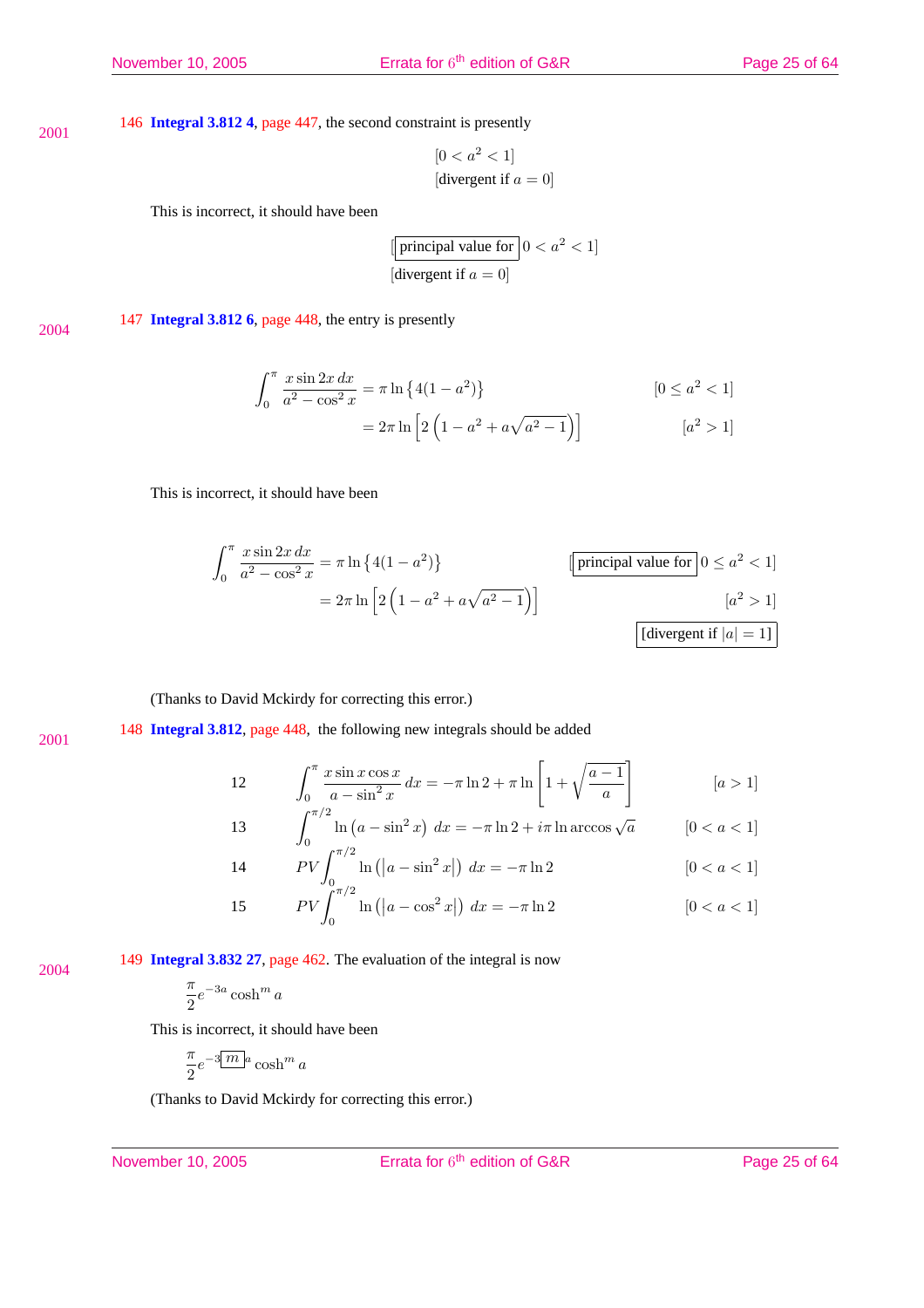150 **Integral 3.836 2**, page 464, there should be an equals sign after the "dx" in the first line. 2001

151 **Integral 3.836 6**, page 464, the constraint is presently

$$
[a \le -1 \text{ or } a \ge 1, n \ge 2;
$$
 for  $n = 1$  see **3.74** 2]

This is incorrect, it should have been

$$
[a \le -1 \text{ or } a \ge 1, n \ge 2; \text{ for } n = 1 \text{ see } 3.7412]
$$

(Thanks to Victor H. Moll and George Boros for correcting this error.)

152 Various integrals between **3.845 1** (page 466) and **3.849 2** (page 469). Some of these integral evaluations are 2003 **Example 2003** functions evaluated at specific numerical values; numerical approximations may be useful.

| <b>INTEGRAL</b> | PAGE     | NUMERICAL APPROXIMATION |
|-----------------|----------|-------------------------|
| 3.842 1         | page 466 | 1.31102877714605991     |
| 3.8433          | page 467 | 1.31102877714605991     |
| 3.845 1         | page 467 | 0.59907011736779610     |
| 3.845 2         | page 468 | 0.59907011736779610     |
| 3.845 3         | page 468 | 0.71195865977826380     |
| 3.847           | page 468 | 0.71195865977826380     |
| 3.849 1         | page 469 | 0.177989664944565950    |
| 3.849 2         | page 469 | 0.149767529341949026    |
| 3.849 3         | page 469 | 0.71195865977826380     |
|                 |          |                         |

(Thanks to Leslie Green for these corrections.)

153 **Integrals 3.851 1–3.851 4**, page 469. None of these integrals are correct, even as Cauchy principal values. 2001 (Thanks to Erik Talvila for identifying these errors.)

154 **Integral 3.882 5**, page 479, the integrand is presently 2001

$$
\int_0^\infty \cos\left(a\tan^2 x\right) \cot x \left[\frac{x}{dx}b^2 + x^2\right]
$$

This is incorrect, it should have been

$$
\int_0^\infty \cos\left(a\tan^2 x\right) \cot x \frac{x \, dx}{b^2 + x^2}
$$

(Thanks to Mel Schopper for correcting this error.)

155 **Integral 3.884**, page 479, the evaluation and the constraint are presently

$$
\cdots = \cos a \sqrt{|b|} + \exp \left(-a \sqrt{|b|}\right)
$$
  
[*a* > 0]

This is incorrect, they should have been

$$
\cdots = \pi \left[ \exp\left( -a\sqrt{-b} \right) + \exp\left( -a\sqrt{b} \right) \right]
$$

$$
[a > 0, \quad \text{Im}\,(b) \neq 0]
$$

2002

2001

156 **Integral 3.892 1**, page 479, the integrand now has "*sin*" when it should have had "sin". (Thanks to Marcus Spradlin for correcting this error.)

November 10, 2005

Errata for 6<sup>th</sup> edition of G&R Page 26 of 64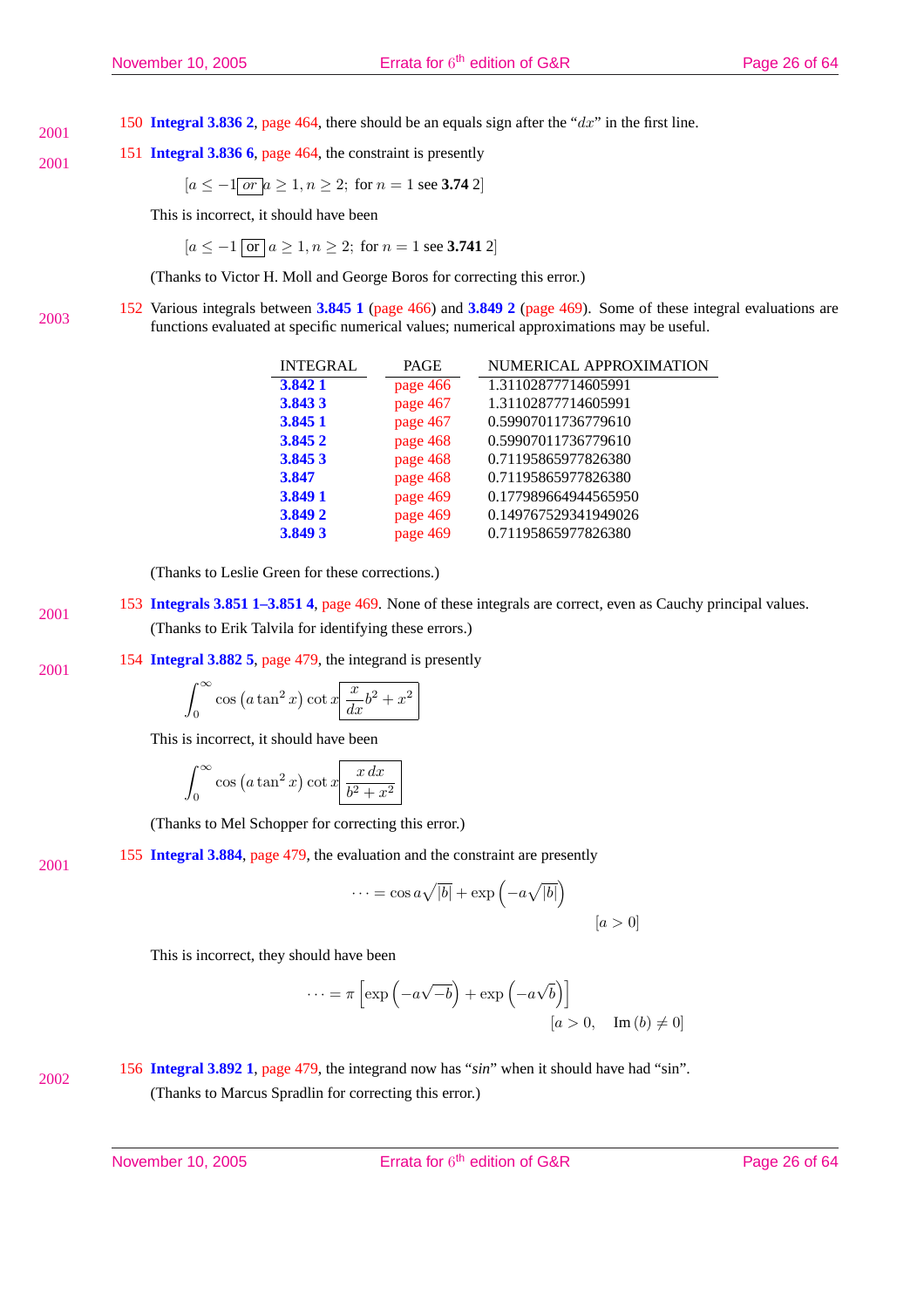157 **Integral 3.895 10**, page 482, The constraint is not needed. 2005

(Thanks to Joel G. Heinrich for correcting this error.)

158 **Integral 3.911 3**, page 484, the integrand is presently 2002

$$
\frac{\sin ax}{e^x - 1} e \frac{x}{2} dx
$$
 [a > 0]

This is incorrect, it should have been (note the proper location of the exponent, and the removal of the constraint)

$$
\frac{\sin ax}{e^x-1}e^{x/2}dx
$$

(Thanks to Mel Schopper and Jason M. Gallaspy for correcting this error.)

159 **Integral 3.937 1**, page 491, the evaluation of the integral is now, in part

$$
\dots \left\{ (A+iB) \frac{m}{2} I_m \left( \sqrt{C-iD} \right) - (A-iB) \frac{m}{2} I_m \left( \sqrt{C+iD} \right) \right\}
$$

This is incorrect, it should have been (the term  $\frac{m}{2}$  should be an exponent, not a multiplicative factor)

$$
\ldots \left\{ (A+iB) \overline{\frac{m/2}{m}} I_m \left( \sqrt{C-iD} \right) - (A-iB) \overline{\frac{m/2}{m}} I_m \left( \sqrt{C+iD} \right) \right\}
$$

(Thanks to Sylvie Lorthois for correcting this error.)

160 **Integral 3.944 5**, page 492, the evaluation of the integral is now

$$
\frac{\Gamma(\mu)}{(\beta^2+\delta^2)\boxed{\frac{\mu}{2}}}\sin\left(\mu\arctan\frac{\delta}{\beta}\right)
$$

This is incorrect, it should have been (the term  $\frac{\mu}{2}$  should be an exponent, not a multiplicative factor)

$$
\frac{\Gamma(\mu)}{(\beta^2+\delta^2)^{\left[\mu/2\right]}}\sin\left(\mu\arctan\frac{\delta}{\beta}\right)
$$

(Thanks to Mel Schopper for correcting this error.)

#### 161 **Integral 3.951 4**, page 496, should be removed. The same integral is in **3.951 2**, where the evaluation is correct. 2002

#### 162 **Integral 3.954 1**, page 498, 2001

(a) the first term in the evaluation of the integral is now

$$
-\frac{\pi}{4}e^{\beta\gamma\boxed{2}}
$$

This is incorrect, it should have been (the "2" should have been an exponent, not a multiplicative factor)

$$
-\frac{\pi}{4}e^{\beta\gamma^{\boxed{2}}}
$$

(b) In the second " $\Phi$ " function, the first variable "Γ" should be a "γ"

(Thanks to David J. Masiello for correcting this error.)

2001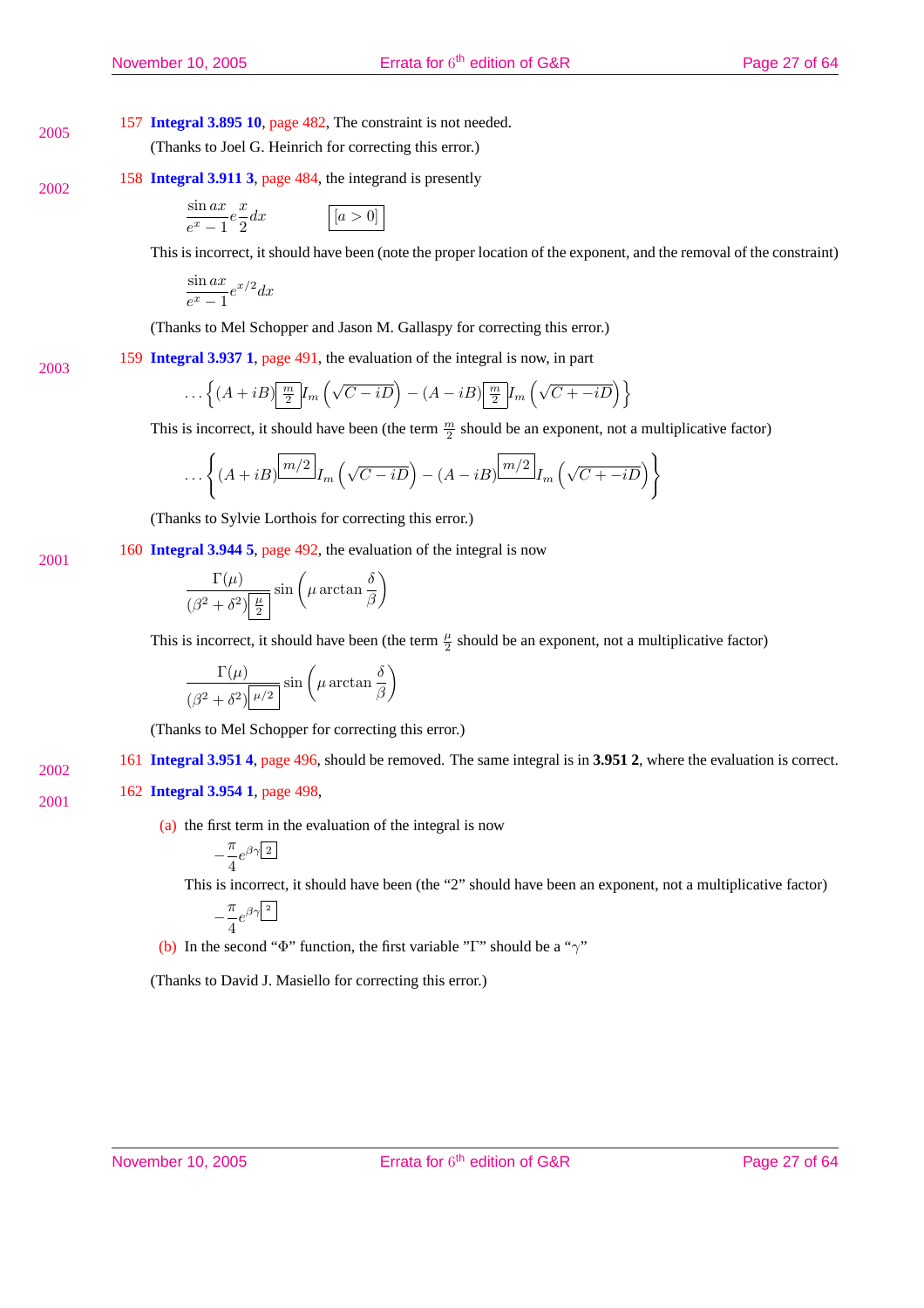163 **Integral 3.954 2**, page 499, the first term in the evaluation of the integral is now 2001

$$
\frac{\pi}{4}e^{\beta\gamma\boxed{2}}
$$

This is incorrect, it should have been (the "2" should have been an exponent, not a multiplicative factor)

$$
\frac{\pi}{4}e^{\beta\gamma^{\boxed{2}}}
$$

164 **Integral 3.981 11**, page 505, The constraint can be simplified to  $\beta \neq 0$ . 2005

(Thanks to Joel G. Heinrich for correcting this error.)

#### 165 **Integral 3.981 12**, page 505, 2005

- (a) Both the integrand and the evaluation contain the expression " $2m 1$ ", which is incorrect. In both cases this should have been " $2m + 1$ ".
- (b) The constraint is not needed.

(Thanks to Joel G. Heinrich for correcting this error.)

166 **Integral 3.982 3**, page 505, the integrand is presently 2001

$$
\frac{\sin^2 x \cos ax}{\sin^2 bx} dx
$$

This is incorrect, it should have been

$$
\frac{\sin^2 x \cos ax}{\sinh^2 x} dx
$$

(Thanks to Mel Schopper for correcting this error.)

167 **Integral 4.113 9**, page 512, the evaluation currently has the form

168 **Integral 4.113 10**, page 513, the second line of the evaluation now begins

$$
\sum_{k=0}^{\infty} \ldots \frac{(k+\frac{1}{2})^{\boxed{2}}e^{-ab}-\ldots}{\ldots}
$$

This is incorrect, it should have been

$$
\sum_{k=0}^{\infty} \dots \frac{(k+\frac{1}{2})e^{-ab} - \dots}{\dots}
$$

2005

2005

$$
\overline{[+]} \frac{e^{-\frac{a}{2}}}{2m+1} \cdots
$$

This is incorrect, it should have been

$$
-\frac{e^{-\frac{a}{2}}}{2m+1}\ldots
$$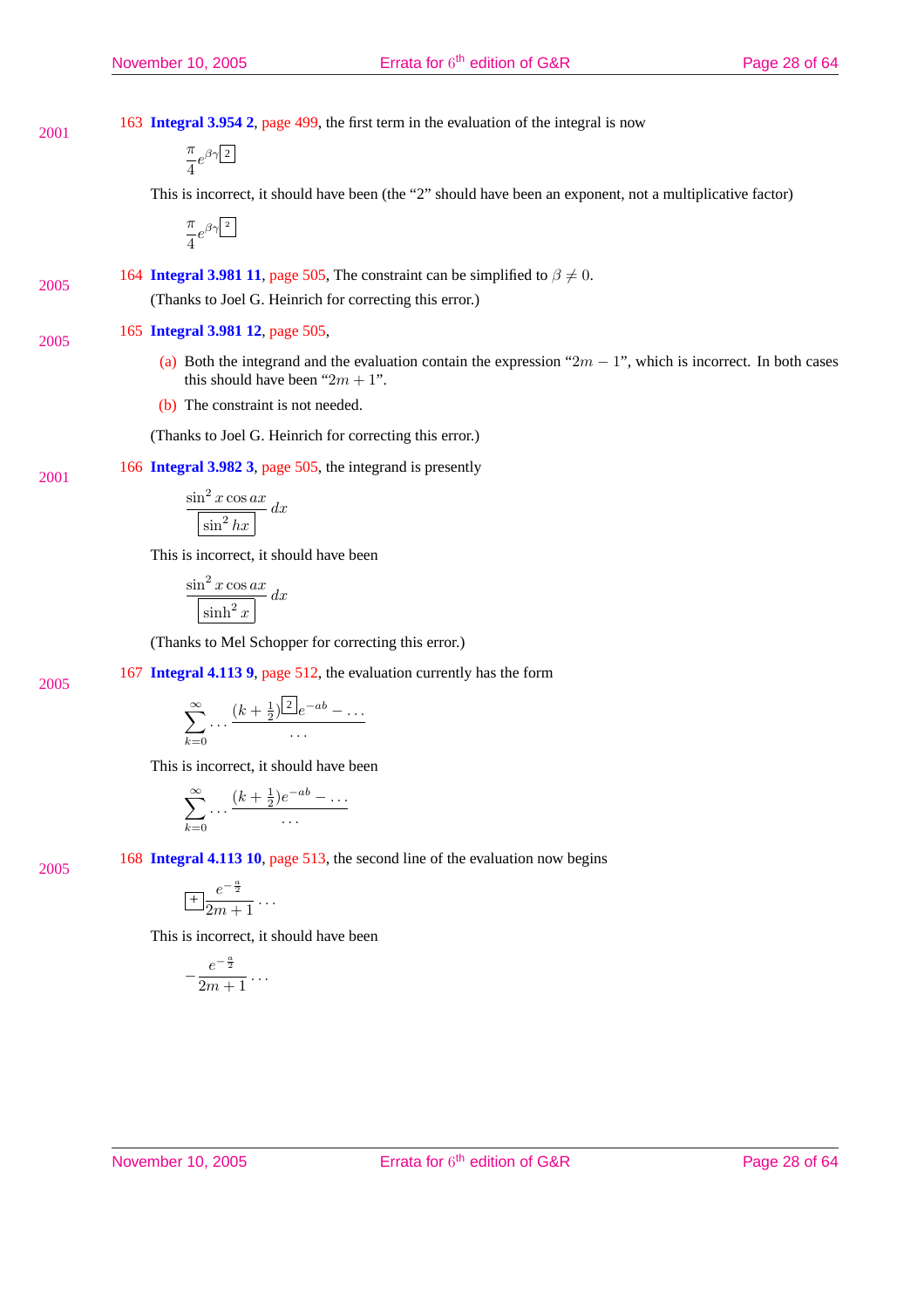169 **Integral 4.133 1** and **Integral 4.133 2**, page 519, the evaluations of these integrals presently have an argument 2001 to the exponential function that is not clear. They should have been written as

4.133 
$$
1 \mapsto \sqrt{\pi \gamma} \exp \left[\gamma \left(\beta^2 - a^2\right)\right] \sin(2a\beta\gamma)
$$
  
4.133  $2 \mapsto \sqrt{\pi \gamma} \exp \left[\gamma \left(\beta^2 - a^2\right)\right] \cos(2a\beta\gamma)$ 

(Thanks to Mel Schopper for making these clarifications.)

170 **Integral 4.216**, page 524, the following new integral should be added (to become 4.216 2)

2005

$$
\int_0^{1/e} \frac{dx}{\sqrt{-\log x - 1}} = \frac{\sqrt{\pi}}{e}
$$

(Thanks to Victor H. Moll and George Boros for suggesting this addition.)

171 **Integrals 4.222**, page 525, the following new integral should be added (to become 4.222 8)

$$
\int_0^\infty \ln(1+ax)x^b e^{-x} dx = \sum_{m=0}^b \frac{b!}{(b-m)!} \left[ \frac{(-1)^{b-m-1}}{a^{b-m}} e^{1/a} \mathop{\mathrm{E}}\nolimits \left( -\frac{1}{a} \right) + \sum_{k=1}^{b-m} \frac{(k-1)!}{(-a)^{b-m-k}} \right]
$$

with the constraint: " $b > 0$ , an integer".

2005

2005

2005

172 **Integrals 4.224**, page 526, following new integral should be added (to become 4.224 12 (1))

174 **Integral 4.227 12**, page 528, the integrand and the evaluation are both incorrect. The present entry

$$
\int_0^{\pi} \ln(1 + a \cos x)^2 dx = \begin{cases} 2\pi \ln\left(\frac{1 + \sqrt{1 - a^2}}{2}\right) & a^2 \le 1\\ \pi \ln\frac{a^2}{4} & a^2 \ge 1 \end{cases}
$$

173 **Integral 4.224 14**, page 526, the evaluation is now

 $2\pi \ln \left[\max(|a|,|b|)\right]$ 

which is incorrect. It should have been

 $2\sqrt{n}\pi \ln[\max(|a|, |b|)]$ 

(Thanks to Velimir Labinac for correcting this error.)

2005

2005

$$
\int_0^{\pi/2} \boxed{\ln^{(1-\tan x)}} dx = \frac{\pi}{2} \boxed{\mathbf{e}} \ln 2 - 2\mathbf{G}
$$

should have been

$$
\int_0^{\pi/2} \left[ \ln(1 - \tan x)^2 \right] dx = \frac{\pi}{2} \ln 2 - 2G
$$

(Thanks to Victor H. Moll and George Boros for correcting this error.)

175 **Integral 4.227 16**, page 529, the integrand for each integral is now

$$
\ln^{\boxed{2}}(\cot x - \tan x)
$$

which is incorrect. It should have been

 $ln(\cot x - \tan x)^{2}$ 

(Thanks to Victor H. Moll and George Boros for correcting this error.)

November 10, 2005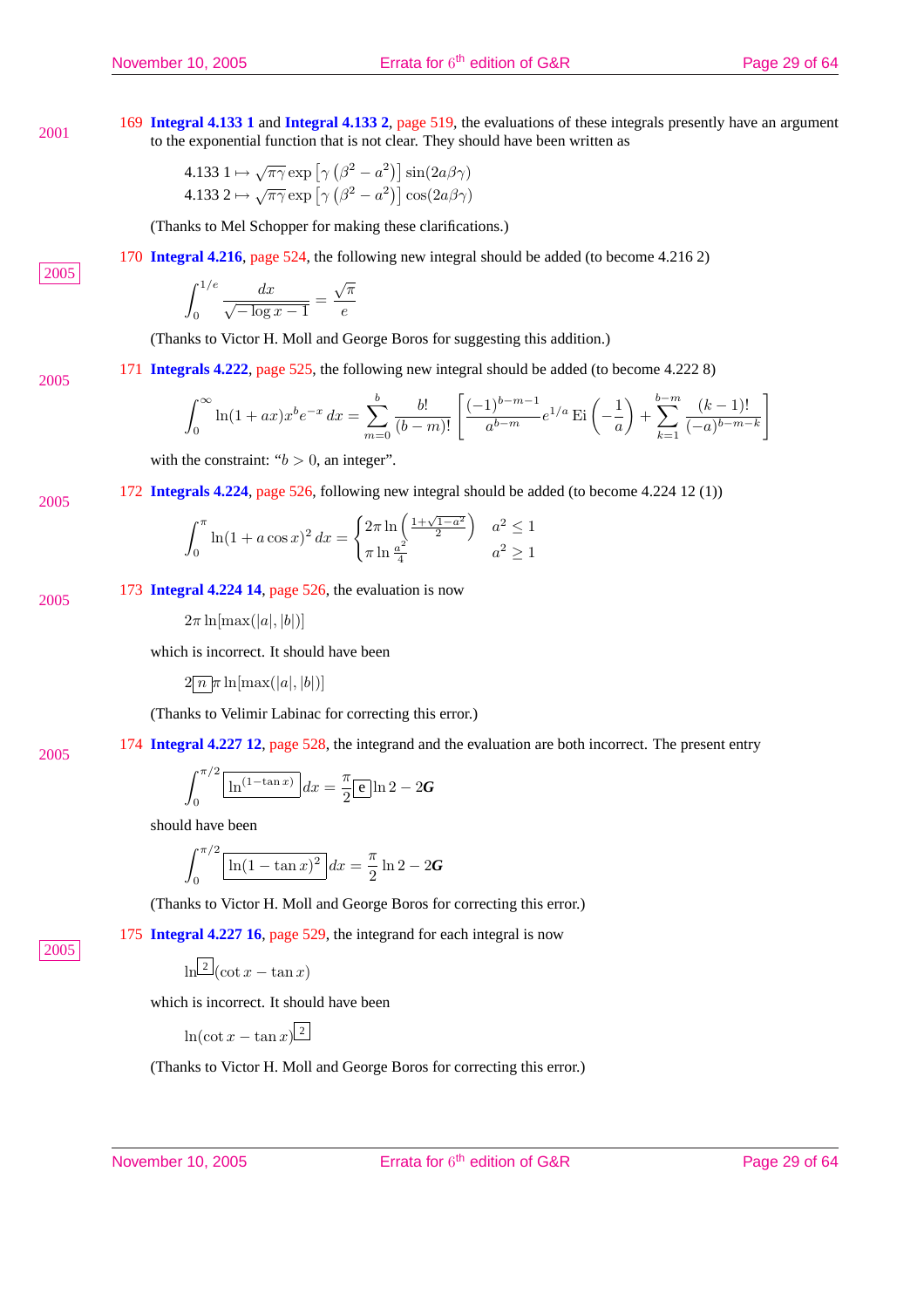2005

2005

176 **Integral 4.229 2**, page 529, the entry is presently

$$
\int_0^1 \frac{dx}{\ln\left(\ln\frac{1}{x}\right)} = \boxed{0}
$$

This is incorrect, it should have been

$$
\boxed{PV} \int_0^1 \frac{dx}{\ln\left(\ln\frac{1}{x}\right)} = \boxed{PV \int_0^\infty \frac{e^{-u}}{\ln u} \, du = -0.154479 \dots}
$$

(Thanks to Motohiko Saitoh for correcting this error.)

177 **Integral 4.229 4**, page 530, the exponent appearing in the integrand is now "u−1", which is incorrect. It should 2005 have been " $\mu - 1$ ".

(Thanks to Victor H. Moll and George Boros for correcting this error.)

178 **Integral 4.231 5**, page 530, the constraint is presently

$$
[0 < a < 1]
$$

This range can be enlarged to

 $[0 < a]$ 

(Thanks to Victor H. Moll and George Boros for correcting this error.)

179 **Integral 4.231 19** and **Integral 4.231 20**, page 531, the following new integrals should be added

$$
\int_0^1 \frac{x \ln x}{1+x} dx = -1 + \frac{\pi^2}{2}
$$

and

$$
\int_0^1 \frac{(1-x)\ln x}{1+x} dx = 1 - \frac{\pi^2}{6}
$$

(Thanks to Victor H. Moll and George Boros for these additions.)

- 180 **Integral 4.234 1**, page 532, the evaluation is now "ln 2" which is incorrect, it should have been  $\frac{G}{2} \frac{\pi}{8}$  $\frac{1}{8}$ ". 2005 (Thanks to Victor H. Moll and Ronald Posey for correcting this error.)
- 181 **Integral 4.235 3**, page 532, in the numerator of the integrand is the term " $x^{n-2}$ " which is incorrect, it should 2005 have been " $x^{n-3}$ ".

(Thanks to Victor H. Moll and George Boros for correcting this error.)

182 **Integral 4.251 5**, page 535, the integrand is now 2005

$$
\ln x \frac{x^{2n}}{dx} 1 + x
$$

which is incorrect. It should have been

$$
\ln x \frac{x^{2n}}{1+x} \, dx
$$

(Thanks to Victor H. Moll and George Boros for correcting this error.)

November 10, 2005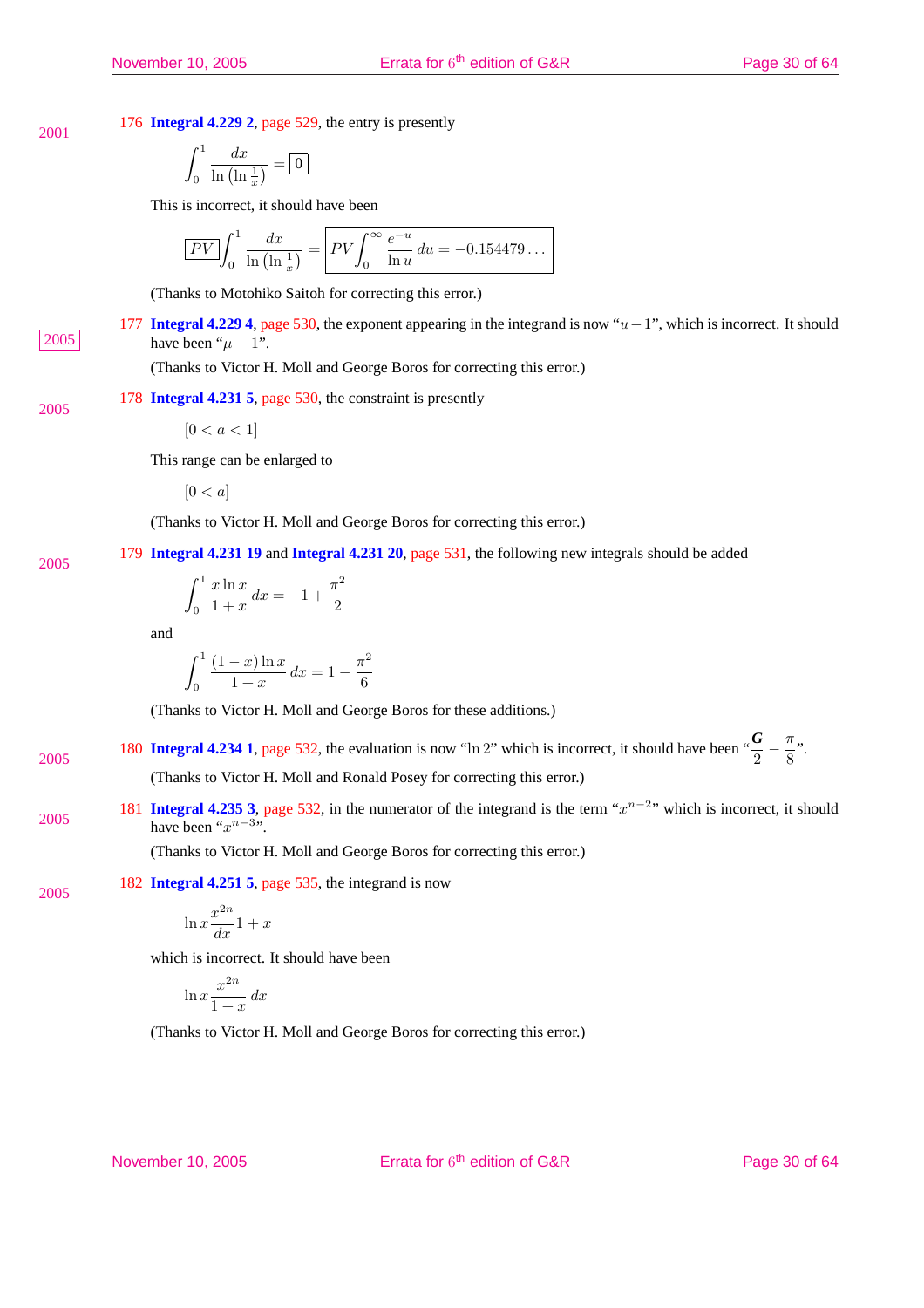| Errata for 6 <sup>th</sup> edition of G&R<br>November 10, 2005<br>Page 31 of 64                                                                                             |
|-----------------------------------------------------------------------------------------------------------------------------------------------------------------------------|
|                                                                                                                                                                             |
| (Thanks to Victor H. Moll and George Boros for correcting this error.)                                                                                                      |
| $\frac{1}{\sqrt{\ln \frac{1}{x}}(1+x^2)}$                                                                                                                                   |
|                                                                                                                                                                             |
| which is incorrect. It should have been                                                                                                                                     |
| $\frac{1}{\sqrt{\ln\frac{1}{x}}cdot(1+x)^2}$                                                                                                                                |
| 190 Integral 4.2689 2, page 545, the integrand is now                                                                                                                       |
| (Thanks to Sean A. Irvine for correcting this error.)                                                                                                                       |
| 189 Integrals 4.269 1, 3, page 545, both of these integrals has a "cdot" which should be removed.                                                                           |
| (Thanks to Victor H. Moll and George Boros for correcting this error.)                                                                                                      |
| which is incorrect; this phrase should be removed.                                                                                                                          |
| (see also 3.524 27)                                                                                                                                                         |
| (Thanks to Victor H. Moll and George Boros for correcting this error.)<br>188 Integral 4.267 17, page 541, this entry has the additional information                        |
|                                                                                                                                                                             |
| $\left(\frac{1}{1-x}\right)^p \frac{1}{\ln x}$                                                                                                                              |
| which is incorrect. It should have been                                                                                                                                     |
| $\left(\boxed{4}-x\right)^p\frac{1}{\ln x}$                                                                                                                                 |
| 187 Integral 4.267 1, page 541, the integrand is now                                                                                                                        |
| (Thanks to Victor H. Moll and George Boros for correcting this error.)                                                                                                      |
| 186 Integral 4.261 13, page 538, the second evaluation has the leading term " $\frac{7}{2}\zeta(3)$ " which is incorrect, it should<br>have been " $\frac{7}{4}\zeta(3)$ ". |
|                                                                                                                                                                             |
| (Thanks to Victor H. Moll and George Boros for correcting this error.)                                                                                                      |
| 185 Integral 4.261 8, page 538, the evaluation can be written more simply as $\frac{8\sqrt{3}\pi^3 + 351\zeta(3)}{486}$ .                                                   |
| been " $\int_0^\infty$ ".<br>(Thanks to Victor H. Moll and George Boros for correcting this error.)                                                                         |
| 184 <b>Integral 4.253 4</b> , page 536, the limits on the integrand are now " $\int_0^{1}$ " which are incorrect, the limits should have                                    |
| (Thanks to Victor H. Moll and George Boros for correcting this error.)                                                                                                      |
| $\ln x \frac{x^{2n-1}}{1+x} dx$                                                                                                                                             |
| which is incorrect. It should have been                                                                                                                                     |
| $\ln x \frac{x^{2n-1}}{dx}1+x$                                                                                                                                              |
|                                                                                                                                                                             |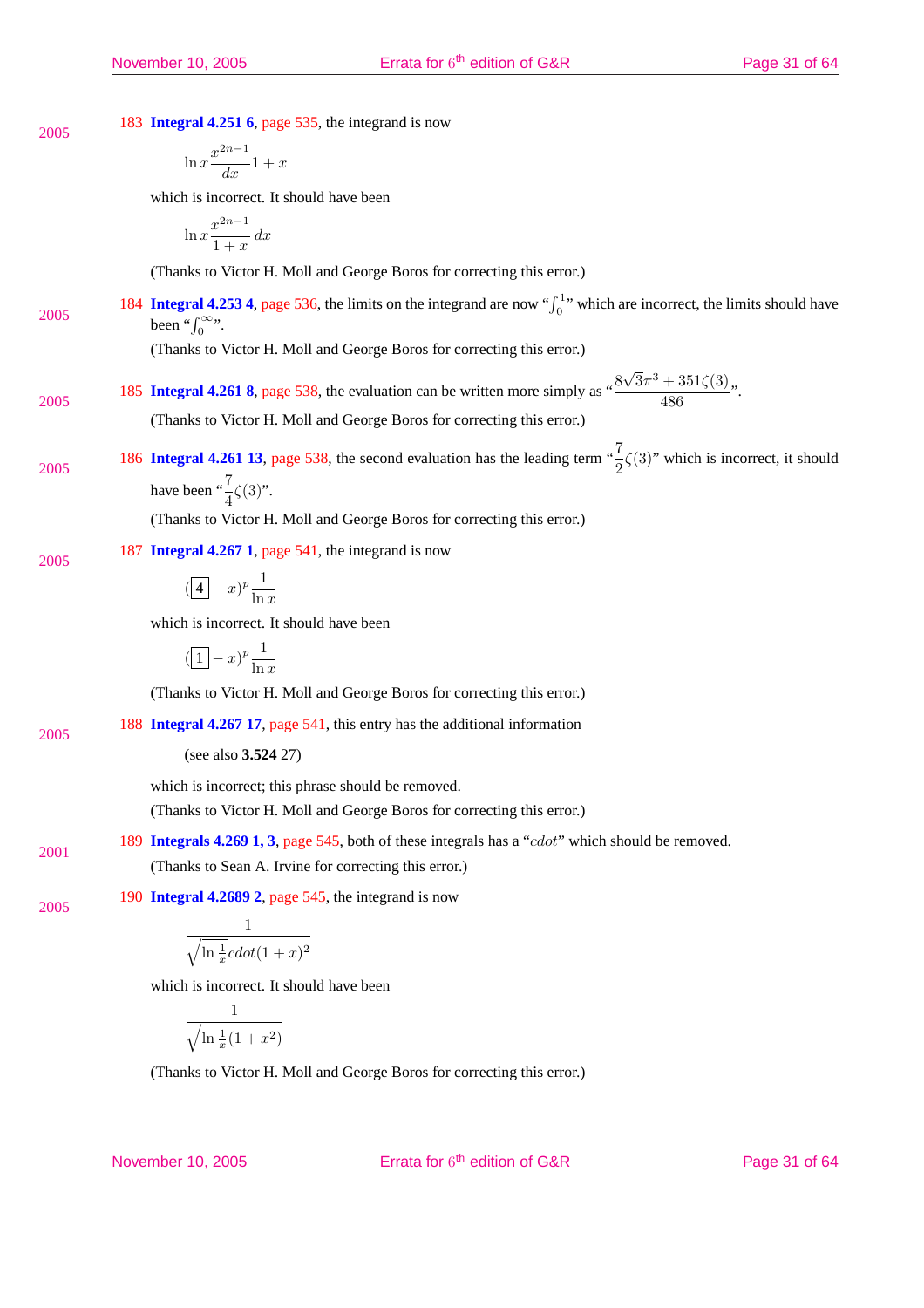2005

2005

2005

191 **Integral 4.272 7**, page 547, t the exponent of  $\frac{1}{2}$  should be smaller in the integrand. (Thanks to Victor H. Moll and George Boros for correcting this error.)

192 **Integral 4.272 18**, page 548, the evaluation is now incorrect; it should have been

$$
\Gamma\left(3-\frac{1}{n}\right)\left(p^{\frac{1}{n}-3}-q^{\frac{1}{n}-3}\right)
$$

(Thanks to Victor H. Moll and George Boros for correcting this error.)

193 **Integral 4.293 6**, page 554, the evaluation now contains the term

$$
\left[\pi - \sum_{k=0}^{n} \frac{(-1)^k}{2k+1}\right]
$$

which is incorrect. It should have been

$$
\left[\frac{\pi}{4}-\sum_{k=0}^n\frac{(-1)^k}{2k+1}\right]
$$

(Thanks to Victor H. Moll and George Boros for correcting this error.)

194 **Integral 4.293 8**, page 554, the evaluation is now

$$
-\frac{1}{\mu}\left[\psi(\mu+1)-\psi(1)\right]
$$

while this is correct, it might be better written as

$$
-\frac{1}{\mu}\left[\psi(\mu+1)+\mathbf{C}\right]
$$

(Thanks to Victor H. Moll and George Boros for improving this result.)

195 **Integral 4.293 11**, page 554, the evaluation is now

$$
\frac{\pi}{\sin \mu \pi} \left[ C + \psi (1 - \mu) \right]
$$

which is incorrect. It should have been

$$
\boxed{-} \frac{\pi}{\sin \mu \pi} \left[ C + \psi (1 - \mu) \right]
$$

(Thanks to Victor H. Moll and George Boros for correcting this error.)

196 **Integral 4.295 22**, page 557, the evaluation is now

$$
\frac{\pi}{qr}\ln\frac{q+pr}{q}
$$

which is incorrect. It should have been

$$
\frac{\pi}{qr}\ln\frac{q+pr}{\boxed{r}}
$$

(Thanks to Victor H. Moll and George Boros for correcting this error.)

2005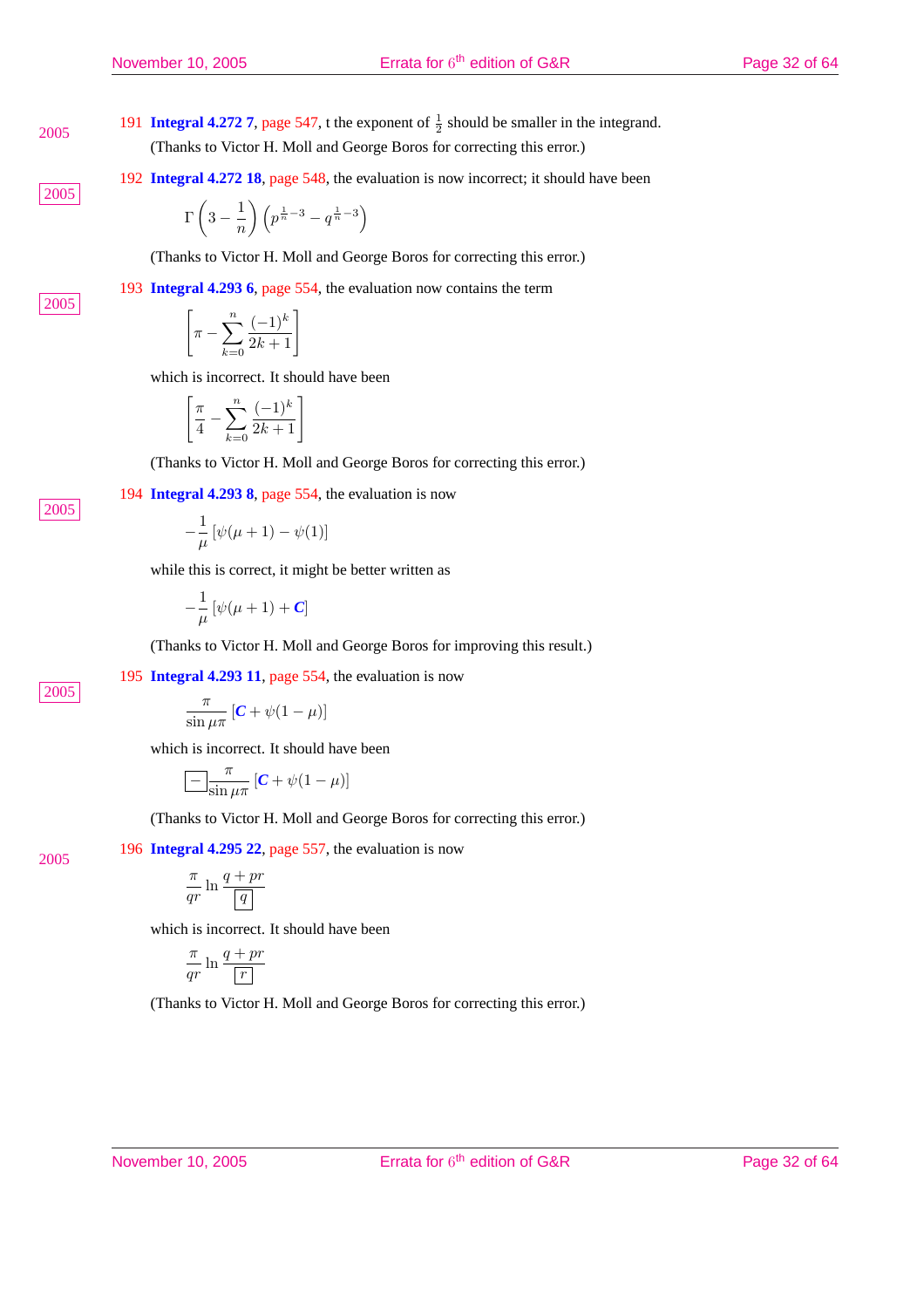197 **Integral 4.314 1**, page 562, the evaluation and constraint are presently

$$
= \sum_{k=1}^{\infty} \frac{a^k}{k} \ln \frac{p+k}{q+k} \boxed{+ \ln \frac{p}{q}}
$$

$$
[a > 0, p > 0, q > 0]
$$

This is incorrect, it should have been

$$
= \sum_{k=1}^{\infty} \underbrace{\left[(-1)^{k+1}\right]_k^{a^k}}_{\text{$|a| < 1$}}, \quad p + k
$$
\n
$$
\underbrace{\left[|a| < 1\right]}_{\text{$p > 0$}}, \quad q > 0]
$$

2005

2005

2001

2001

(Thanks to Joel G. Heinrich for correcting this error.)

198 **Integral 4.322 1**, page 564, the current formulae are

$$
\int_0^{\pi} \left[ \frac{\ln \sin xx}{\ln \sin xx} \right] dx = \frac{1}{2} \int_0^{\pi} \ln \cos^2 x \, dx = -\frac{\pi^2}{2} \ln 2
$$

The first integrand is correct, but awkwardly written. The second integrand is incorrect. The formulae should have been

$$
\int_0^{\pi} \boxed{x \ln \sin x} \, dx = \frac{1}{2} \int_0^{\pi} \boxed{x} \ln \cos^2 x \, dx = -\frac{\pi^2}{2} \ln 2
$$

(Thanks to Victor H. Moll and George Boros for correcting this error.)

## 199 **Integral 4.323 1**, page 565, the current integrand is

 $x \ln \tan^2$ 

which is incorrect. It should have been

$$
x \ln \tan^2 |x|
$$

(Thanks to Victor H. Moll and George Boros for correcting this error.)

#### 200 **Integral 4.342 3**, page 568, 2005

- (a) The integrand contains the term " $[\ln(shx) \ln x]$ " which is incorrect; it should be " $[\ln(\sinh x) \ln x]$ ".
- (b) The middle term of the evaluation should be " $\frac{1}{\mu}$ " and not the " $\frac{1}{2\mu}$ " currently shown.

(Thanks to Michael Thorwart and Victor H. Moll for correcting this error.)

201 **Integral 4.359 2**, page 572, the constraint is presently

$$
[\fbox{Re}\,\mu>0],\quad p>0,\quad q>0]
$$

This is incorrect, it should have been

 $[p > 0, q > 0]$ 

(Thanks to Joel G. Heinrich for correcting this error.)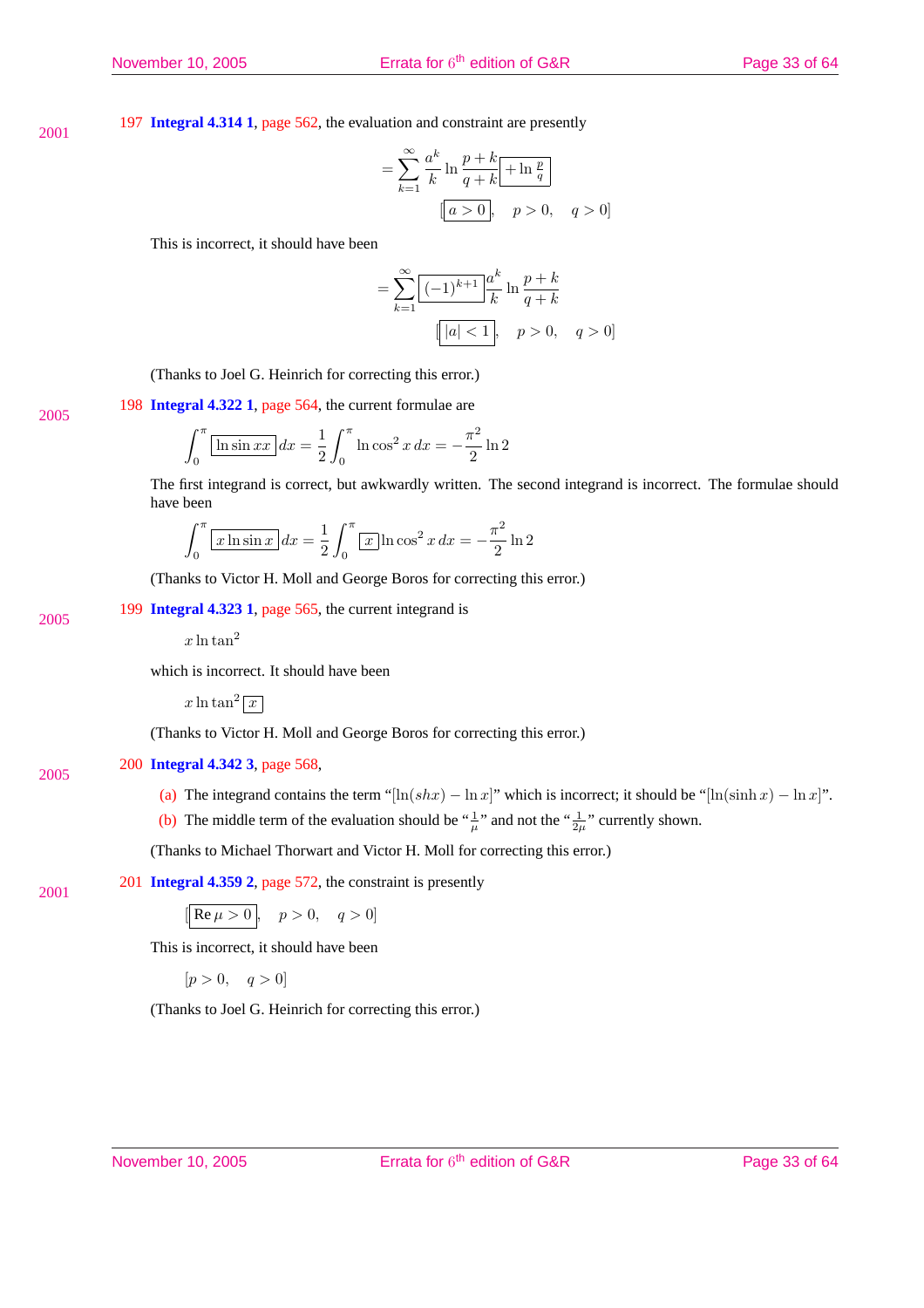202 **Integral 4.375 1**, page 575, the evaluation is now

203 **Integral 4.426 1**, page 591, the integrand is presently

 $G + \frac{\pi}{6}$  $\frac{\pi}{2} \ln 2$ 

which is incorrect. It should have been

$$
G\boxed{-}\frac{\pi}{2}\ln 2
$$

(Thanks to Victor H. Moll and George Boros for correcting this error.)

2001

2004

2005

2005

2005

$$
\ln \frac{b^2 + x^2}{c^2 + x^2} \sin ax \boxed{x} dx
$$

This is correct, but could be made more clear by writing it in the form:

$$
\boxed{x}\ln\frac{b^2+x^2}{c^2+x^2}\sin ax\,dx
$$

(Thanks to Ben Yu-Kuang Hu for correcting this error.)

204 **4.531 10**, page 598. The integrand is now

$$
\frac{x \arctan x}{1 - x^4}
$$

This is incorrect, it should have been:

```
x arccot x
  1 - x^4
```
(Thanks to David Mckirdy for correcting this error.)

205 **Section 4.601 2**, page 604, in two cases, the "chi" should have been a " $\chi$ ". <sup>2005</sup> (Thanks to Martin Gotz for correcting this error.)

206 **Integral 4.615**, page 606, the integrand on the right is now

 $f(r \cos \varphi r, \sin \varphi) r$ 

which is incorrect. It should have been (the second  $r$  is in the wrong place)

 $f(r \cos \varphi, r \sin \varphi) r$ 

(Thanks to Theodoros Theodoulidis for correcting this error.)

207 **Integral 4.616**, page 607, the integrand on the right is now

 $f(r \cos \varphi r, \sin \varphi) r$ 

which is incorrect. It should have been (the second  $r$  is in the wrong place)

 $f(r \cos \varphi, r \sin \varphi) r$ 

(Thanks to Theodoros Theodoulidis for correcting this error.)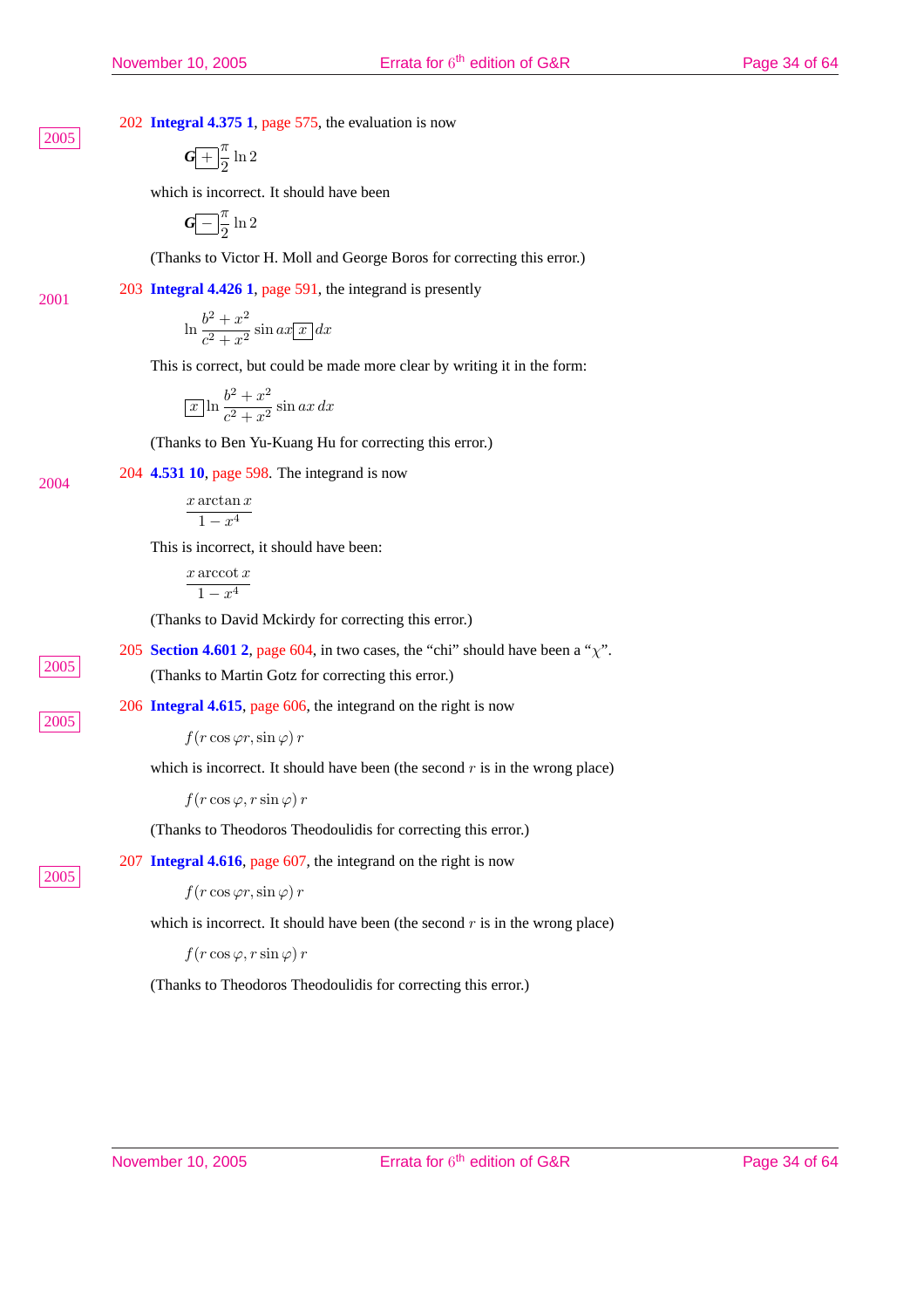208 **Integral 4.641 1**, page 612. The integrand is presently 2002  $e^{p_1x_1p_2x_2+\cdots+p_nx_n}$ This is incorrect, it should have been:  $e^{p_1x_1+ p_2x_2+\cdots+p_nx_n}$ (Thanks to Kazuhiko Seki for correcting this error.) 209 **Integral 5.122**, page 617. The evaluation is presently  $\frac{[E(x, k)]^2}{2}$ ; which is incorrect. It should have been 2002  $[E(x, k)]^2$  $\frac{1}{2}$ . (Thanks to Timo Hakulinen for correcting this error.) 210 **5.13 Jacobian elliptic functions**, page 619. There is a comment at the end of this section that begins 2002 By using formulas **5.131**, we can reduce the integrals . . . This is incorrect, it should have been: By using formulas **5.131**, we can reduce the integrals  $\boxed{}$ , for  $m \neq -1$ , ... (Thanks to Leslie Green for correcting this error.) 211 **Integral 5.139**, page 621. The evaluation of the integral is now 2004 ln snu This is incorrect, it should have been:  $\ln$  sn  $u$ (Thanks to Leslie Green for correcting this error.) 212 **Integral 5.41**, page 624, the "a" appearing in the evaluation should be an " $\alpha$ ". 2002 (Thanks to Jaime Zaratiegui Garcia for correcting this error.) 213 **Integral 5.52 2**, page 624, is now 2001  $x^{-p-1}Z_p(x) dx = -x^{-p-1}Z_{p-1}(x)$ This is incorrect, it should have been  $x^{-p} Z_{p+1}(x) dx = -x^{-p} Z_p(x)$ (Thanks to Reinhold Wannemacher for correcting this error.) 214 **Integrals in 6.148**, page 627, the following new integral should be added: 2005 **6.148 3**  $\int_0^1$ 0  $\mathbf{E}(k)$  $\frac{D(n)}{1+k} dk = 1$ (Thanks to Andras Vanyolos and Balazs Dora for suggesting this addition.)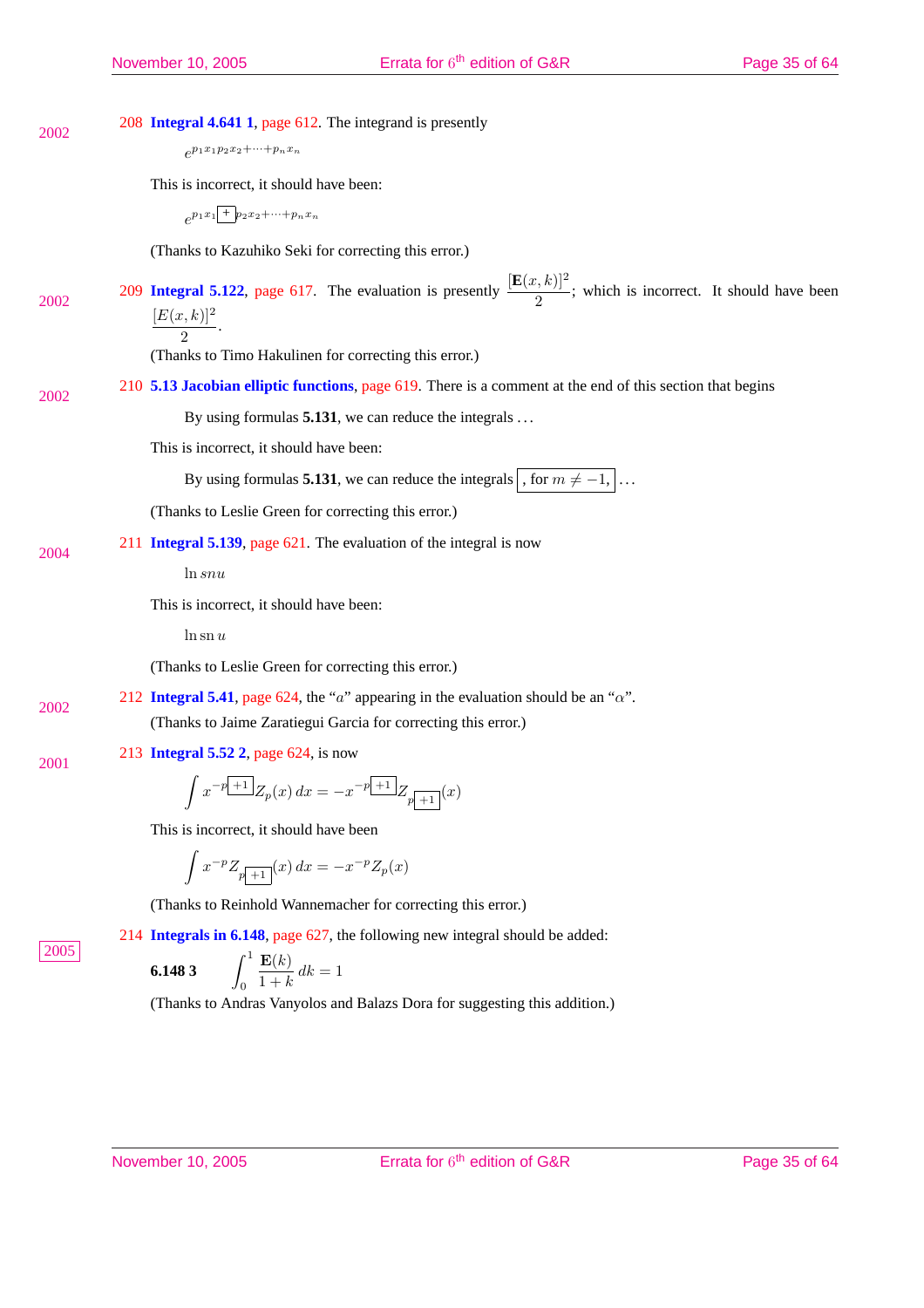#### 215 **Integrals 6.162. 3, 6.162 4**, page 628. These integrands are now 2002

$$
\int_0^\infty e^{-ax} \vartheta_2 \left( \frac{(1+b)\pi}{2l} \left| \frac{i\pi x}{l^2} \right) \right) dx
$$

$$
\int_0^\infty e^{-ax} \vartheta_3 \left( \frac{(1+b)\pi}{2l} \left| \frac{i\pi x}{l^2} \right) \right) dx
$$

These is incorrect, they should have been (the "1 + b" term should have been " $l + b$ "):

$$
\int_0^\infty e^{-ax} \vartheta_2 \left( \frac{(l+b)\pi}{2l} \middle| \frac{i\pi x}{l^2} \right) dx
$$

$$
\int_0^\infty e^{-ax} \vartheta_3 \left( \frac{(l+b)\pi}{2l} \middle| \frac{i\pi x}{l^2} \right) dx
$$

(Thanks to Olivier Espinosa and Edgardo Stockmeyer for correcting these errors.)

216 **Integral 6.164** page 628, the integrand is presently

$$
\left[\left[\vartheta_4\left(0|ie^{2x}|+\vartheta_2(0)ie^{2x}\right)\right]-\vartheta_3\big(0|ie^{2x}\big)\right]e^{\frac{1}{2}x}\cos(ax)
$$

This is incorrect, it should have been:

$$
\left[\left[\vartheta_4\left(0\mid ie^{2x}\right)+\vartheta_2\left(0\mid ie^{2x}\right)\right]-\vartheta_3\left(0\mid ie^{2x}\right)\right]e^{\frac{1}{2}x}\cos(ax)
$$

(Thanks to Filippo Colomo for correcting this error.)

## 217 **Integral 6.254 2**, page 636, the right hand side is now

π  $rac{\pi}{2} \ln \frac{a}{b}$  $[a > 0, \, b > 0]$ 

This is incorrect, it should have been

$$
\frac{\pi}{2}\ln\frac{a}{b}\boxed{H(a-b)} \qquad \qquad [a>0, \quad b>0], \quad H(x) \text{ is the Heaviside step function } \Big]
$$

(Thanks to Yannis Kohninos for correcting this error.)

218 **Integrals 6.271.2, 6.272, 6.273.1, 6.273.2, 6.274**, page 638, in each of these five integrals the function " $\chi$ " 2005 should have been the function "chi" .

(Thanks to Martin Gotz for correcting these errors.)

219 **Page heading**, page 651, is now incorrect. It should have been "The function  $\psi(x)$ ".

(Thanks to Federico Girosi for correcting this error.)

220 **Integral 6.512 1**, page 653, the subsidary condition in square brackets is now

$$
b > a
$$
 For  $a < b$ , the positions ...

This is incorrect. It should have been

 $\boxed{b < a}$  For  $\boxed{a > b}$ , the positions ...

(Thanks to Stefan Llewellyn Smith for correcting this error.)

221 **Integrals 6.522.17 and Integrals 6.522.18**, page 660. In both cases there is an integral on the left hand side 2001 (LHS) and an integral on the right hand side (RHS). The integrand on the LHS is a function of t and the integrand on the RHS is a function of x. The error is that the integral on the LHS has a  $dx$  when it should have a  $dt$ , and the integral on the RHS has a  $dt$  when it should have a  $dx$ .

(Thanks to Marcus Spradlin for correcting this error.)

November 10, 2005

2001

2001

2005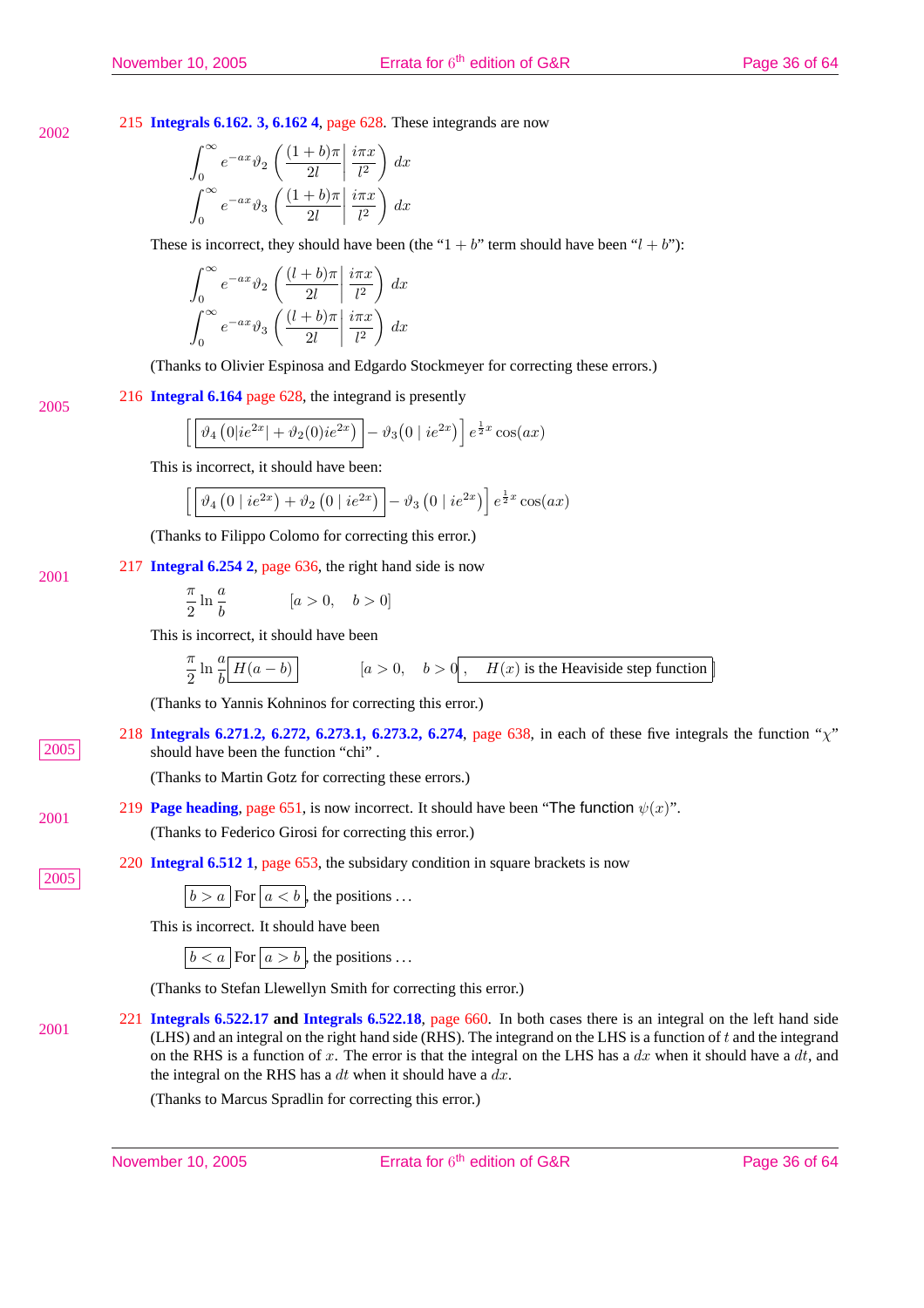2002

222 **Integral 6.532 1**, page 663,

(a) the evaluation of this integral is now

$$
\frac{\pi[\mathbf{J}_{\nu}(a) - J_{\nu}(a)]}{a\sin(\nu\pi)}
$$

which is incorrect. It should have been

$$
= \frac{i}{a}[S_{0,\nu}(ia) - e^{-i\nu\pi/2}K_{\nu}(a)] = \frac{1}{a}[is_{0,\nu}(ia) + \frac{\pi}{2}\sec\frac{\nu\pi}{2}I_{\nu}(a)]
$$

(b) The reference ET II 340 (2) should be deleted.

(Thanks to George Fikioris for correcting these errors.)

223 **Integral 6.533 3**, page 663. 2002

(a) The integrand is now

$$
[J_0(ax) - 1]J_1(bx)\frac{dx}{\boxed{x}}
$$

This is incorrect, it should have been:

$$
[J_0(ax) - 1]J_1(bx)\frac{dx}{x^2}
$$

(Thanks to E. B. Dussan V for correcting this error.)

(b) The integral **6.533 3.b** should be added:

$$
\int_0^\infty [J_0(ax) - 1]J_1(bx)\frac{dx}{x} = \begin{cases} \frac{b}{2a} \, _2F_1\left(\frac{1}{2}, \frac{1}{2}; 2; \frac{b^2}{a^2}\right) - 1 & [0 < b < a] \\ \frac{2}{\pi} \mathbf{E}\left(\frac{a^2}{b^2}\right) - 1 & [0 < a < b] \end{cases}
$$

(Thanks to Denis Golosov for suggesting this correct evaluation of 6.533 3.)

## 224 **Integral 6.554 5**, page 667,

 $\left($ 

(a) The evaluation is presently

$$
\frac{\left(\frac{1}{2}a\right)^{\nu}\sqrt{\boxed{2}\pi}}{(2k)^{2\nu}\Gamma(\nu+\frac{1}{2})}J_{\nu}(ak)K_{\nu}(ak)
$$

This is incorrect, the evaluation should have been<br> $\left(1 \right)^{\nu} \subset$ 

$$
\frac{\left(\frac{1}{2}a\right)^{\nu}\sqrt{\pi}}{(2k)^{2\nu}\Gamma(\nu+\frac{1}{2})}J_{\nu}(ak)K_{\nu}(ak)
$$

(b) The constraint is presently

$$
[a>0, \qquad \boxed{k>0}, \qquad \text{Re}\,\nu-\frac{1}{2}]
$$

This is incorrect, the constraint should have been

$$
[a>0, \qquad \boxed{|\arg(k)| < \frac{\pi}{4}}, \qquad \text{Re}\,\nu \ge -\frac{1}{2}]
$$

(Thanks to Rami Mehrem for correcting this error.)

225 **Integral 6.565 8**, page 671, the following constraint should be added: "Re  $k > 0$ ". <sup>2005</sup> (Thanks to George Fikioris for correcting this error.)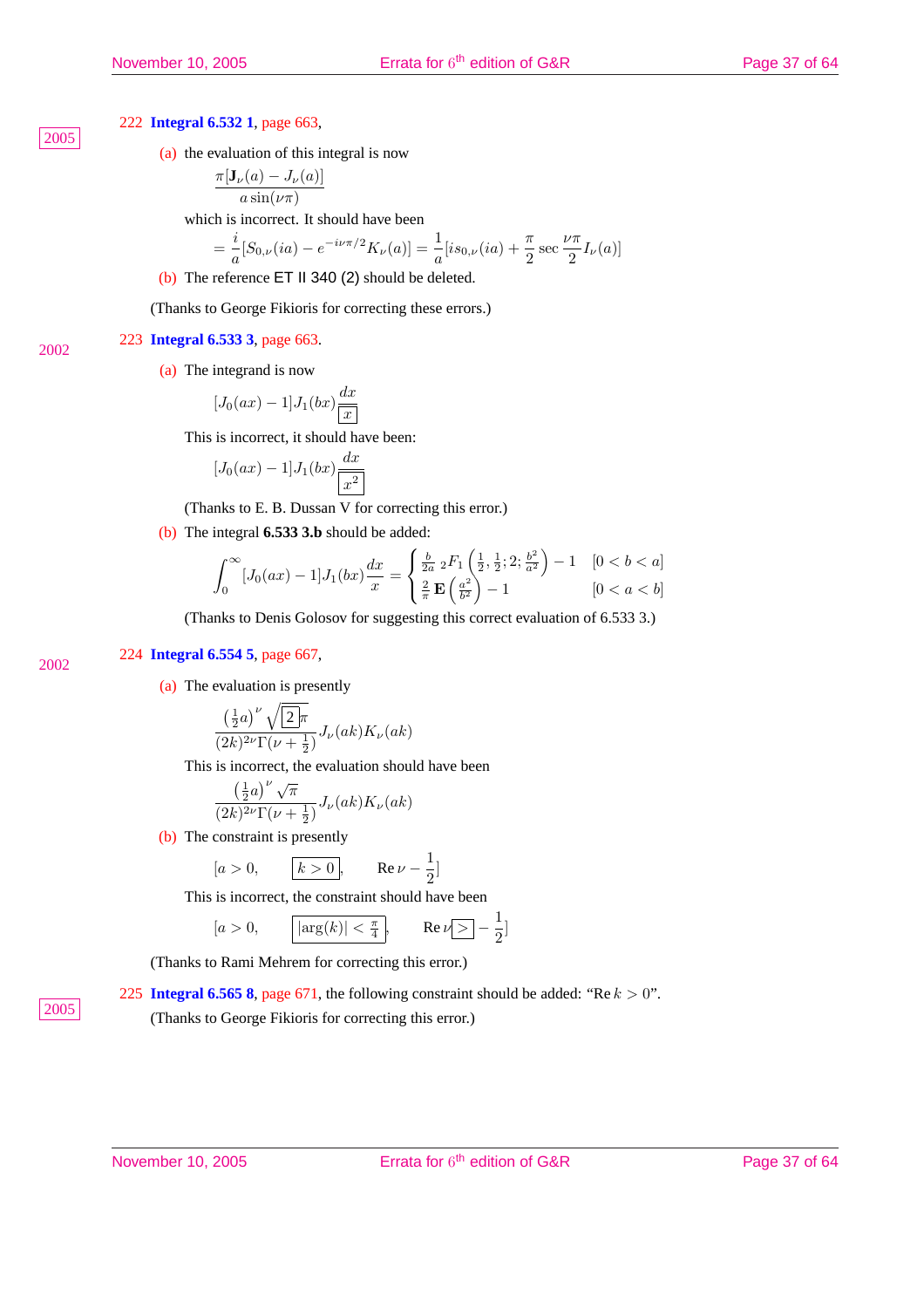226 **Integral 6.574 3** and the text after it, page 675, is missing. They should have been: 2001

3. 
$$
\int_0^\infty J_\nu(\alpha t) J_\mu(\beta t) t^{-\lambda} dt = \frac{\beta^\mu \Gamma\left(\frac{\nu+\mu-\lambda+1}{2}\right)}{2^{\lambda} \alpha^{\mu-\lambda+1} \Gamma\left(\frac{\nu-\mu+\lambda+1}{2}\right) \Gamma(\mu+1)} \times F\left(\frac{\nu+\mu-\lambda+1}{2}, \frac{-\nu+\mu-\lambda+1}{2}; \mu+1; \frac{\beta^2}{\alpha^2}\right)
$$
  
\n[Re(\nu+\mu-\lambda+1) > 0, Re\lambda > -1, 0 < \beta < \alpha]  
\nMO 50, WA 440(3)*A*

If  $\mu - \nu + \lambda + 1$  (or  $\nu - \mu + \lambda + 1$ ) is a negative integer, the right hand side of equation **6.754** 1. (or **6.574** 3.) vanishes. The cases in which the hypergeometric function F in **6.754** 3. (or **6.574** 1.) can be reduced to an elementary function are then especially important.

(Thanks to Marcus Spradlin for correcting this error.)

227 **Integral 6.575 1**, page 675, the constraint is now

$$
[\text{Re}\,\mu > \text{Re}\,(\nu+1) > 0]
$$

which is incorrect. It should have been

$$
[\text{Re}(\nu+1) > \text{Re}\,\mu > -1]
$$

228 **Formula 6.576 2**, page 676, The numerator of the first line of the result now has

$$
\boxed{2^{\nu}}b^{\nu}\Gamma\left(\nu+\frac{1-\lambda}{2}\right)
$$

This is incorrect, it should have been:

$$
\boxed{a^\nu}{b^\nu\Gamma}\left(\nu+\frac{1-\lambda}{2}\right)
$$

(Thanks to Marcus Spradlin for correcting this error.)

229 **Interals 6.578 6, 6.578 7, 6.578 8, 6.578 10, 6.578 11**, pages 677–678, have confused some u's with µ's and v's 2001 229 Interas 0.576 0, 0.576 7, 0.576 0, 0.576 10, 0.576 11, pages 077-076, have connused some use which y's with  $\nu$ 's. (Each integrand uses  $\nu$  and  $\mu$ , each corrected evaluation uses  $\nu$ ,  $\mu$ ,  $\nu$ , and  $u$ . Th *define* u and v in terms of  $\nu$  and  $\mu$ .)

## (a) **Interal 6.578 6**

The end of the integral and the beginning of the constraints are

$$
\cdots \left(\begin{array}{c} \boxed{\mu^2 - 1} \\ \boxed{2bc \mu} \end{array}\right)^{-\frac{1}{2}\mu - \frac{1}{4}} Q_{\nu - \frac{1}{2}}^{\mu + \frac{1}{2}} (\boxed{\mu})
$$
  
[2bc \mu] = a<sup>2</sup> + b<sup>2</sup> + c<sup>2</sup>, ...

This should have been

$$
\cdots \left(\boxed{u^2-1} \right)^{-\frac{1}{2}\mu-\frac{1}{4}} Q_{\nu-\frac{1}{2}}^{\mu+\frac{1}{2}} \left(\boxed{u} \right) 2b\epsilon \boxed{u}=a^2+b^2+c^2 \qquad [ \ldots
$$

2001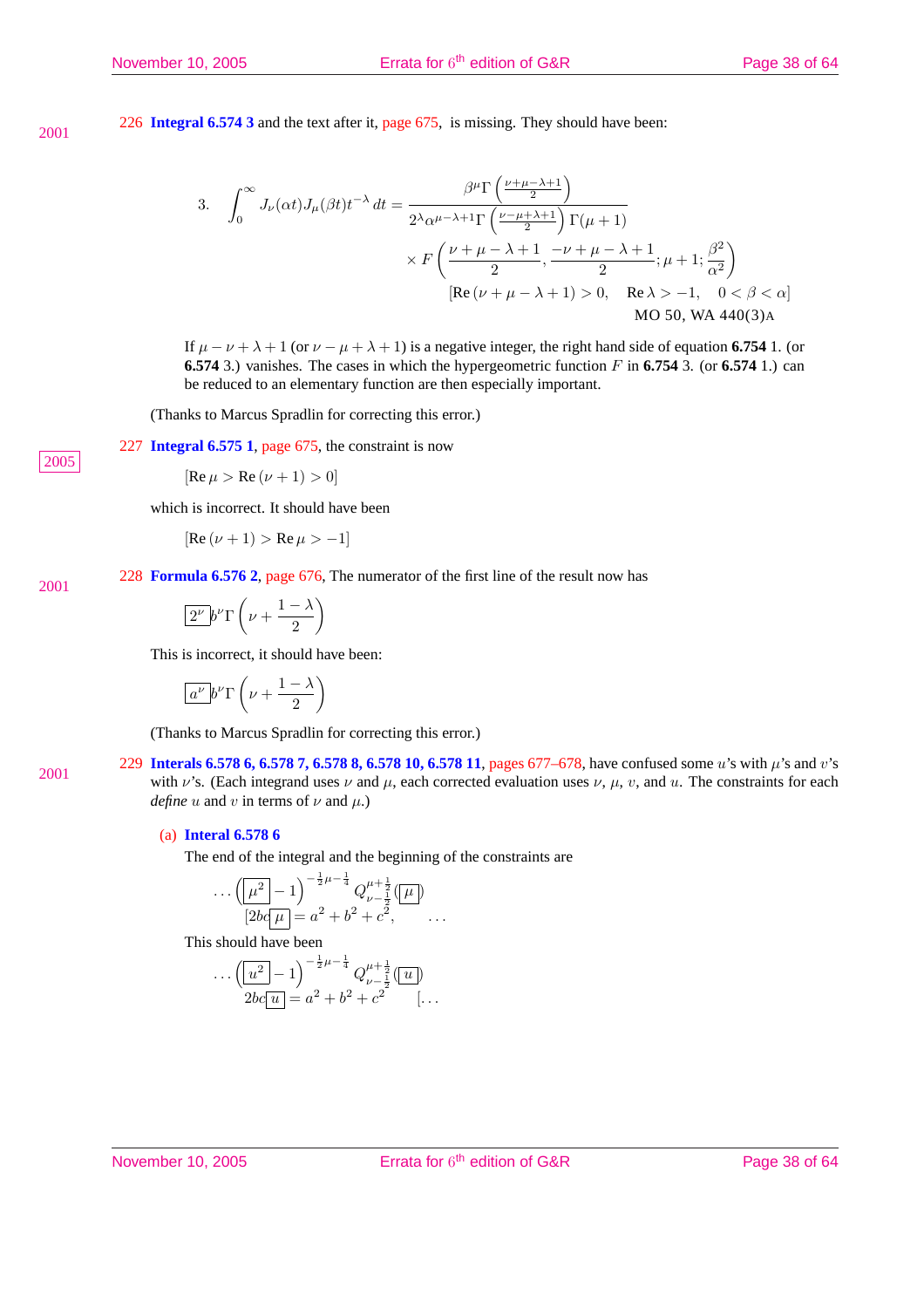## (b) **Interal 6.578 7**

The end of the integral and the beginning of the constraints are

$$
\cdots \left(\boxed{\nu^2} + 1\right)^{-\frac{1}{2}\mu - \frac{1}{4}} Q_{\nu - \frac{1}{2}}^{\mu + \frac{1}{2}} (i \boxed{\nu})
$$
  
2ac $\boxed{\nu} = b^2 - a^2 + c^2$  [...

This should have been

$$
\cdots \left(\boxed{v^2} + 1\right)^{-\frac{1}{2}\mu - \frac{1}{4}} Q_{\nu - \frac{1}{2}}^{\mu + \frac{1}{2}} (i \boxed{v})
$$
  
2*ac* $\boxed{v} = b^2 - a^2 + c^2$  [...

## (c) **Interal 6.578 8**

The second and third evaluations of the integral, and the constraint are

$$
= ... (\sinh \mu)^{\mu - \frac{1}{2}} ... Q_{\nu - \frac{1}{2}}^{\frac{1}{2} - \mu} (\cosh \mu)
$$
  
= ... (sin  $[\nu]^{\mu - \frac{1}{2}} ... P_{\nu - \frac{1}{2}}^{\frac{1}{2} - \mu} (\cos \nu)$   

$$
[2bc \cosh \mu] = a^2 - b^2 - c^2, \qquad 2bc \cos \nu = b^2 + c^2 - a^2, \qquad ...
$$

This should have been

$$
= ... (\sinh \boxed{u})^{\mu - \frac{1}{2}} ... Q_{\nu - \frac{1}{2}}^{\frac{1}{2} - \mu} (\cosh \boxed{u})
$$
  
\n
$$
= ... (\sin \boxed{v})^{\mu - \frac{1}{2}} ... P_{\nu - \frac{1}{2}}^{\frac{1}{2} - \mu} (\cos \boxed{v})
$$
  
\n
$$
2bc \cosh \boxed{u} = a^2 - b^2 - c^2, \qquad 2bc \cos \boxed{v} = b^2 + c^2 - a^2, \qquad [\dots
$$

## (d) **Interal 6.578 10**

The end of the integral and the beginning of the constraints are

$$
= \frac{\cdots}{2^{\frac{2}{3}}(ab)^{\nu+1}\left(\left[\mu^{2}\right]-1\right)^{\frac{1}{2}\nu+\frac{1}{4}}P_{\mu-\frac{1}{2}}^{-\nu-\frac{1}{2}}\left(\left[\mu\right]\right)} \tag{2ab \mu = a^{2} + b^{2} + c^{2}, \dots
$$

This should have been

$$
= \frac{\cdots}{2^{\frac{2}{3}}(ab)^{\nu+1}\left(\boxed{u^2}-1\right)^{\frac{1}{2}\nu+\frac{1}{4}}}P_{\mu-\frac{1}{2}}^{-\nu-\frac{1}{2}}(\boxed{u})
$$

$$
2ab\boxed{u} = a^2 + b^2 + c^2, \qquad [\dots]
$$

## (e) **Interal 6.578 11**

The end of the integral and the beginning of the constraints are

$$
= \frac{(ab)^{-\nu - 1}c^{\nu}e^{-\left(\nu + \frac{1}{2}\right)\pi i}Q_{\mu - \frac{1}{2}}^{\nu + \frac{1}{2}}(\mu)}{\sqrt{2\pi}\left(\mu^{2}\right) - 1\right)^{\frac{1}{2}\nu + \frac{1}{4}}}
$$
 2ab $\mu$  = a<sup>2</sup> + b<sup>2</sup> + c<sup>2</sup>  
This should have been  

$$
= \frac{(ab)^{-\nu - 1}c^{\nu}e^{-\left(\nu + \frac{1}{2}\right)\pi i}}{\sqrt{2\pi}\left(\left\lfloor u^{2}\right\rfloor - 1\right)^{\frac{1}{2}\nu + \frac{1}{4}}}Q_{\mu - \frac{1}{2}}^{\nu + \frac{1}{2}}(\left\lfloor u\right\rfloor)
$$
  
2ab $\boxed{u}$  = a<sup>2</sup> + b<sup>2</sup> + c<sup>2</sup> [...

(Thanks to Tommi J. Dufva for correcting these errors.)

230 **Integral 6.592 1**, page 682, on the third line of the evaluation, the expression  $\frac{1}{2}$  should have appeared smaller, as  $\frac{1}{2}$ ".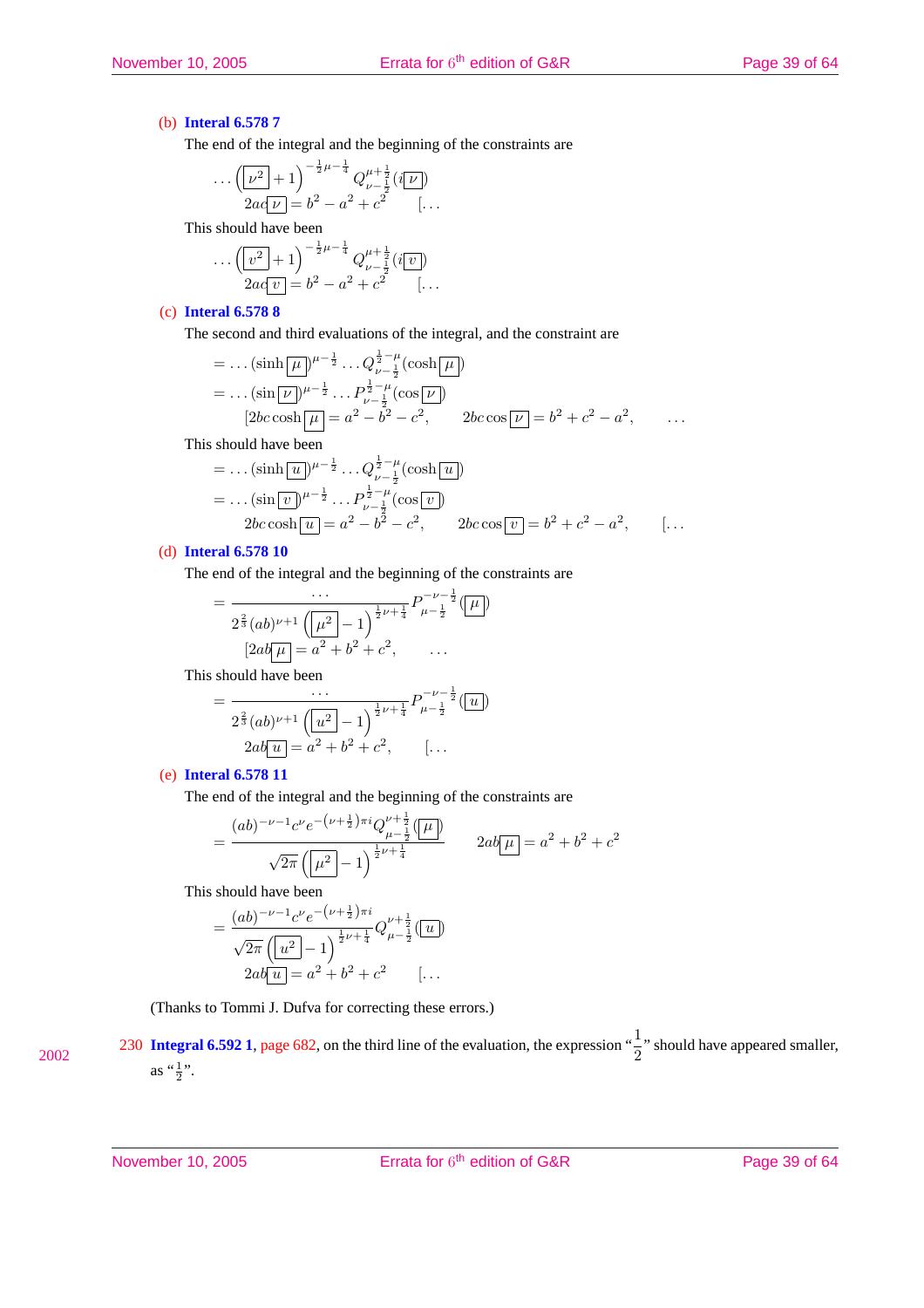2005

- 231 **Integral 6.592 2**, page 682, on the first and second line of the evaluation, the expressions  $\frac{1}{2}$  should have 2002 appeared smaller, as " $\frac{1}{2}$ ".
- 232 **Integral 6.592 3**, page 682, the constraint is presently 2001

$$
[a>0, \quad 0<\text{Re}\,\mu<\frac{\boxed{1}}{4}-\text{Re}\,\lambda]
$$

This is incorrect, it should have been

$$
[a>0, \quad 0 < \text{Re}\,\mu < \frac{\boxed{3}}{4} - \text{Re}\,\lambda]
$$

(Thanks to Luis Alvarez-Ruso and Nicolao Fornengo for correcting this error.)

233 **Integral 6.613**, page 689, the integrand is now

$$
e^{-\boxed{x^2}}J_{\nu+\frac{1}{2}}\left(\frac{x^2}{2}\right)
$$

This is incorrect. It should have been

$$
e^{-\boxed{xz}}J_{\nu+\frac{1}{2}}\left(\frac{x^2}{2}\right)
$$

(Thanks to Sabino Chavez-Cerda for correcting this error.)

- 234 **Integral 6.647 3**, page 703, there is an "a" on the right hand side that must be an " $\alpha$ ". 2001 (Thanks to Albert Groenenboom for correcting this error.)
- 235 **Integral 6.673 3**, page 713, the following new integral should be added 2002

$$
\int_0^{\pi/2} \left[ (\cos x) I_0(a \cos x) + I_1(a \cos x) \right] dx = \frac{e^a - 1}{a}
$$

236 **Integral 6.726 4**, page 730, the constraint now includes " $c > 0$ ", which is incorrect. This part of the constraint 2005 should be replaced with "c is real".

(Thanks to Man Sik Park for correcting this error.)

- 237 **Integral 6.731 1**, page 732, the reference appears as "ET II356(41)a", which is incorrect. It should have 2002  $2002$  appeared as "ET II 356(41)a".
	- 238 **Integral 6.736 1**, page 733, the integrand is now

 $x^{-1/2}$  sin cos $(4a\sqrt{x}) J_0(x)$ 

which is incorrect. It should have been

 $x^{-1/2}\sin\left[\overline{x}\right]\cos(4a\sqrt{x})J_0(x)$ 

(Thanks to Theodoros Theodoulidis for correcting this error.)

239 **Integral 6,797 4**, page 745, the evaluation of this integral has a first term of  $2^{\nu-1}$ . This is incorrect, the first 2004 term should have been  $2^{\lambda-1}$ .

(Thanks to Stefan Fredenhagen for correcting this error.)

240 **Integral 7.243 5**, page 786, the restriction " $\alpha > 0$ " should be added. 2002

(Thanks to William S. Price for correcting this error.)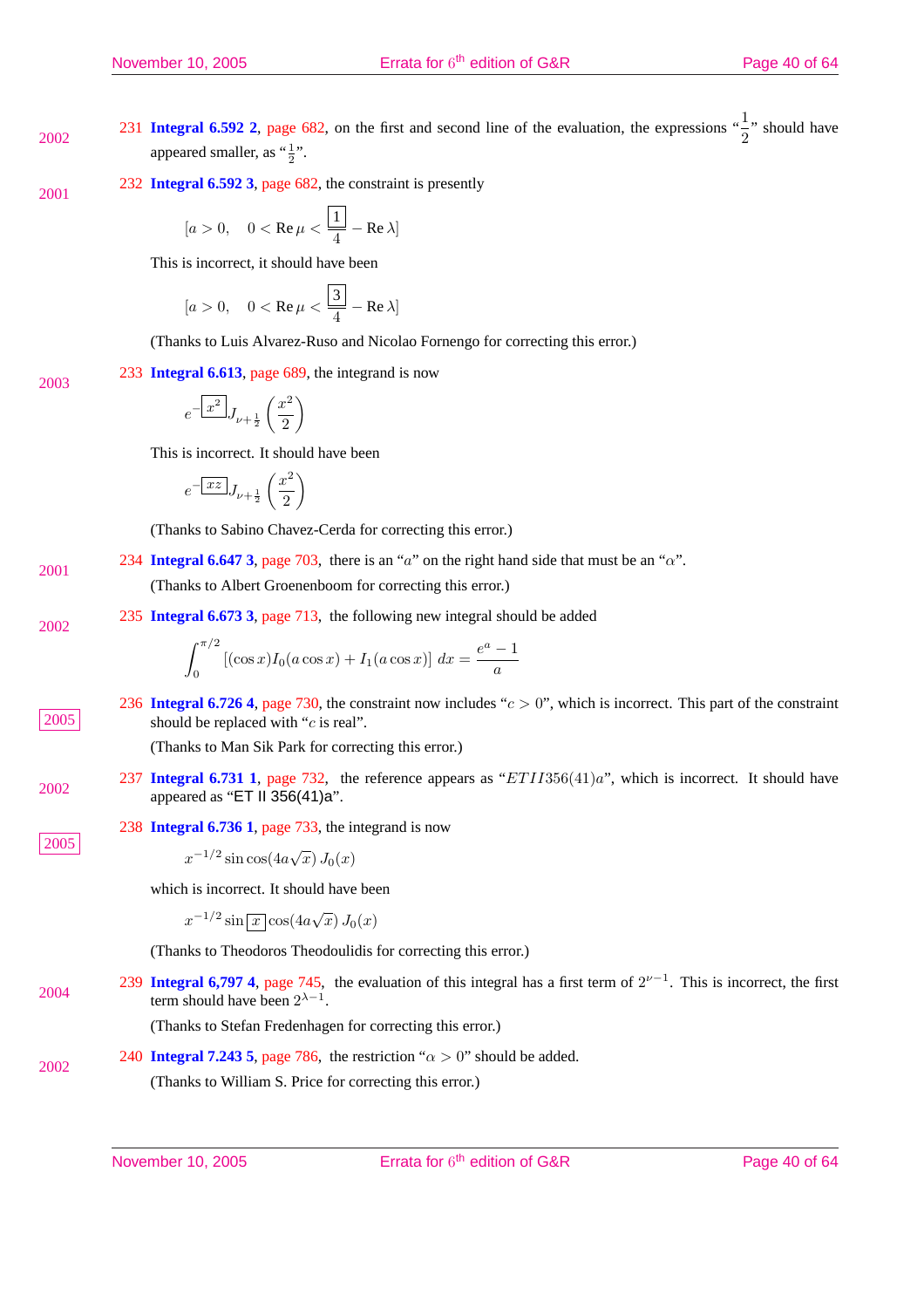## 241 **Integral 7.323 2**, page 791, the integrand is now

 $C_n^{\nu}$ ¡  $\cos \psi \cos \psi' + \sin \psi \sin \psi' \cos \varphi (\sin \varphi)^{2\nu - 1} d\varphi$ 

This is incorrect, the final parenthesis is in the wrong place. It should have been:

 $C_n^{\nu}(\cos\psi\cos\psi'+\sin\psi\sin\psi'\cos\varphi)(\sin\varphi)^{2\nu-1} d\varphi$ 

242 **Integral 7.388 6**, page 799. The evaluation of the integrand is presently

(Thanks to Sten Herlitz for correcting this error.)

2002

2003

$$
2^n(-1)^m\sqrt{\frac{\pi}{\left[2\right]}}n!b^{2m+1}e^{-\frac{b^2}{4}}L_n^{2m+1}\bigg(\frac{b^2}{2}\bigg)
$$

This is incorrect, the result needs to be divided by  $\sqrt{2}$ . Hence, the correct evaluation is

$$
2^{n\overline{[-1]}}(-1)^{m}\sqrt{\pi}n!b^{2m+1}e^{-\frac{b^{2}}{4}}L_{n}^{2m+1}\left(\frac{b^{2}}{2}\right)
$$

(Thanks to Joseph A. Biello for correcting this error.)

243 **Integral 7.414 1**, page 802. The limits on the integral are presently

2004

 $r^{\infty}$ 0

This is incorrect, it should have been:

 $r^{\infty}$  $\overline{y}$ 

(Thanks to Aba Teleki for correcting this error.)

244 **Section 7.43**, page 806. A new section should be added: 2005

## **7.43 A complete system of orthogonal step functions**

Let N denote the positive integers  $1, 2, \ldots$  and

$$
s_j(x) = (-1)^{\lfloor 2jx \rfloor} \quad \text{for } j \in N
$$
  

$$
c_j(x) = (-1)^{\lfloor 2jx + 1/2 \rfloor} \quad \text{for } j \in 0 + N
$$

where [z] denotes the integer part of z. Thus,  $c_j(z)$  and  $s_j(z)$  have minimal period  $j^{-1}$  and manifest even and odd symmetry about  $x = 1/2$ , respectively; these are discrete analogues of cos  $2\pi ix$  and  $\sin 2\pi jx$ . Furthermore, for  $j \in N$  let j denotes its odd part. Then, for all j and  $k \in N$ ,

$$
\int_0^1 s_j(x)s_k(x) dx = \begin{cases} \frac{(j,k)}{[j,k]} & \text{if } \frac{j}{2} = \frac{k}{k} \\ 0 & \text{otherwise} \end{cases}
$$
  

$$
\int_0^1 c_j(x)c_k(x) dx = \begin{cases} (-1)^{(j+k)/2+1} \frac{(j,k)}{[j,k]} & \text{if } \frac{j}{2} = \frac{k}{k} \\ 0 & \text{otherwise} \end{cases}
$$

where  $(j, k)$  denotes the greatest common factor and  $[j, k]$  denotes their least common multiple.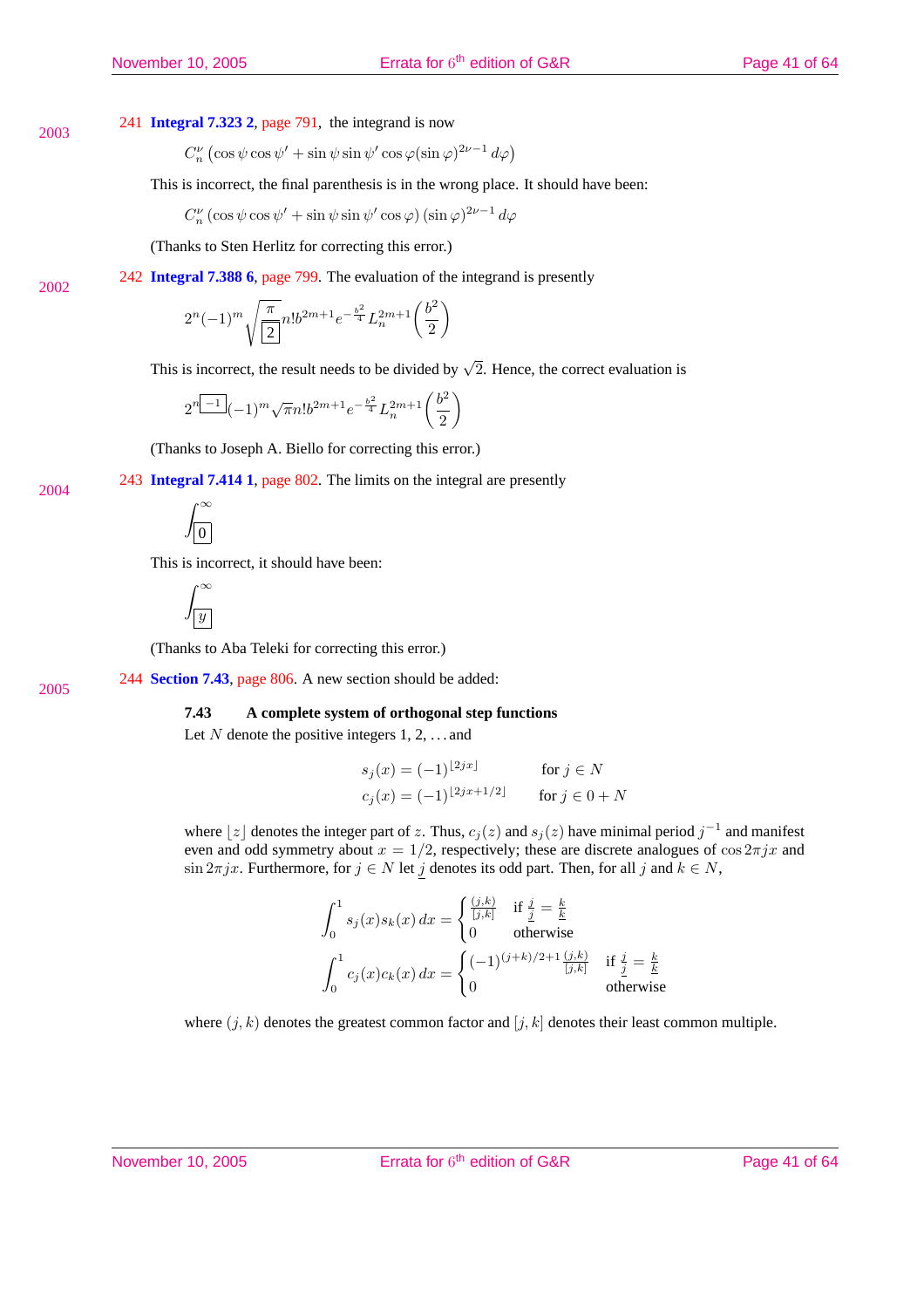245 **Integral 7.512 7**, page 807, the evaluation of the integral is now 2005

$$
\frac{\Gamma(\gamma)\Gamma(\delta-\gamma)}{\Gamma(\delta)}(1-\zeta)^{\boxed{2\alpha-\delta}}F(\alpha,\beta;\delta;z+\zeta-z\zeta)
$$

This is incorrect, it should have been

$$
\frac{\Gamma(\gamma)\Gamma(\delta-\gamma)}{\Gamma(\delta)}(1-\zeta)^{\alpha+\beta-\delta}F(\alpha,\beta;\delta;z+\zeta-z\zeta)
$$

(Thanks to Miguel A. Sanchis-Lozano for correcting this error.)

246 **Integral 7.522 1**, page 808, the last term in the evaluation constraint is now 2005

 $E(\alpha, \beta, \gamma; \delta : \lambda)$ 

which is incorrect. It should have been

$$
E(\alpha, \beta, \gamma : \delta : \lambda)
$$

(Thanks to Chun Kin Au Yeung for correcting this error.)

247 **Integral 7.623 6**, page 818. The integrand is now 2004

 $(x-1)^{\mu-1} \Big| x^{\lambda-\frac{1}{2}} \Big| e^{-\frac{1}{2}ax} W_{k,\lambda}(ax)$ 

which is incorrect. It should have been:

$$
(x-1)^{\mu-1} \overline{\left(x^{-\lambda-\frac{1}{2}}\right)} e^{-\frac{1}{2}ax} W_{k,\lambda}(ax)
$$

(Thanks to Steven H. Simon for correcting this error.)

248 **Integral 7.642**, page 822, the evaluation of the integral now contains the term " $y^{2\alpha-1}$ " which is incorrect. It 2001 should have been " $|y|^{2a-1}$ ".

(Thanks to Julian Cheng for correcting this error.)

249 **Integral 7.644 1**, page 823, the integral is now shown as " $\int^{\infty}$ " which is missing the lower limit, it should have 2001 been " $\int_{0}^{\infty}$ ".

(Thanks to David J. Masiello for correcting this error.)

250 **Integral 7.694**, page 835, the evaluation of the integral is now 2005

$$
\frac{2\pi(\alpha\beta)^{1/2}}{\cosh\varrho}\exp[-(\alpha+\beta)\tanh\varrho]J_{2\nu}\left(\frac{2\alpha^{1/2}\beta^{1/2}}{\cosh\varrho}\right)
$$

This is incorrect. It should have been

$$
\pi\sqrt{\alpha\beta}[\Gamma(2\nu+1)]^2\mathop{\rm sech}\nolimits\varrho\exp[-\frac{1}{2}(\alpha+\beta)\tanh\varrho]J_{2\nu}\left(\sqrt{\alpha\beta}\mathop{\rm sech}\nolimits\varrho\right)
$$

(Thanks to Marcus Spradlin for correcting this error.)

251 **Integral 7.722 3**, page 835, the evaluation of the integral is now 2004

$$
\boxed{2^{-\frac{1}{2}\nu-1}}\Gamma(\nu)\sin\frac{1}{4}\pi\nu
$$

which is incorrect. It should have been

$$
\boxed{2^{-\frac{1}{2}\nu}}\Gamma(\nu)\sin\frac{1}{4}\pi\nu
$$

(Thanks to Steven H. Simon for correcting this error.)

November 10, 2005

Errata for 6<sup>th</sup> edition of G&R Page 42 of 64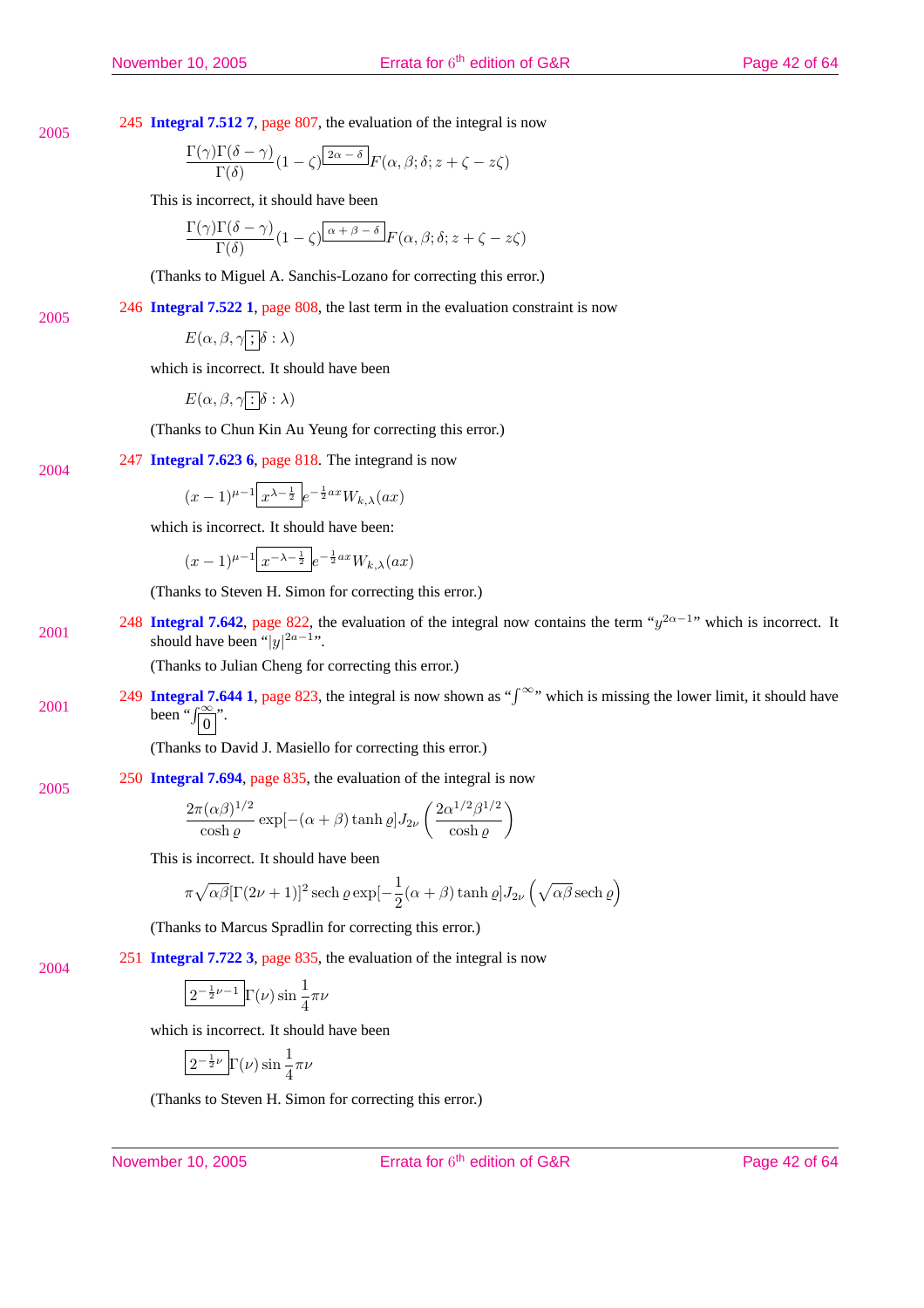2005

#### 252 **Section 8.110 3**, page 851. The last line is now 2002

Elliptic integrals from 0 to  $\frac{\pi}{2}$  are called *complete elliptic integrals*.

This could have been better stated as:

Elliptic integrals from 0 to 1 in the **8.110 1** formulation (or from 0 to  $\frac{\pi}{2}$  in the **8.110 2** formulation) are called *complete elliptic integrals*.

(Thanks to Leslie Green for this correction.)

253 **Formula 8.111 4**, page 852. The second definition of  $\Pi(\varphi, n, k)$  is now 2002

$$
\frac{\int_0^{\sin \varphi} dx}{(1 - nx^2)\sqrt{(1 - x^2)(1 - k^2x^2)}}
$$

This is incorrect, is should have been

$$
\int_0^{\sin \varphi} \frac{dx}{(1 - nx^2)\sqrt{(1 - x^2)(1 - k^2x^2)}}
$$

(Thanks to Tomohiro Shirai for correcting this error.)

254 **Section 8.112**, page 852. The last line is now

$$
\mathbf{K}(\equiv \mathbf{K}(k)), \qquad \mathbf{K}'(\equiv \mathbf{K}'(k)), \qquad \boxed{\mathbf{E}'}(\equiv \mathbf{E}(k)), \qquad \boxed{\mathbf{K}'}(\equiv \mathbf{E}'(k))
$$

This is incorrect, it should have been:

$$
\mathbf{K}(\equiv \mathbf{K}(k)), \qquad \mathbf{K}'(\equiv \mathbf{K}'(k)), \qquad \boxed{\mathbf{E}}(\equiv \mathbf{E}(k)), \qquad \boxed{\mathbf{E}'}(\equiv \mathbf{E}'(k))
$$

(Thanks to Gerard P. Michon for correcting this error.)

- 255 **Formula 8.113 1**, page 852, the present reference includes "WH" which should have been "WH 499." 2005 2005 (Thanks to Leslie Green for this correction.)
- 256 **Formula 8.124 1**, page 855, the present reference is "WH" which should have been "WH 499, WH 502." 2005 (Thanks to Leslie Green for this correction.)
	- 257 **Table 8.127**, page 856, the entry in the second column, in the fourth data line, is now

 $-k'$  tan  $\varphi$ 

This is incorrect (it is missing a factor of  $i$ ), it should have been

 $-ik'$  tan  $\varphi$ 

258 **Section 8.130 1**, page 857. The first line presently has "[m, nintegers]"; it should have been "[m, n integers]". 2002 (Thanks to Leslie Green for this correction.)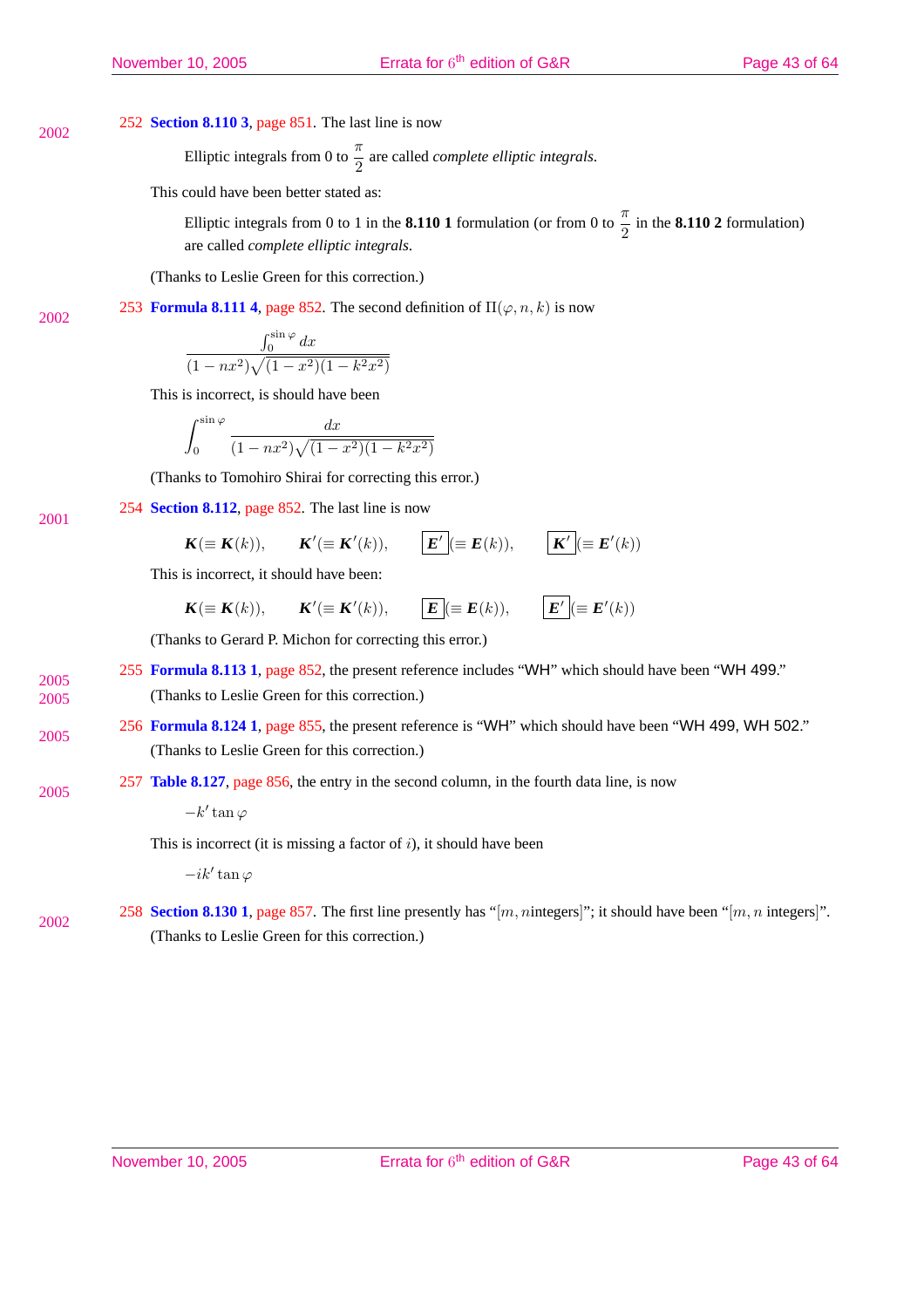259 **Formula 8.145 1**, page 858. The last term on the first line is now 2004

$$
-\frac{1+135k^2+135\boxed{k^2}+k^6}{7!}u^7
$$

This is incorrect, it should have been:

$$
-\frac{1+135k^2+135\boxed{k^4}+k^6}{7!}u^7
$$

(Thanks to Leslie Green for correcting this error.)

260 **Section 8.146**, page 858, the definition of  $q$  is presently 2001

$$
q = e^{-\frac{\pi\left\lceil k \right\rceil'}{K}}
$$

This is incorrect (the  $k$  should have been in upper case):

$$
q = e^{-\frac{\pi\left[K\right]'}{K}}
$$

(Thanks to Wes Harker for correcting this error.)

261 **Section 8.146 footnote** page 858, is missing the definition for  $\tau$ , which is given implicitly by 2003

$$
q = e^{\pi i \tau}
$$

(Thanks to Leslie Green for this correction.)

262 **Formula 8.146 1**, **Formula 8.146 2**, and **Formula 8.146 9**, all on page 859, the numerator of the summands is now

2004

 $q^{n-\frac{1}{2}}$ 

This is incorrect. It should have been

 $q^{n-\frac{1}{2}}$ 

(Thanks to Leslie Green for correcting these errors.)

- 263 **Formula 8.146 1** through **Formula 8.146 4**, page 859, the reference WH would be better given as WH 511 a. 2003 (Thanks to Leslie Green for these corrections.)
- 264 **Formula 8.146 4**, page 859. The left hand side ofhte formula is now 2004

amu

This is incorrect, it should have been:

am u

(Thanks to Leslie Green for correcting this error.)

```
265 Formula 8.146 20, page 860, the left hand side is now
2003
```
 $ln sn u$ 

This is incorrect. It should have been

 $\ln \operatorname{sn} u$ 

(Thanks to Leslie Green for this correction.)

November 10, 2005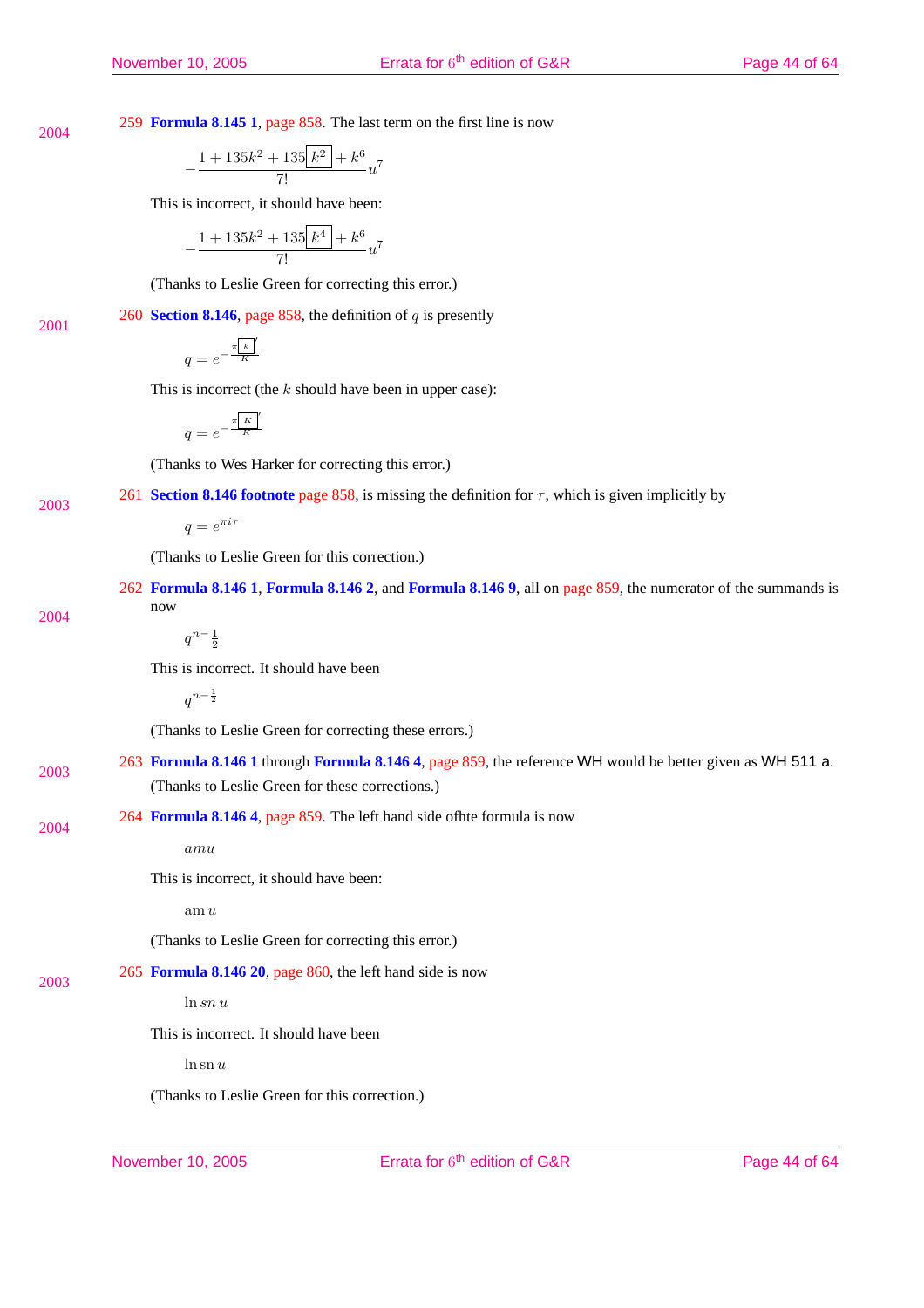266 **Formula 8.146 23** through **Formula 8.146 25**, page 860, the denominators all include

 $\cos \frac{\pi u}{L}$ **K**

which is too large typographicaly. It should have been

 $\cos \frac{\pi u}{\mathbf{K}}$ 

Additionally, the reference "WH 508 a" could be used for these integrals. (Thanks to Leslie Green for these corrections.)

267 **Formulae 8.153 7–9**, page 864, The equations are presently: 2001

7. sn(*u*, *ik*) = 
$$
\frac{1}{\sqrt{1+k^2}} \frac{\operatorname{sn} (u\sqrt{1+k^2}), k(1+k^2)^{-1/2}}{\operatorname{dn} (u\sqrt{1+k^2}), k(1+k^2)^{-1/2}}
$$
  
8. cn(*u*, *ik*) = 
$$
\frac{\operatorname{sn} (u (1+k^2))^F FFRAC12, k (1+k^2)^{-1/2}}{\operatorname{dn} (u (1+k^2))^{1/2}, k (1+k^2)^{-1/2}}
$$
  
9. dn(*u*, *ik*) = 
$$
\frac{1}{\operatorname{dn} (u (1+k^2))^F FFRAC12, k (1+k^2)^{-1/2}}
$$

These are incorrect, they should have been:

7. sn(*u*, *ik*) = 
$$
\frac{1}{\sqrt{1+k^2}} \frac{\operatorname{sn} (u (1+k^2)^{1/2}, k(1+k^2)^{-1/2})}{\operatorname{dn} (u (1+k^2)^{1/2}, k(1+k^2)^{-1/2})}
$$
  
8. cn(*u*, *ik*) = 
$$
\frac{\operatorname{sn} (u (1+k^2)^{1/2}, k (1+k^2)^{-1/2})}{\operatorname{dn} (u (1+k^2)^{1/2}, k (1+k^2)^{-1/2})}
$$
  
9. dn(*u*, *ik*) = 
$$
\frac{1}{\operatorname{dn} (u (1+k^2)^{1/2}, k (1+k^2)^{-1/2})}
$$

(Thanks to Albert Groenenboom for correcting these errors.)

268 **Formula 8.164 1**, page 866, The "*qquad*" is erroneous and should be replaced by a space. (Thanks to Albert Groenenboom for correcting this error.)

269 **Text in 8.164 2**, page 866, the second line of 8.164 2 presently has

$$
e_1=\alpha \textcolor{blue}{\equiv} i\beta
$$

which is incorrect. It should have been

$$
e_1=\alpha \boxed{+} i\beta
$$

(Thanks to Martin Gotz for correcting this error.)

2005

2001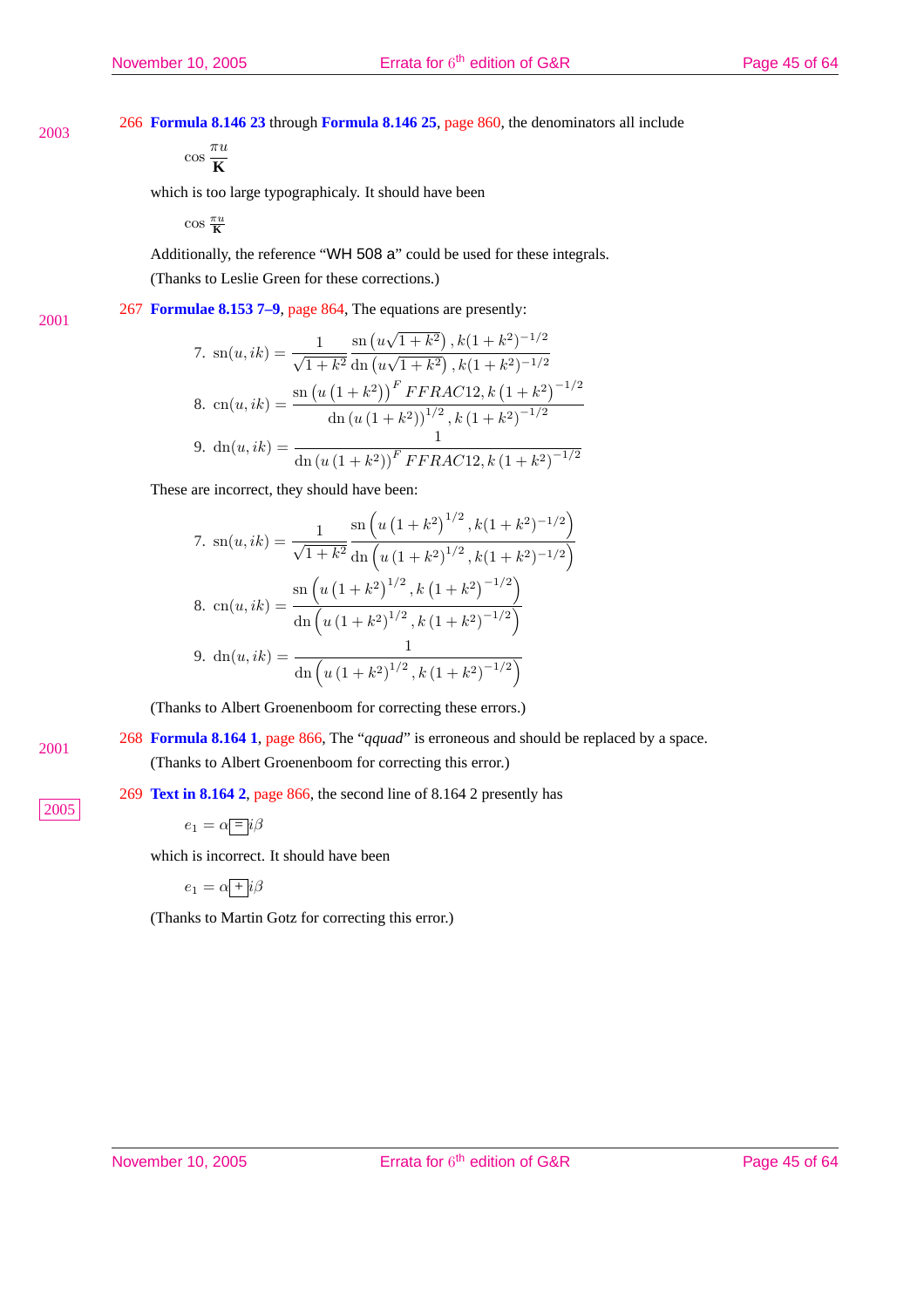270 **Formula 8.180 3**, page 869, the right hand side is presently 2002

$$
2\sum_{n=1}^{\infty} q^{-n\sqrt{1+2}} \Big|^{2} \cos(2n-1)u
$$

This is incorrect, it should have been:

$$
2\sum_{n=1}^{\infty} q^{-n\sqrt{1-\frac{1}{2}}} \cos((2n-1)u)
$$

(Thanks to Filippo Colomo for correcting this error.)

271 **Formula 8.182 9**, page 870, Formula 8.182 9 is the same as formula 8.182 1 and should be removed.

<sup>2005</sup> (Thanks to Martin Gotz for correcting this error.)

272 **Formula 8.194 2**, page 872, the right hand side of the formula now contains ' $\Theta'_{(a)}$ ", which is incorrect. It should 2005  $\qquad \qquad \text{have been "Θ'(a)".}$ 

(Thanks to Jerome Benoit for correcting this error.)

273 **Section 8.199(1)**, page 874, Section 8.199(1) is identical to section 8.181 (on page 869) and should be removed. <sup>2005</sup> (Thanks to Martin Gotz for correcting this error.)

274 **Formula 8.211 2**, page 875, the limit is now

 $\lim_{e \to +0}$ 

which is incorrect. It should have been

lim  $\epsilon \rightarrow 0$ 

(Thanks to Stefan Kramer for correcting this error.)

275 **Formula 8.221 2**, page 878, the left hand side is now " $\chi x$ ", which is incorrect. It should have been "chi x". 2002

276 **Section heading 8.25**, page 880, is now 2002

> The probability integral, the Fresnel integrals  $|\Phi(x), S(x), C(x)|$ , the error function erf(x), and the complementary error function  $erfc(x)$

This is incorrect, it should have been

The probability integral  $\Phi(x)$ , the Fresnel integrals  $S(x)$ ,  $C(x)$ , the error function erf(x), and the complementary error function  $erfc(x)$ 

277 **Formula 8.250 1**, page 880, the formula is presently

$$
\Phi(x) = \frac{2}{\sqrt{\pi}} \int_0^x e^{-t^2} dt
$$
 also called the error function and denoted by erf(x)

This is incorrect, it should have been:

$$
\operatorname{erf}(x) = \frac{2}{\sqrt{\pi}} \int_0^x e^{-t^2} dt
$$
 called the error function

(Thanks to S. Tabachnik for correcting this error.)

November 10, 2005

2005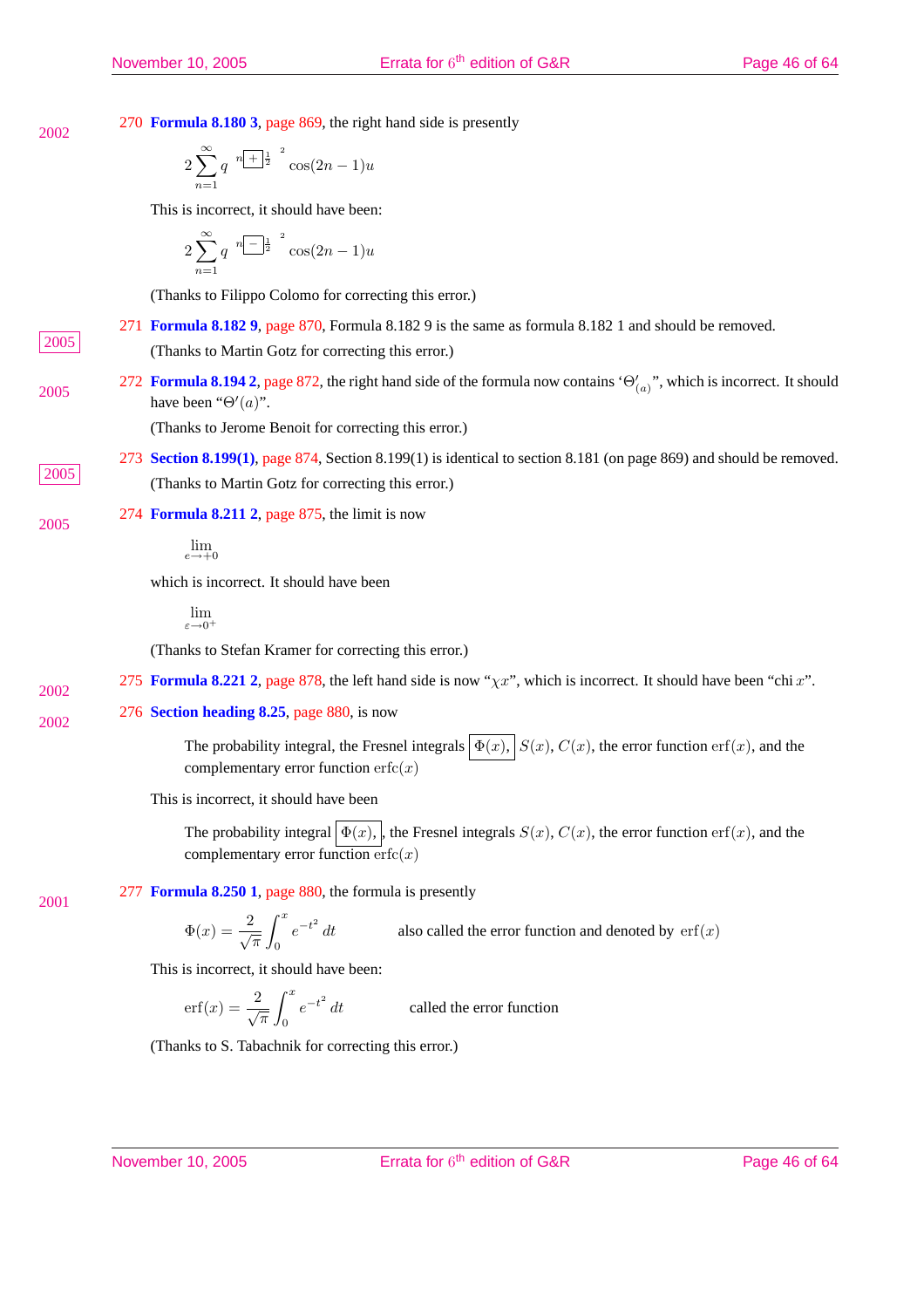278 **Formula 8.250 4**, page 880, the formula is presently

$$
erfc(x) = 1 - erf(x) = 1 - \Phi(x)
$$

This is incorrect, it should have been:

$$
erfc(x) = 1 - erf(x)
$$

279 **Formula 8.253 1**, page 811, the formula now begins

$$
\boxed{\Phi(x)} = \frac{2}{\sqrt{\pi}} e^{-x^2} \boxed{x_1} \dots
$$

which is incorrect. It should have been

$$
\boxed{\text{erf}(x)} = \frac{2}{\sqrt{\pi}} e^{-x^2} \boxed{x} \dots
$$

(Thanks to Klaus Rottbrand for correcting this error.)

280 **Formula 8.256 5**, page 882, the second plus (+) sign, the one just before the integral, should be replaced with  $2001$  an equals (=) sign.

(Thanks to David J. Masiello for correcting this error.)

281 **Formula 8.258 5**, page 883. The integral is now an indefinte integal, "*f*", which is incorrect. It should have 2004 <sup>281</sup> **Formula 8.258 5,** page 883. 1<br>been the definite integral " $\int_0^{\infty}$ ".

(Thanks to Youngsun Kim for correcting this error.)

282 **Integral 8.312 11**, page 884, The evaluation of the integral is now

 $\Gamma(\overline{z})$  cos  $\alpha x$ 

which is incorrect. It should have been

 $\Gamma(\overline{x})$  cos  $\alpha x$ 

(Thanks to Florian Baumann for correcting this error.)

283 **Formula 8.315 1**, page 885, the side comment is now 2001

```
[For <b>C</b> ] see 8.310 2]
```
This is incorrect, it should have been:

[For  $\boxed{C}$  see **8.310** 2]

(Thanks to Laurent Berger for correcting this error.)

284 **Formula 8.321 2**, page 885, in the formula for  $d_n$  the terms " $c_{k+1}$ " should be " $s_{k+1}$ ". 2002 (Thanks to Olivier Espinosa for correcting this error.)

2001

2005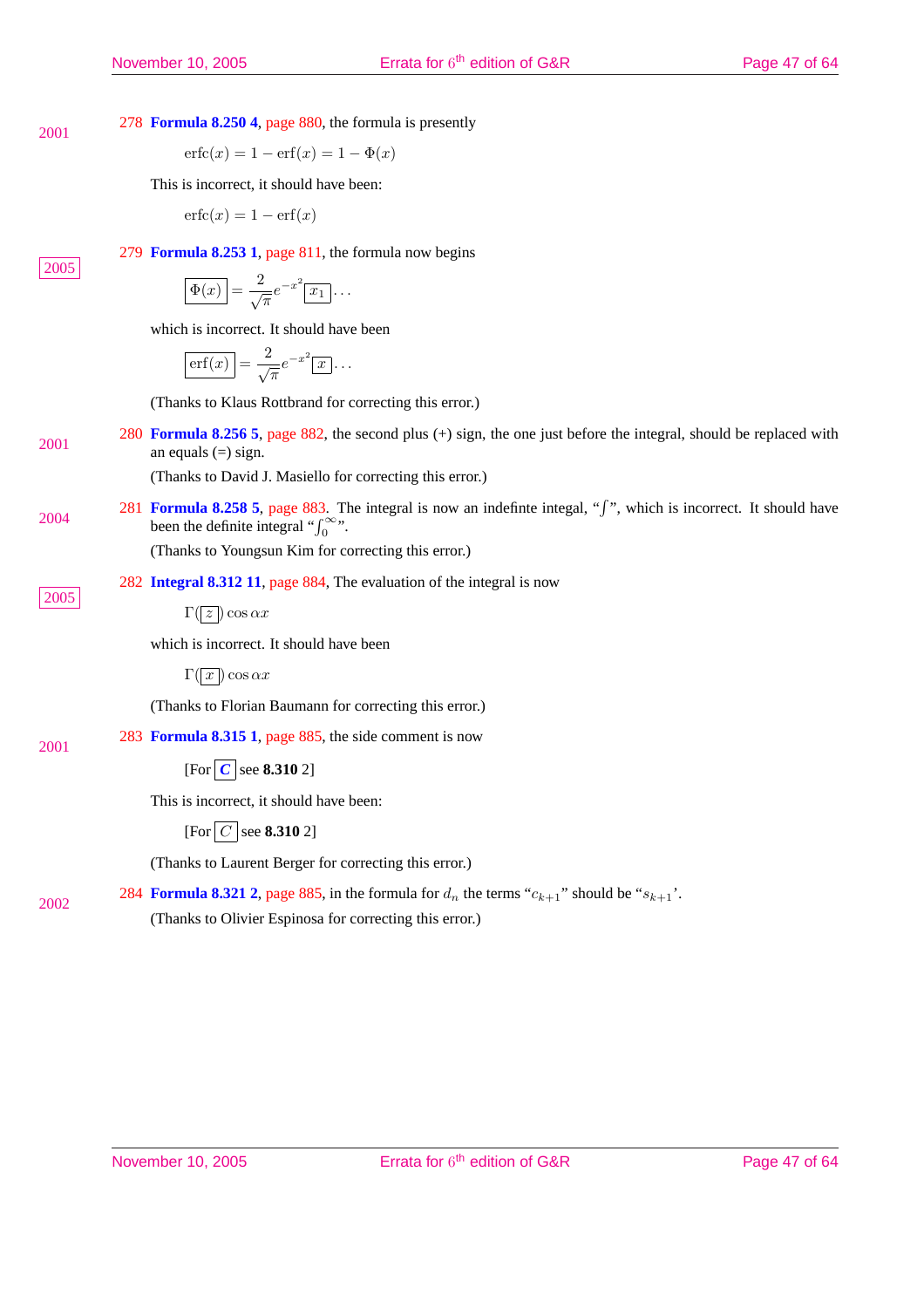285 **Formula 8.322**, line 1, page 886, the right hand side is now

$$
e^{-Cz}\frac{1}{z}\prod_{k=1}^{\infty}\frac{e\Big[\frac{z}{k}\Big]}{1+\frac{z}{k}}
$$

This is incorrect, it should have been:

$$
e^{-Cz}\frac{1}{z}\prod_{k=1}^{\infty}\frac{e^{\boxed{z/k}}}{1+\frac{z}{k}}
$$

(Thanks to Laurent Berger for correcting this error.)

286 **Formula 8.325 2**, page 886, the right hand side is now

$$
\prod_{k=1}^{\infty} \left[ \left( 1 - \frac{x}{z+k} \right) e \frac{x}{k} \right]
$$

This is incorrect, it should have been:

$$
\prod_{k=1}^{\infty} \left[ \left( 1 - \frac{x}{z+k} \right) e^{x/k} \right]
$$

(Thanks to Laurent Berger for correcting this error.)

287 **Integral 8.326**, page 886, the constraint is now "[x, r real", which is incorrect; it should have been "[x, y real". <sup>2005</sup> (Thanks to Angelo Melino for correcting this error.)

288 **Formula 8.341 2**, page 888, the constraint is now

$$
\left[\dots \text{ and } \arctan w = \int_0^{\boxed{\omega}} \frac{du}{1+u^2} \text{ is taken } \dots \text{ the } \boxed{w} \text{-plane} \right]
$$

This is incorrect, it should have been (a " $\omega$ " and a "w" should each have been a "w"):

$$
\left[\dots \text{ and } \arctan w = \int_0^{\boxed{w}} \frac{du}{1+u^2} \text{ is taken } \dots \text{ the } \boxed{w} \text{-plane} \right]
$$

(Thanks to Laurent Berger for correcting this error.)

289 **Formula 8.342 1**, second line, page 889, we have the term

$$
\ln\left(\frac{\pi\boxed{2}}{\sin \pi z}\right)
$$

This is incorrect, it should have been

$$
\ln\left(\frac{\pi\boxed{z}}{\sin\pi z}\right)
$$

(Thanks to Laurent Berger for correcting this error.)

November 10, 2005

2001

2001

2001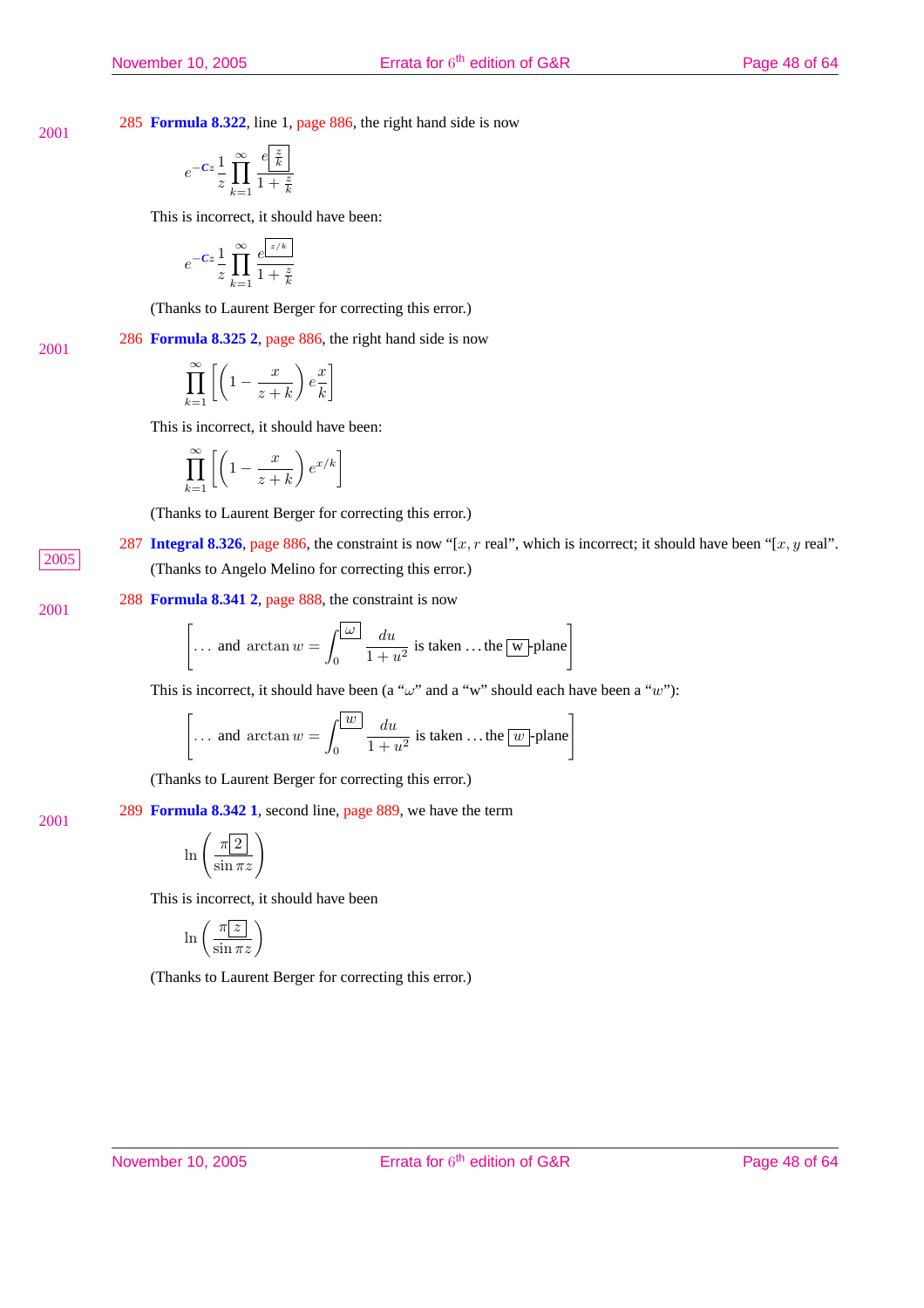290 **Formula 8.350 2**, page 890, we presently have

$$
\Gamma(\alpha, x) = \int_{\boxed{0}}^{\infty} e^{-t} t^{\alpha - 1} dt
$$

This is incorrect, it should have been:

$$
\Gamma(\alpha, x) = \int_{\boxed{x}}^{\infty} e^{-t} t^{\alpha - 1} dt
$$

(Thanks to Laurent Berger and Henrik Holm for correcting this error.)

291 **Formula 8.356 1**, page 891, we presently have

 $\overline{\nu}$   $(\alpha + 1, x) = \alpha \gamma(\alpha, x) - x^{\alpha} e^{-x}$ 

This is incorrect, it should have been:

$$
\boxed{\gamma}(\alpha+1,x) = \alpha \, \gamma(\alpha,x) - x^{\alpha} e^{-x}
$$

(Thanks to Frank Harris correcting this error.)

292 **Formula 8.356 6**, page 892, we presently have

$$
\Gamma(\alpha)\Gamma(\alpha+n,x)-\Gamma(\alpha+n)\Gamma(\alpha,x)=\Gamma(\alpha+n)\gamma(\alpha,x)-\Gamma(\alpha)\Big|\,\Gamma(\alpha+n,x)
$$

This is incorrect, it should have been:

$$
\Gamma(\alpha)\Gamma(\alpha+n,x) - \Gamma(\alpha+n)\Gamma(\alpha,x) = \Gamma(\alpha+n)\gamma(\alpha,x) - \Gamma(\alpha)\gamma(\alpha+n,x)
$$

(Thanks to Frank Harris correcting this error.)

#### 293 **Formula 8.359 4**, page 892, we presently have 2001

$$
\boxed{\Gamma}(\frac{1}{2},x^2) = \sqrt{\pi}\Phi(x)
$$

This is incorrect, it should have been:

$$
\boxed{\gamma}\left(\frac{1}{2},x^2\right) = \sqrt{\pi}\Phi(x)
$$

(Thanks to Victor H. Moll and George Boros for correcting this error.)

| 2001 | 294 Formula 8.380 7, page 898, the integral is missing a " $dt$ ." |
|------|--------------------------------------------------------------------|
|      |                                                                    |

(Thanks to Victor H. Moll and George Boros for correcting this error.)

#### 295 **Formula 8.401**, page 900, the sentence 2002

(also called Neumann functions and often written  $Y_{\nu}(z)$ )

is incorrect, it should have been:

(also called Neumann functions and often written  $N_{\nu}(z)$ )

(Thanks to Adrian A. Dragulescu for correcting this error.)

296 **Formula 8.403 1**, page 900, the constraint now contains "for non-integral  $|\nu, \ldots$ " which is incorrect. It should  $\frac{2005}{\text{have been "for} \, \text{non-integer}} \, \nu, \ldots$ "

(Thanks to Klaus Rottbrand for correcting this error.)

2003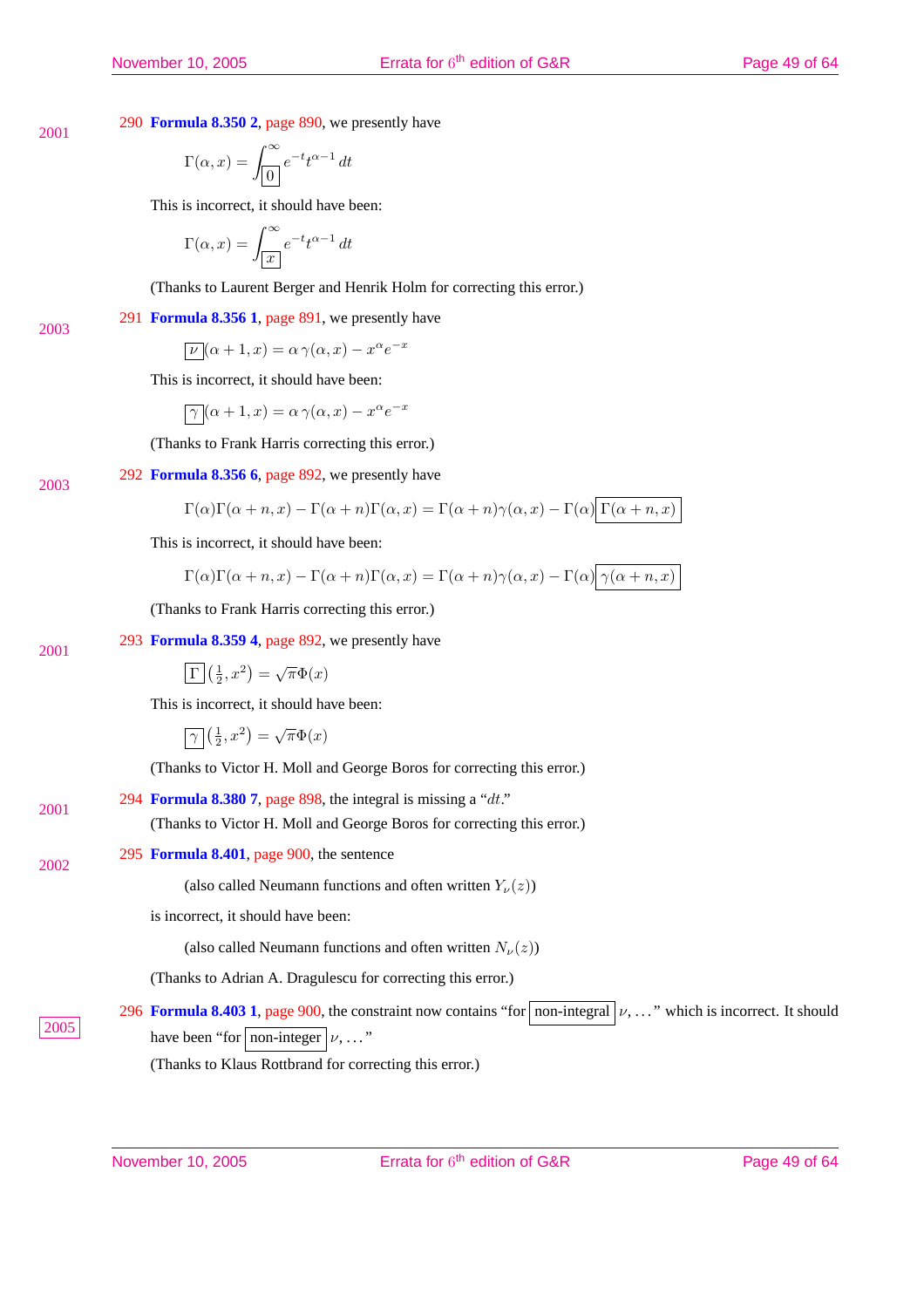| 2005 | 297 Formula 8.406 3, page 901, the formula is now preceded by "For integral $\nu$ " which is incorrect. It should<br>have been "For integer $ \nu$ ". |
|------|-------------------------------------------------------------------------------------------------------------------------------------------------------|
|      | (Thanks to Klaus Rottbrand for correcting this error.)                                                                                                |
| 2003 | 298 Page heading, page 901, is now                                                                                                                    |
|      | Integral representations of the functions $J_{\nu}(z)$ and $N_{\nu}(z)$                                                                               |
|      | This is incorrect, it should have been:                                                                                                               |
|      | Definitions                                                                                                                                           |
|      | (Thanks to Leslie Green for this correction.)                                                                                                         |
| 2004 | 299 Text, page 901. The last line of text now ends                                                                                                    |
|      | letter Z instead of the letters $J$ , $\boxed{N}$ , $H^{(1)}$ , and $H^{(2)}$ .                                                                       |
|      | This is incorrect, it should have been:                                                                                                               |
|      | letter Z instead of the letters $J$ , $\boxed{Y}$ , $H^{(1)}$ , and $H^{(2)}$ .                                                                       |
|      | (Thanks to Stuart Walsh for this correction.)                                                                                                         |
| 2005 | 300 Formulae 8.411 1 and 8.411 3, page 902. The first line is missing an equals sign.                                                                 |
|      | 301 Formula 8.432 6, page 907, the integrand on the right hand side is now                                                                            |
| 2005 | $\frac{e^{-t-\frac{z2}{4t}}}{t^{\nu+1}}$                                                                                                              |
|      | which is incorrect. It should have been (note the power of $z$ ):                                                                                     |
|      | $\frac{e^{-t-\frac{z^2}{4t}}}{t^{\nu+1}}$                                                                                                             |
|      | (Thanks to Klaus Rottbrand for correcting this error.)                                                                                                |
| 2005 | 302 Formula 8.440, page 908, there is no reference. One reference is WH 358 a.<br>(Thanks to Leslie Green for this correction.)                       |
| 2005 | 303 Formula 8.443, page 908. The first line is missing an equals sign.                                                                                |
| 2004 | 304 Section head, page 909. Above section 8.445 the section heading is now                                                                            |
|      | The functions $\mathbf{I}_{\nu}(z)$ and $\mathbf{K}_{\nu}(z)$                                                                                         |
|      | This is incorrect, it should have been (note the subscript on the $K$ function):                                                                      |
|      | The functions $I_{\nu}(z)$ and $K_{\nu}(z)$                                                                                                           |
|      | (Thanks to Leslie Green for this correction.)                                                                                                         |
| 2005 | 305 Formula 8.445, page 909, the present reference is "WH" it should have been "WH 372 a."                                                            |
|      | (Thanks to Leslie Green for this correction.)                                                                                                         |
| 2001 | 306 Formula 8.411 1 and Formula 8.411 3, page 902, the first line of each are missing an equals sign.                                                 |
|      |                                                                                                                                                       |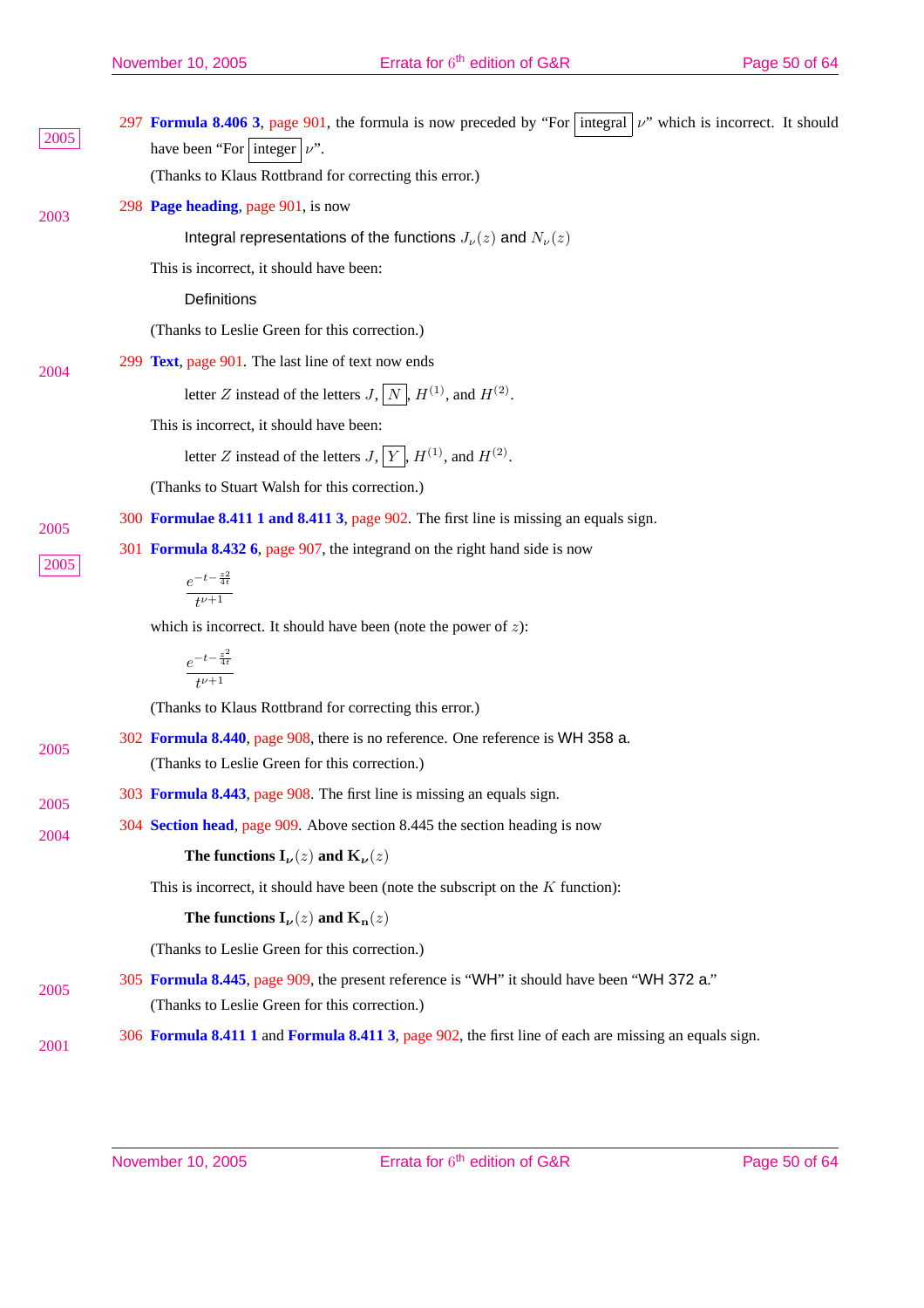| 307 Section 8.41 (page 902) and Page Heading (page 903), is now                                                                                                                                                     |
|---------------------------------------------------------------------------------------------------------------------------------------------------------------------------------------------------------------------|
| Integral representations of the functions $J_{\nu}(z)$ and $\big N_{\nu}(z)\big $                                                                                                                                   |
| This is incorrect, it should have been:                                                                                                                                                                             |
| Integral representations of the functions $J_{\nu}(z)$ and $Y_{\nu}(z)$                                                                                                                                             |
| (Thanks to Leslie Green for this correction.)                                                                                                                                                                       |
| 308 Formula 8.443 1, page 908, the first line is missing an equals sign.                                                                                                                                            |
| 309 <b>Formula 8.451 2,</b> page 910, there is an equals sign missing between the $Y_{\pm \nu}(z)$ and the $\sqrt{\frac{2}{\pi z}}$ .                                                                               |
| (Thanks to Adrian A. Dragulescu for correcting this error.)                                                                                                                                                         |
| 310 <b>Formulae 8.451 3, 4 6</b> , page 910, the parameters $\{\vartheta_1, \vartheta_2, \vartheta_3\}$ should be replaced with $\{\theta_1, \theta_2, \theta_3\}$ . These<br>parameters are described on page 911. |
| (Thanks to Aba Teleki for correcting this error.)                                                                                                                                                                   |
| 311 Formula 8.451 5, page 910, the constraint ends                                                                                                                                                                  |
| $\ldots$ arg $z < \frac{1}{2}\pi$                                                                                                                                                                                   |
| It should have ended                                                                                                                                                                                                |
| arg $z < \frac{1}{2}\pi$ <sup>*</sup>                                                                                                                                                                               |
| to refer to the footnote on this page.                                                                                                                                                                              |
| 312 Formula 8.456, page 913, now contains " $N_{\nu}^2(z)$ ", which is incorrect. It should have been " $Y_{\nu}^2(z)$ ".<br>(Thanks to Martin Gotz correcting this error.)                                         |
| 313 Formula 8.461 1, page 913, the exponents in the summations are presently " $(2z)^{2k}$ " and " $(2z)^{2k+1}$ "; which are incorrect. The exponents should have been " $(2z)^{-2k}$ " and " $(2z)^{-(2k+1)}$ ".  |
| (Thanks to Eduardo Duenez for correcting this error.)                                                                                                                                                               |
| 314 Equation in 8.478 page 917. The equation is now                                                                                                                                                                 |
| $x\left[J_{\nu}^{2}(x)+\left[N_{\nu}^{2}(x)\right]\right]$                                                                                                                                                          |
| This is incorrect, it should have been:                                                                                                                                                                             |
| $x   J_{\nu}^{2}(x) +   Y_{\nu}^{2}(x)    $                                                                                                                                                                         |
| (Thanks to Stuart Walsh for this correction.)                                                                                                                                                                       |
| 315 Equation 8.479 1 page 918. The middle expression is now                                                                                                                                                         |
| $\frac{\pi}{2}  J_{\nu}^{2}(x) +  N_{\nu}^{2}(x) $                                                                                                                                                                  |
| This is incorrect, it should have been:                                                                                                                                                                             |
| $\frac{\pi}{2}  J_{\nu}^{2}(x)+ Y_{\nu}^{2}(x)  $                                                                                                                                                                   |
| (Thanks to Stuart Walsh for this correction.)                                                                                                                                                                       |
|                                                                                                                                                                                                                     |
|                                                                                                                                                                                                                     |
| Errata for $6th$ edition of G&R<br>November 10, 2005<br>Page 51 of 64                                                                                                                                               |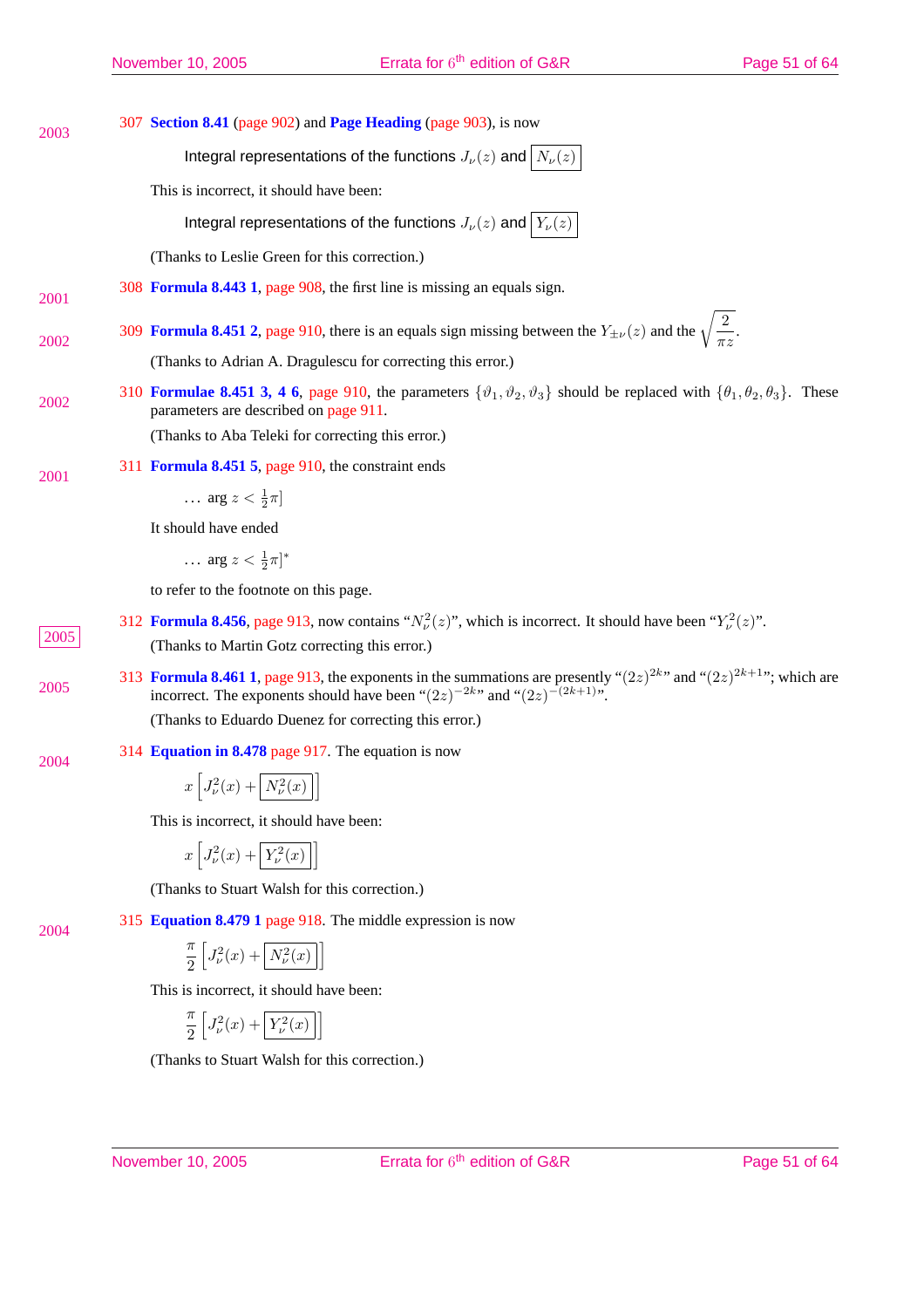|      | 316 Formula 8.486(1) 11, page 920, the $I_k(z)$ term in the sum on the right hand side should be replaced with $K_k(z)$ .                                                              |
|------|----------------------------------------------------------------------------------------------------------------------------------------------------------------------------------------|
| 2001 | (Thanks to B. Van den Bossche for correcting this error.)                                                                                                                              |
|      | 317 Formula 8.570 2, page 935, the two constraints are incorrect and should be removed.                                                                                                |
| 2005 | (Thanks to George Fikioris for correcting these errors.)                                                                                                                               |
| 2005 | 318 Formula 8.625 2, page 942, the inequality constraint is now                                                                                                                        |
|      | $ a_0  \leq  a_2  \leq  a_4  \leq \ldots$                                                                                                                                              |
|      | This is incorrect, it should have been                                                                                                                                                 |
|      | $ A_0  \leq  A_2  \leq  A_4  \leq \ldots$                                                                                                                                              |
|      | (Thanks to Theodoros Theodoulidis for correcting this error.)                                                                                                                          |
| 2001 | 319 Equation 8.630 1, page 942, the argument of the "cosh" should be " $2z$ " rather than " $2x$ ".                                                                                    |
|      | (Thanks to Wes Harker for correcting this error.)                                                                                                                                      |
|      | 320 Introduction section 8.64, page 943, the last line of this introduction has the function "ge" appearing twice.<br>This is incorrect, the function "Ge" should have appeared twice. |
| 2005 | (Thanks to Theodoros Theodoulidis for correcting this error.)                                                                                                                          |
| 2005 | 321 Formulae 8.654 6-8, page 944, The last three formulae in this section use the "ge" function a total of 4 times.<br>Each time the correct function "Ge" should have been used.      |
|      | (Thanks to Theodoros Theodoulidis for correcting this error.)                                                                                                                          |
| 2005 | 322 Equation 8.671 2, page 947, the equation is presently written                                                                                                                      |
|      | $c_{2r} + \xi_{2r}(c_{2r+2} + c_{2r-2}) = 0, r = \ldots, -2, -1, 0, 1, 2, \boxed{2} \ldots$                                                                                            |
|      | which is incorrect. It should have been                                                                                                                                                |
|      | $c_{2r} + \xi_{2r}(c_{2r+2} + c_{2r-2}) = 0,$ $r = \ldots, -2, -1, 0, 1, 2, \ldots$                                                                                                    |
|      | (Thanks to Martin Gotz for correcting this error.)                                                                                                                                     |
| 2001 | 323 Formula 8.705, page 949, The first line of text after the formula now has                                                                                                          |
|      | If $\mu = \pm  m $ is                                                                                                                                                                  |
|      | This is incorrect, it should have been:                                                                                                                                                |
|      | If $\mu = \pm \boxed{m}$ is                                                                                                                                                            |
|      | (Thanks to Marcus Spradlin for correcting this error.)                                                                                                                                 |
| 2001 | 324 Formula 8.731 $1(2)$ , page 955, The formula now reads:                                                                                                                            |
|      | $(z^2-1)\frac{dP_{\nu}^{\mu}(z)}{dz} = (\nu+\mu)(\nu-\mu+1)\sqrt{(z^2-1)}P_{\nu}^{\mu-1}(z) - \mu z P_{\nu}^{\mu}(z)$                                                                  |
|      | This is incorrect, it should have been (one term should have had a square root sign):                                                                                                  |
|      | $(z^2-1)\frac{dP^{\mu}_{\nu}(z)}{dz} = (\nu+\mu)(\nu-\mu+1)\sqrt{z^2-1}P^{\mu-1}_{\nu}(z) - \mu z P^{\mu}_{\nu}(z)$                                                                    |
|      | (Thanks to Shi-Hai Dong for correcting this error.)                                                                                                                                    |
|      |                                                                                                                                                                                        |
|      |                                                                                                                                                                                        |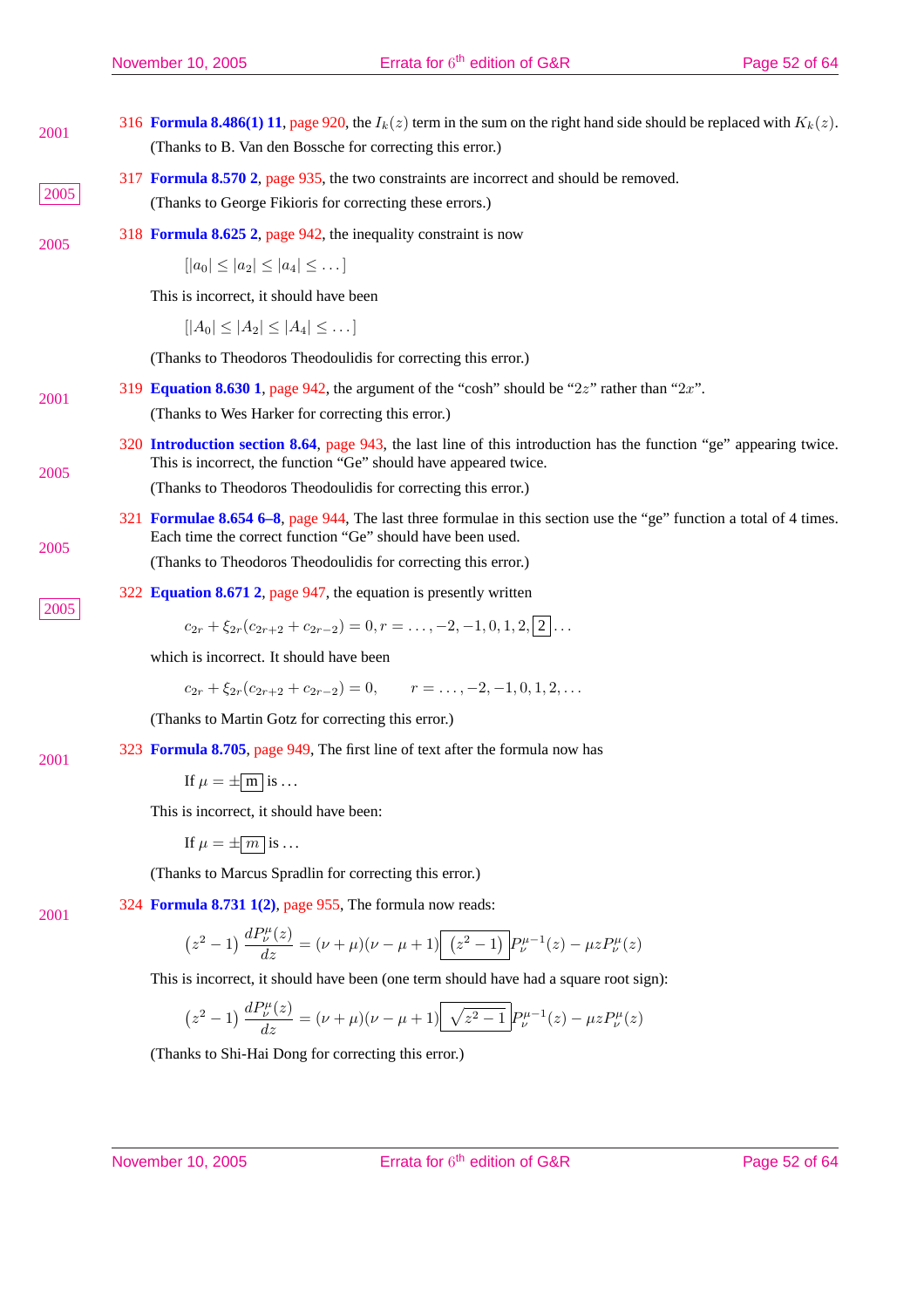325 **Formula 8.733 3**, page 955, The formula now reads:

$$
P_{\nu}^{\mu+2}(x)+2(\mu+1)\frac{x}{\sqrt{1-x^2}}P_{\nu}^{\mu+1}(x)+(\nu-\mu)(\nu+\mu+1)\boxed{P_{(x)}^{\mu_n}}=0
$$

This is incorrect, it should have been (the last term is incorrect):

$$
P^{\mu+2}_\nu(x)+2(\mu+1)\frac{x}{\sqrt{1-x^2}}P^{\mu+1}_\nu(x)+(\nu-\mu)(\nu+\mu+1)\boxed{P^\mu_\nu(x)}=0
$$

(Thanks to Shi-Hai Dong for correcting this error.)

326 **Integral 8.738 1**, page 957, the first term in the evaluation is now

$$
\exp\left[i\pi\left(\mu-\frac{1}{2}\right)\right]
$$

which is incorrect. It should have been

$$
\exp\left[i\pi\left(\mu-\frac{\boxed{\nu+}]1}{2}\right)\right]
$$

(Thanks to Jonathan Engle and Chris Van Den Broeck for correcting this error.)

327 **Formula 8.794**, page 963. The second line of the evaluation now has

$$
P_{\nu}(\cos\psi_1)P_{\nu}(\cos\psi_2) + 2\sum_{k=1}^{\infty} \frac{\Gamma(\nu - k + 1)}{\Gamma(\nu + k + 1)} \boxed{P_{\nu}^k \left(\cos\psi_1 P_{\nu}^k(\cos\psi_2)\cos k\varphi\right)}
$$

This is incorrect, it should have been:

$$
P_{\nu}(\cos\psi_1)P_{\nu}(\cos\psi_2) + 2\sum_{k=1}^{\infty} \frac{\Gamma(\nu - k + 1)}{\Gamma(\nu + k + 1)} \boxed{P_{\nu}^k(\cos\psi_1) P_{\nu}^k(\cos\psi_2)\cos k\varphi}
$$

(Thanks to Sten Herlitz for correcting this error.)

328 **Section 8.81**, page 964, the section heading is now

Associated Legendre functions with integral indices

which is incorrect. It should have been

Associated Legendre functions with integer indices

(Thanks to Klaus Rottbrand for correcting this error.)

329 **Section 8.810**, page 964, the section text now begins

For integral values of  $\dots$ 

which is incorrect. It should have been

For integer values of ...

(Thanks to Klaus Rottbrand for correcting this error.)

2005

2005

2005

2004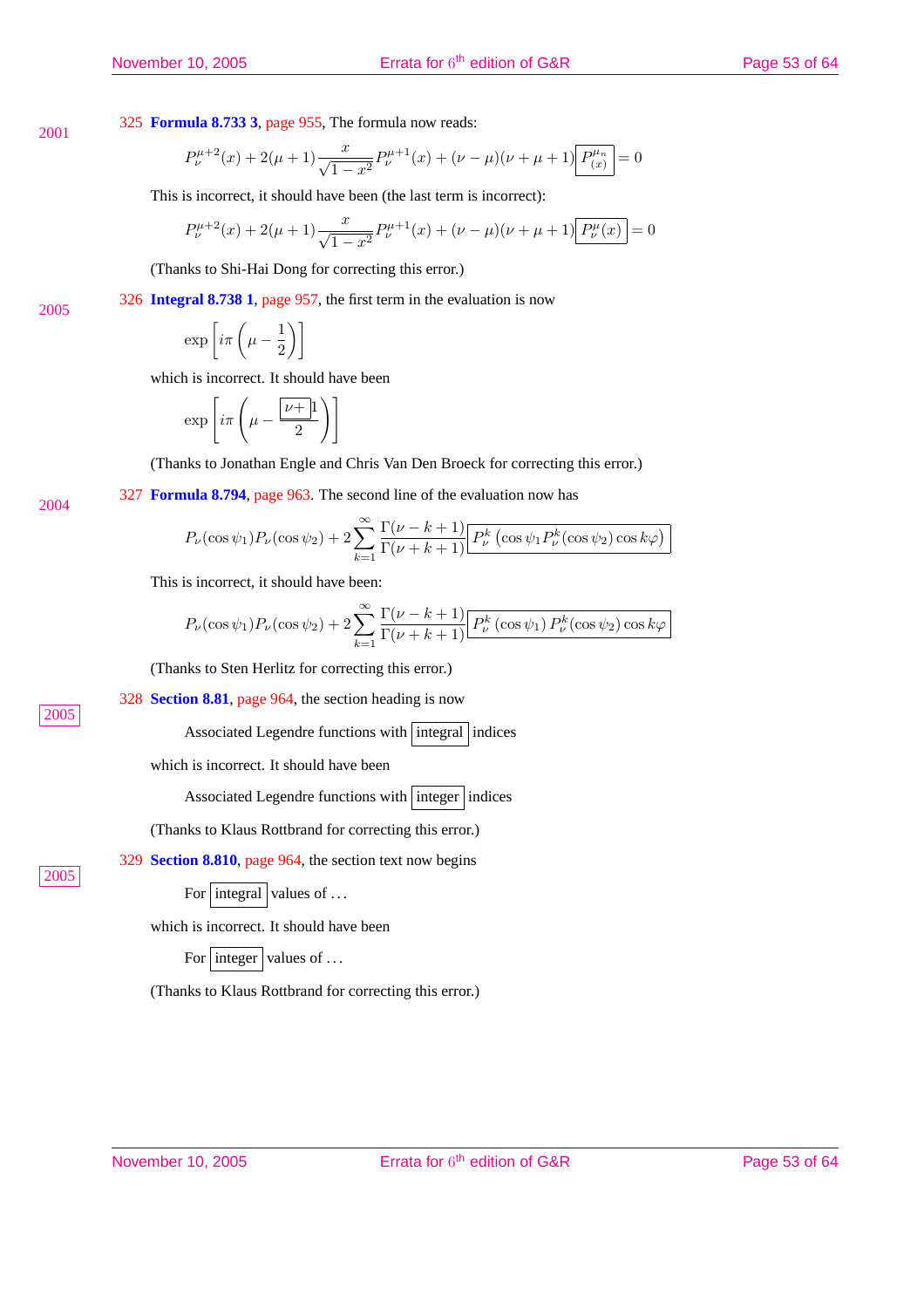330 **Formula 8.902 2**, page 973, the formula now reads: 2002

$$
\sum_{k=0}^{n} [p_k(x)]^2 = \frac{q_n}{q_{n+1}} [p_n(x)p'_{n+1}x - p'_nx)p_{n+1}(x)]
$$

This is incorrect, it should have been:

$$
\sum_{k=0}^{n} [p_k(x)]^2 = \frac{q_n}{q_{n+1}} \left[ p_n(x) p'_{n+1} \right] \left[ x \right] - p'_n \left[ x \right] p_{n+1}(x) \right]
$$

(Thanks to Marcus Spradlin for correcting this error.)

331 **Formula 8.915 5**, page 976, the first fraction in the summation is 2005

$$
\frac{a_m - ka_k a_{n-k}}{A_{n+m-k}}
$$

which is incorrect. It should have been

$$
\frac{a_m - ka_k a_{n-k}}{a_{n+m-k}}
$$

(Thanks to Robert Whittaker and William S. Price for correcting this error.)

332 **Formula 8.930 5**, page 980, the formula now reads:

$$
C_4^{\lambda}(t) = \cdots - 2\lambda(\lambda)^{\boxed{3}} + 3\lambda + 2t^2 + \ldots
$$

This is incorrect, it should have been:

$$
C_4^{\lambda}(t) = \cdots - 2\lambda(\lambda^{2} + 3\lambda + 2)t^2 + \dots
$$

(Thanks to Jae-Hun Jung for correcting this error.)

333 **Formula 8.935 2**, page 982, the formula now reads:

$$
\frac{dC_n^\lambda(t)}{d=}2\lambda C_{n-1}^{\lambda+1}(t)
$$

This is incorrect, it should have been:

$$
\frac{dC_n^\lambda(t)}{dt}=2\lambda C_{n-1}^{\lambda+1}(t)
$$

(Thanks to Filippo Colomo for correcting this error.)

334 **Formulae 8.945 1** and 8.945 2, page 985, the constraint " $|t| < 1$ " is missing.

<sup>2005</sup> (Thanks to Klaus Rottbrand for correcting this error.)

2004

2004

2001

335 **Formula 8.958**, page 988, the right-hand side of the expression is now 
$$
\sqrt{ }
$$

$$
\sum_{m_1+m_2+\cdots+m_r=n} \prod_{k=1}^r \left\{ \frac{\left| a_k^m k \right|}{m_k!} H_{m_k}(x_k) \right\}
$$

which is incorrect. It should have been

$$
\sum_{m_1+m_2+\cdots+m_r=n}\prod_{k=1}^r\left\{\frac{a_k^{m_k}}{m_k!}H_{m_k}(x_k)\right\}
$$

(Thanks to Kuo Kan Liang for correcting this error.)

November 10, 2005

Errata for 6<sup>th</sup> edition of G&R Page 54 of 64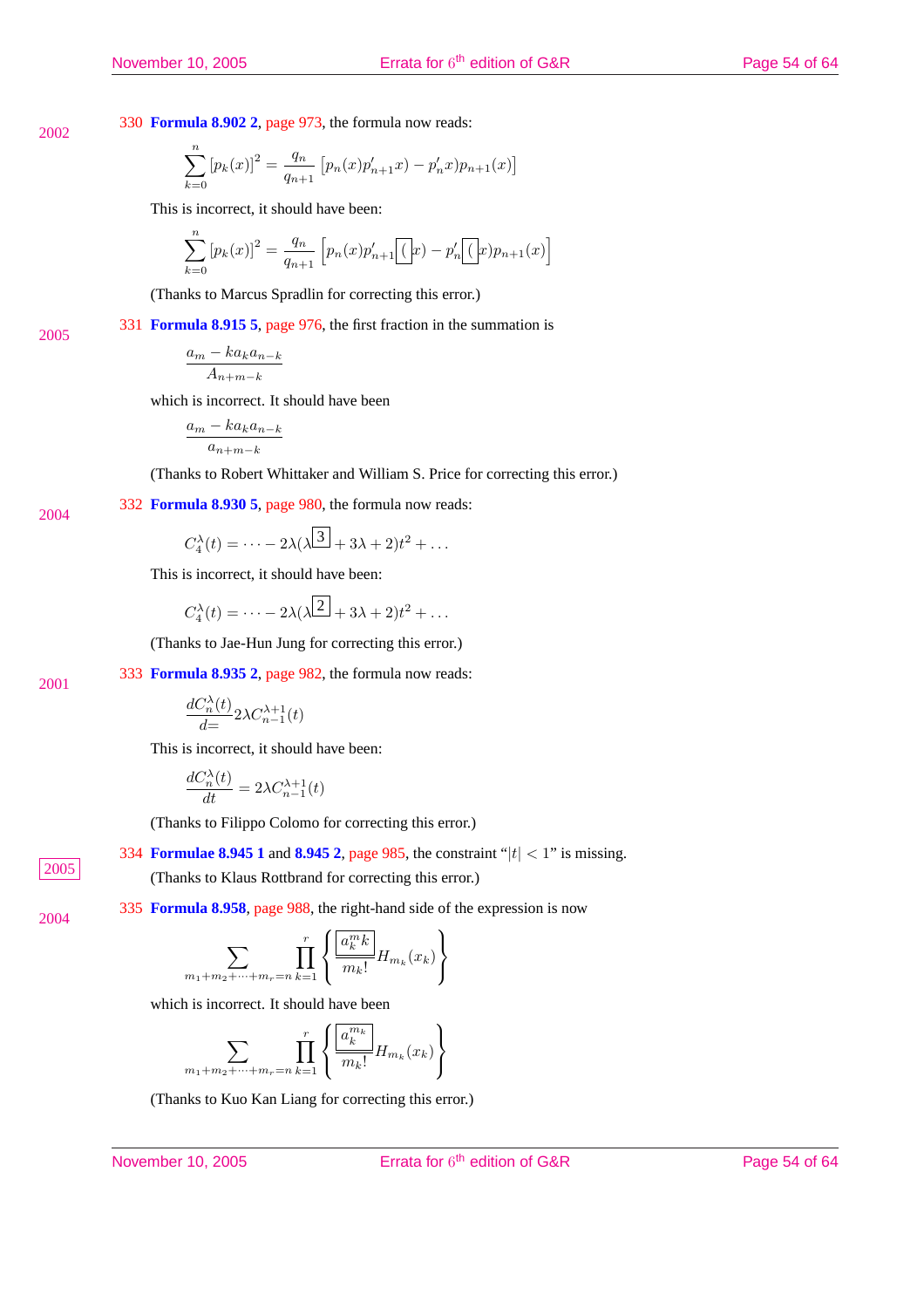336 **Formula 8.961 1**, page 989, The formula now reads:

$$
P_n^{(\alpha,\boxed{\beta})}(-x) = (-1)^n P_n^{(\alpha,\boxed{\beta})}(x)
$$

This is incorrect, it should have been:

$$
P_n^{(\alpha,\alpha)}(-x) = (-1)^n P_n^{(\alpha,\alpha)}(x)
$$

(Thanks to ILki Kim for correcting this error.)

337 **Formula 8.961 4**, page 989, The formula now reads:

$$
\frac{d^m}{dx^m} \left[ P_{\boxed{n-1}}^{(\alpha,\beta)}(x) \right] = \frac{1}{2^m} \frac{\Gamma(n+m+\alpha+\beta+1)}{\Gamma(n+\alpha+\beta+1)} P_{n-m}^{\boxed{(\alpha,\beta)}}(x)
$$

This is incorrect, it should have been:

$$
\frac{d^m}{dx^m}\left[P^{(\alpha,\beta)}_{\fbox{2}}(x)\right]=\frac{1}{2^m}\frac{\Gamma(n+m+\alpha+\beta+1)}{\Gamma(n+\alpha+\beta+1)}P^{\fbox{2m}}_{n-m}\bigg|_{(x)}(x)
$$

(Thanks to Philip C. L. Stephenson for correcting this error.)

338 **Formula 8.971 2**, page 991, the beginning of this formula now reads

$$
\frac{d}{dx}L_n^{\alpha}(x) = -L_{n-1}^{\boxed{\alpha}}(x) = \dots
$$

This is incorrect, it should have been:

$$
\frac{d}{dx}L_n^{\alpha}(x) = -L_{n-1}^{\overline{\alpha+1}}(x) = \dots
$$

(Thanks to Anders Blom for correcting this error.)

# 339 Section **8.974**, page 992:

- (a) Formula 8.974 2; the right hand side is now  $L_n^{\beta}(x+y)$ , which is incorrect. It should have been  $L_n^{\beta}(x)$ .
- (b) Formula 8.974 4; the summand is now  $L_m^{\alpha}(x)L_{n-m}^{\beta}(\overline{x})$ , which is incorrect. It should have been  $L_m^{\alpha}(x)L_{n-m}^{\beta}(\overline{y})$ .

(Thanks to Vito Scarola for correcting these errors.)

340 **Formula 8.980**, page 993, one term is now reads: 2001

$$
L_{m}^{\boxed{alpha}}(x)
$$

This is incorrect, it should have been:

$$
L_{m}^{\boxed{\alpha}}(x)
$$

(Thanks to Marcus Spradlin for correcting this error.)

341 **Formula 9.131 1 c**, page 998, the expression is now

 $(1-z)^{\gamma-\alpha-\beta}F(\gamma-\alpha;\gamma-\beta;\gamma;z)$ 

This is incorrect. It should have been

$$
(1-z)^{\gamma-\alpha-\beta}F(\gamma-\alpha,\gamma-\beta;\gamma;z)
$$

(Thanks to Leslie Green for correcting this error.)

November 10, 2005

Errata for 6<sup>th</sup> edition of G&R Page 55 of 64

2001

2004

2003

2005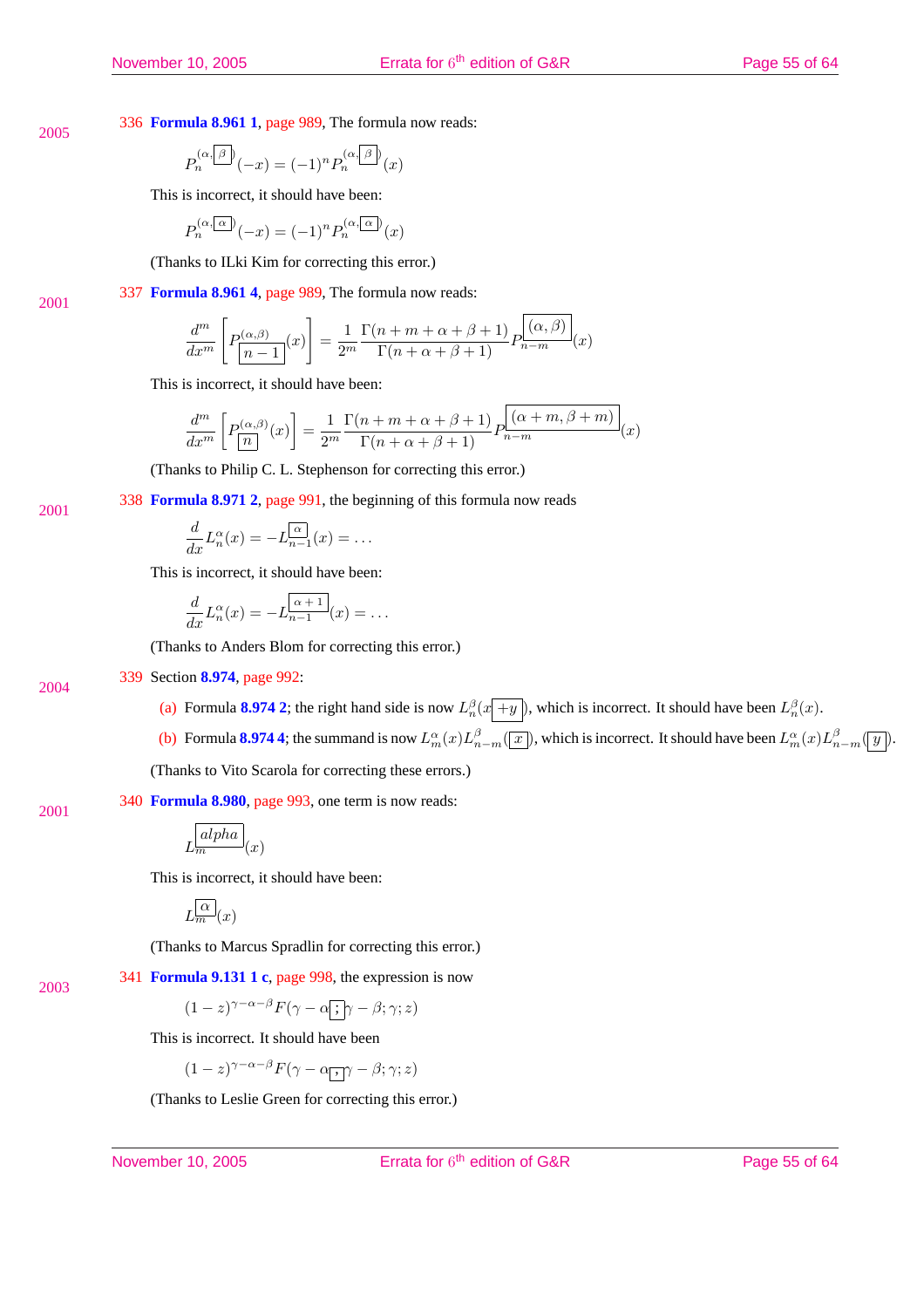342 **Formula 9.132 2**, page 999, the first large expression in parentheses is missing the function name "F" before  $2001$   $342 \text{ F}$   $\alpha$  mula  $\lambda$  1.32

(Thanks to David J. Masiello for correcting this error.)

343 **Formula 9.153 4,** page 1001, the formula for  $u_2$  is now 2005

$$
u_2 = z^{-m} F(1 + m'_{\overline{1}} - m, \beta - m; 1 - m; z)
$$

This is incorrect, the first comma should not be there. It should have been

$$
u_2 = z^{-m} F(1 + m' - m, \beta - m; 1 - m; z)
$$

(Thanks to Masaki Shigemori for correcting this error.)

344 **Equation in 9.160 1**, page 1004, the second equation is now

$$
\alpha+\alpha'+\beta\overline{\phantom{a}}\xrightarrow{\beta'}+\gamma+\gamma'-1=0
$$

which is incorrect. It should have been

$$
\alpha+\alpha'+\beta\overline{\pmb{|}+}\beta'+\gamma+\gamma'-1=0
$$

(Thanks to Joel G. Heinrich for correcting this error.)

345 **Equation 9.181 4**, page 1009, the second equation now has as a leading term

$$
(1-y)\frac{\partial^2 z}{\partial y^2}
$$

which is incorrect. It should have been

$$
y\bigg](1-y)\frac{\partial^2 z}{\partial y^2}
$$

(Thanks to Chris Herzog for correcting this error.)

346 **Formula 9.19**, page 1012, the right hand side has a spurious plus sign in it; and the ellipses are in the wrong 2005 places. the right hand side now contains, in part:

$$
\frac{(\alpha)_{m_1+\cdots+m_n}(\beta_1)_{m_1\boxed{+}}}{(\gamma_1)_{m_1\ldots}(\gamma_n)_{m_n}m_1!\ldots m_n!}
$$

which is incorrect. It should have been

$$
\frac{(\alpha)_{m_1+\dots+m_n}(\beta_1)_{m_1}\cdots(\beta_n)_{m_n}}{(\gamma_1)_{m_1}\cdots(\gamma_n)_{m_n}m_1!\cdots m_n!}
$$

(Thanks to Tony Montagnes for correcting this error.)

347 **Formula 9.20 3**, page 1014, the formula is now

$$
M_{\lambda,-\mu}(z) = z^{-\mu + \frac{1}{2}} e^{-z/2} \Phi(-\mu - \lambda + \frac{1}{2}, 2\mu + 1; z)
$$

This is incorrect. It should have been

$$
M_{\lambda,-\mu}(z) = z^{-\mu + \frac{1}{2}} e^{-z/2} \Phi(-\mu - \lambda + \frac{1}{2}, -2\mu + 1; z)
$$

(Thanks to Marcus Spradlin for correcting this error.)

2005

2005

$$
\mathcal{L}^{\mathcal{L}}(\mathcal{L})
$$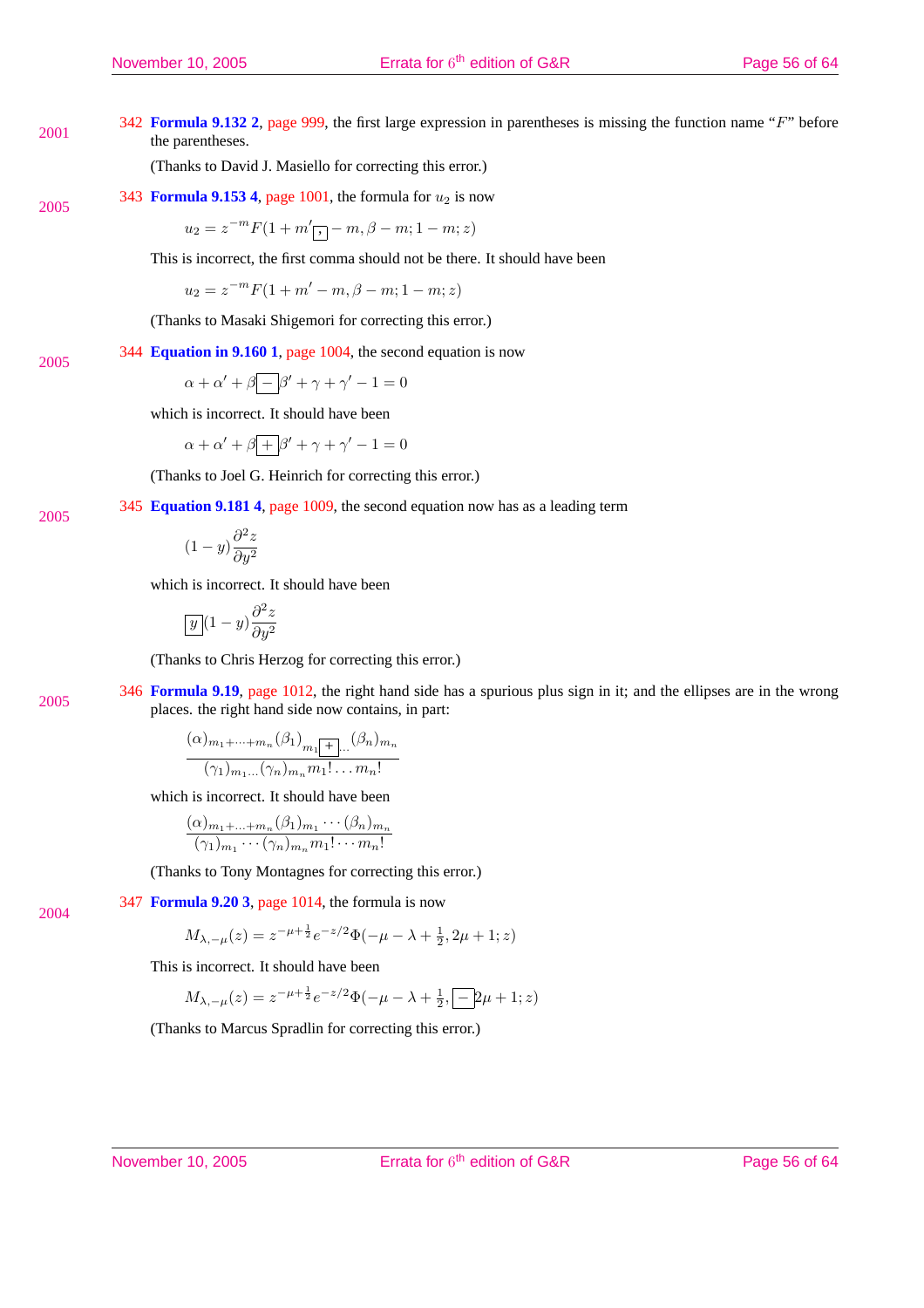348 **Integral 9.222 1**, page 1015, the integrand is now

$$
e^{-zt}t^{\mu-\lambda-\frac{1}{2}}(1+t)^{\mu-\lambda-\frac{1}{2}}
$$

This is incorrect. It should have been

$$
e^{-zt}t^{\mu-\lambda-\frac{1}{2}}(1+t)^{\mu\boxed{+}\lambda-\frac{1}{2}}
$$

(Thanks to Victor H. Moll and George Boros for correcting this error.)

349 **Formula 9.234 2**, page 1017, the equation is now

 $W_{\mu,\lambda}(z) = \sqrt{z} W_{\mu-\frac{1}{2},\lambda} - \frac{1}{2}(z) + (\frac{1}{2} - \lambda - u)$ ¢  $W_{\mu-1,\lambda}(z)$ 

which is incorrect. It should have been

$$
W_{\mu,\lambda}(z) = \sqrt{z} W_{\mu - \frac{1}{2},\lambda} + \frac{1}{2}(z) + (\frac{1}{2} - \lambda - u) W_{\mu - 1,\lambda}(z)
$$

(Thanks to Angelo Melino for correcting this error.)

350 **Formula 9.246 2** and **Formula 9.246 3**, pages 1019–1020, the formulae are now

$$
D_p(z) \sim e^{-\frac{z_2}{z}\cdot 4} z^p (1 - \dots)
$$
  
 
$$
- \frac{\sqrt{2\pi}}{\Gamma(-p)} e^{\pm p\pi i} e^{-\frac{z_2}{z}\cdot 4} z^{-p-1} (1 + \dots)
$$

These are incorrect. They should have been

$$
D_p(z) \sim e^{-\frac{z^2}{2} / 4} z^p (1 - \dots)
$$
  
- 
$$
\frac{\sqrt{2\pi}}{\Gamma(-p)} e^{\pm p\pi i} e^{-\frac{z^2}{2} / 4} z^{-p-1} (1 + \dots)
$$

(Thanks to Marcus Spradlin for correcting this error.)

351 **Formula 9.246 3**, page 1020, the constraints on the formula are now

 $[-\frac{1}{4}\pi > \arg z > \frac{5}{4}\pi]$ 

This is incorrect. It should have been

$$
\left[-\frac{1}{4}\pi > \arg z > \boxed{-\frac{5}{4}\pi}\right]
$$

(Thanks to Marcus Spradlin for correcting this error.)

352 **Formula 9.253**, page 1020, the formula is now

$$
D_n(z) = \boxed{-} 2^{-\frac{n}{2}} e^{-\frac{z^2}{4}} H_n\left(\frac{z}{\sqrt{2}}\right)
$$

This is incorrect, is should have been

$$
D_n(z) = 2^{-\frac{n}{2}} e^{-\frac{z^2}{4}} H_n\left(\frac{z}{\sqrt{2}}\right)
$$

(Thanks to Tomohiro Shirai for correcting this error.)

November 10, 2005

2002

2005

2004

2005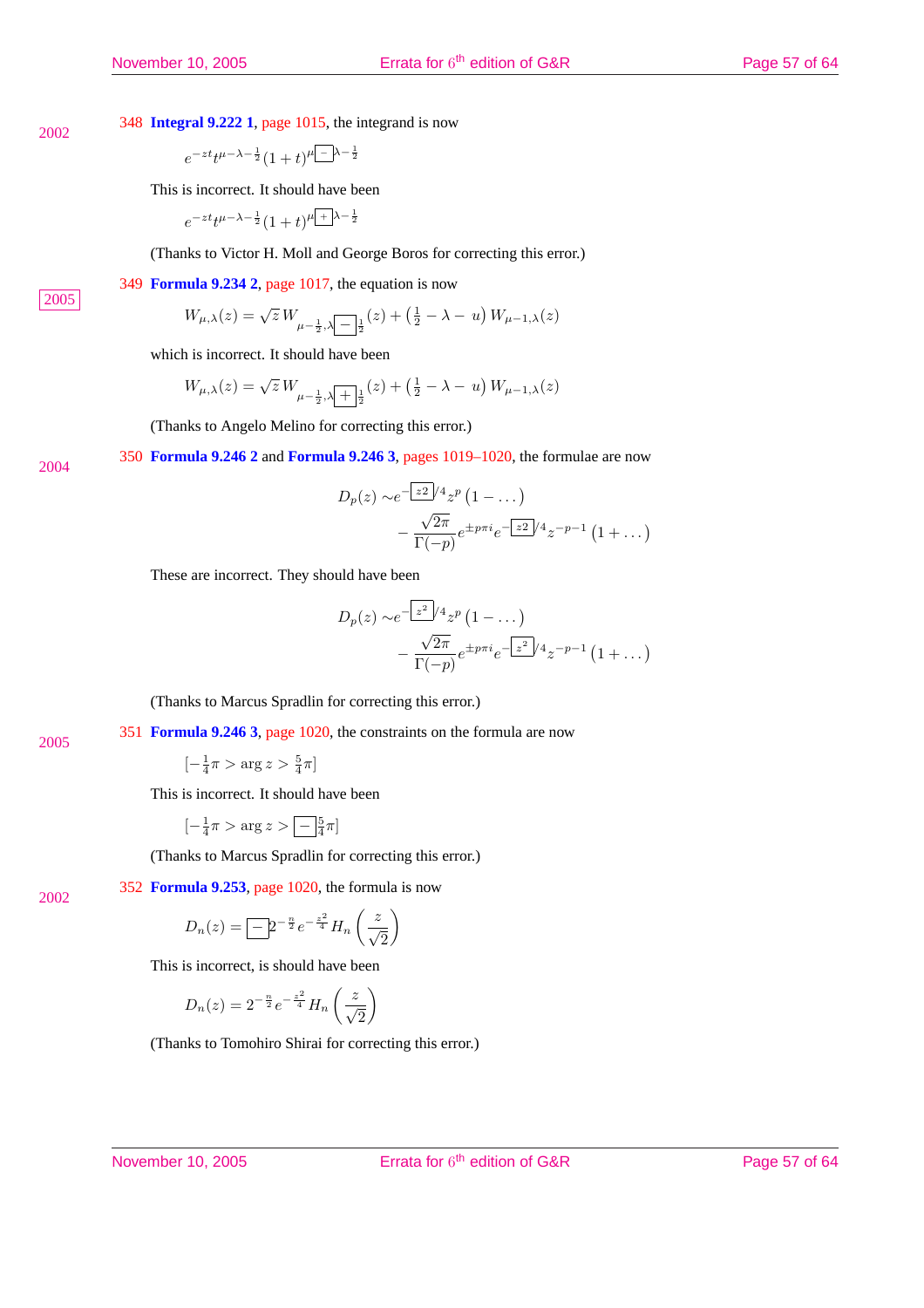353 **Formula 9.254 2**, page 1020, the evaluation now has the form 2005

$$
e^{\frac{z^2}{4}}\sqrt{\frac{\pi}{2}}\left[\sqrt{\frac{\pi}{2}}\right]e^{-z^2}-\ldots\right]
$$

This is incorrect, it should have been

$$
e^{\frac{z^2}{4}}\sqrt{\frac{\pi}{2}}\left[\sqrt{\frac{2}{\pi}}\right]e^{-z^2}-\ldots\right]
$$

2001

354 **Picture 9.512**, page 1026. The picture should be rotated 180 degrees. <sup>2005</sup> (Thanks to Martin Gotz for correcting this error.)

355 **Formula 9.513 3**, page 1026. In the sum on the right hand side (i.e., the  $\sum_{n=1}^{\infty}$  $k=1$  $e^{-k^2\pi}$ <sup>i</sup> term), the *i* should have 2003 been a t (i.e., the correct expression is  $\sum_{k=0}^{\infty} e^{-k^2 \pi \left[ \frac{1}{k} \right]}$ 

> $k=1$ (Thanks to David Cardon correcting this error.)

356 **Formula 9.524**, page 1027, the left hand side is now

$$
\frac{\zeta'_{(z)}}{\zeta(z)}
$$

This is incorrect, it should have been:

$$
\frac{\zeta'(z)}{\zeta(z)}
$$

(Thanks to Laurent Berger for correcting this error.)

357 **Formula 9.535 2**, page 1028, the expression is now

$$
2^{z}\Gamma(1-z)\zeta(1-z)\sin\frac{z\pi}{2}\pi^{1-z}\zeta(z)
$$

This is incorrect, it should have been:

$$
2^{z}\Gamma(1-z)\zeta(1-z)\sin\left(\frac{z\pi}{2}\right)\boxed{=}\pi^{1-z}\zeta(z)
$$

(Thanks to Aba Teleki and Martin Gotz for correcting this error.)

358 In section **9.612**, third equation, page 1030, now has

$$
B_n = -[n] \sum_{k=0}^{n-1} \dots
$$

This is incorrect, it should have been:

$$
B_n = -\boxed{n!} \sum_{k=0}^{n-1} \dots
$$

(Thanks to Louie Louie for correcting this error.)

November 10, 2005

2005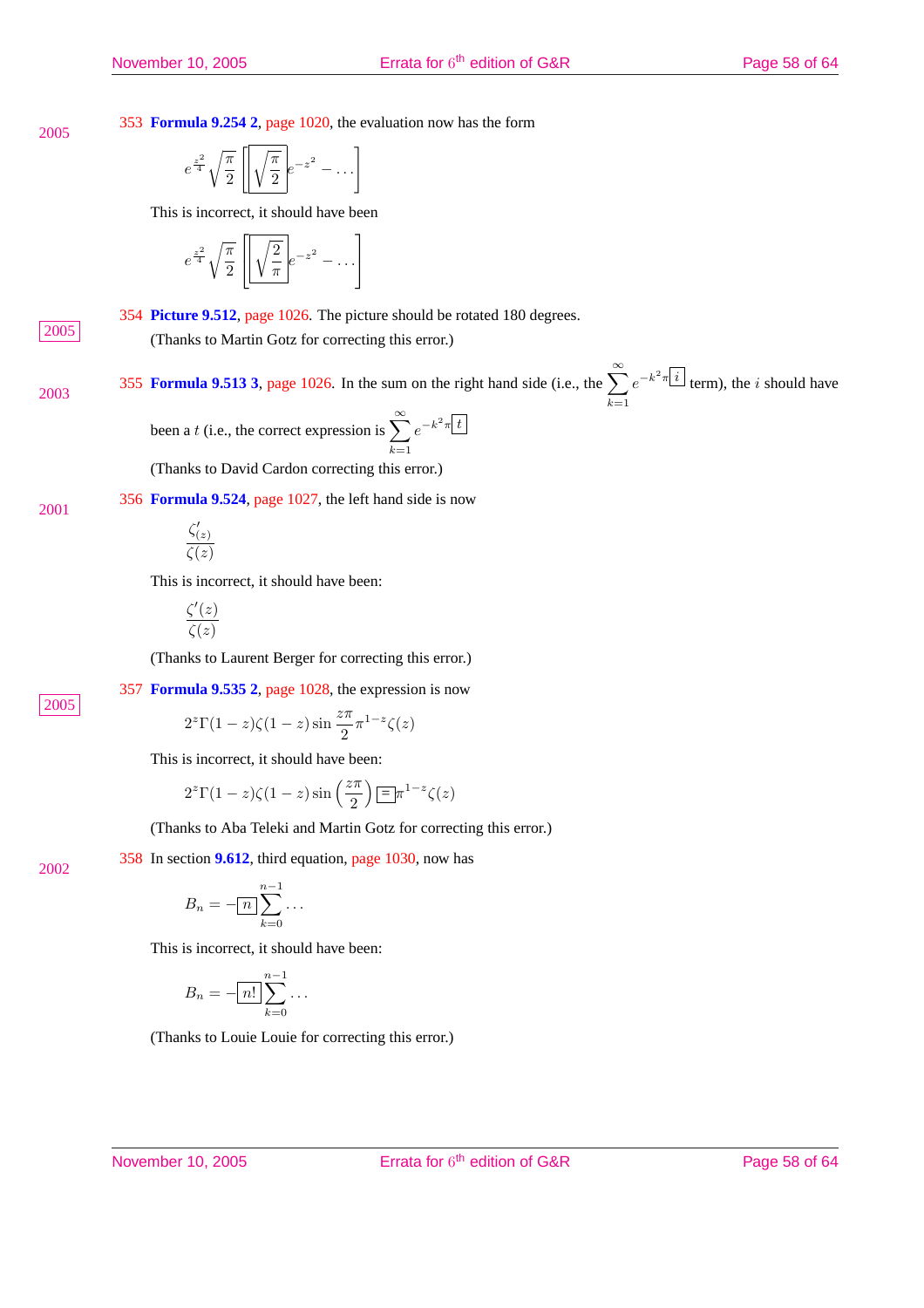359 **Formula 9.615**, page 1031. The recursion formula now has the form

$$
B_{2n} = \cdots - \sum_{k=1}^{\infty} \cdots B_{\boxed{2}}_2
$$

which is incorrect. It should have been

$$
B_{2n} = \cdots - \sum_{\substack{k=1\\k \text{ even}}}^{\infty} \cdots B_{\lfloor k \rfloor/2}
$$

(Thanks to Martin Gotz for correcting this error.)

360 **Formula 9.618**, page 1031. Formula 9.618 is the same as formula 9.612 and should be removed.

<sup>2005</sup> (Thanks to Martin Gotz for correcting this error.)

361 **Formula 9.635 1**, page 1033. This equation presently contains the expression

$$
\frac{(4B-1)^{[n]}(4B-3)^{[n]}}{2n}
$$

which is incorrect. It should have been

$$
\frac{(4B-1)^{[n]}[-] (4B-3)^{[n]}}{2n}
$$

Martin Gotz also notes that:  $E_{n-1} = \frac{(4B+3)^{[n]} - (4B+1)^{[n]}}{2n}$  $\frac{- (4B+1)^{1/2}}{2n}$ . (Thanks to Martin Gotz for correcting this error.)

362 **Section 9.71 Bernouli numbers**, page 1035, the signs are incorrect for many of the values listed. The correc-2005 tions are as follows:

- (a) The sign of  $B_4$  should be negative  $(B_4 = -\frac{1}{30})$
- (b) The sign of  $B_6$  should be positive ( $B_6 = \frac{1}{42}$ )
- (c) The sign of  $B_8$  should be negative  $(B_8 = -\frac{1}{30})$
- (d) The sign of  $B_{10}$  should be positive ( $B_{10} = \frac{5}{66}$ )
- (e) The sign of  $B_{14}$  should be positive  $(B_{14} = \frac{7}{6})$
- (f) The sign of  $B_{24}$  should be negative  $(B_{24} = -\frac{23664091}{2730})$

(Thanks to Laurent Berger and Andrzej Staruszkiewicz for correcting these errors.)

363 **Section 10.613 Spherical polar coordinates**, page 1043, the transformation is presently written as

 $x_1 = r, \sin \theta \cos \phi, x_2 = r, \sin \theta \sin \phi, x_3 = r, \cos \theta,$ 

These have extra commas in them, they should have been:

 $x_1 = r \sin \theta \cos \phi, x_2 = r \sin \theta \sin \phi, x_3 = r \cos \theta,$ 

(Thanks to David J. Masiello for correcting these errors.)

2001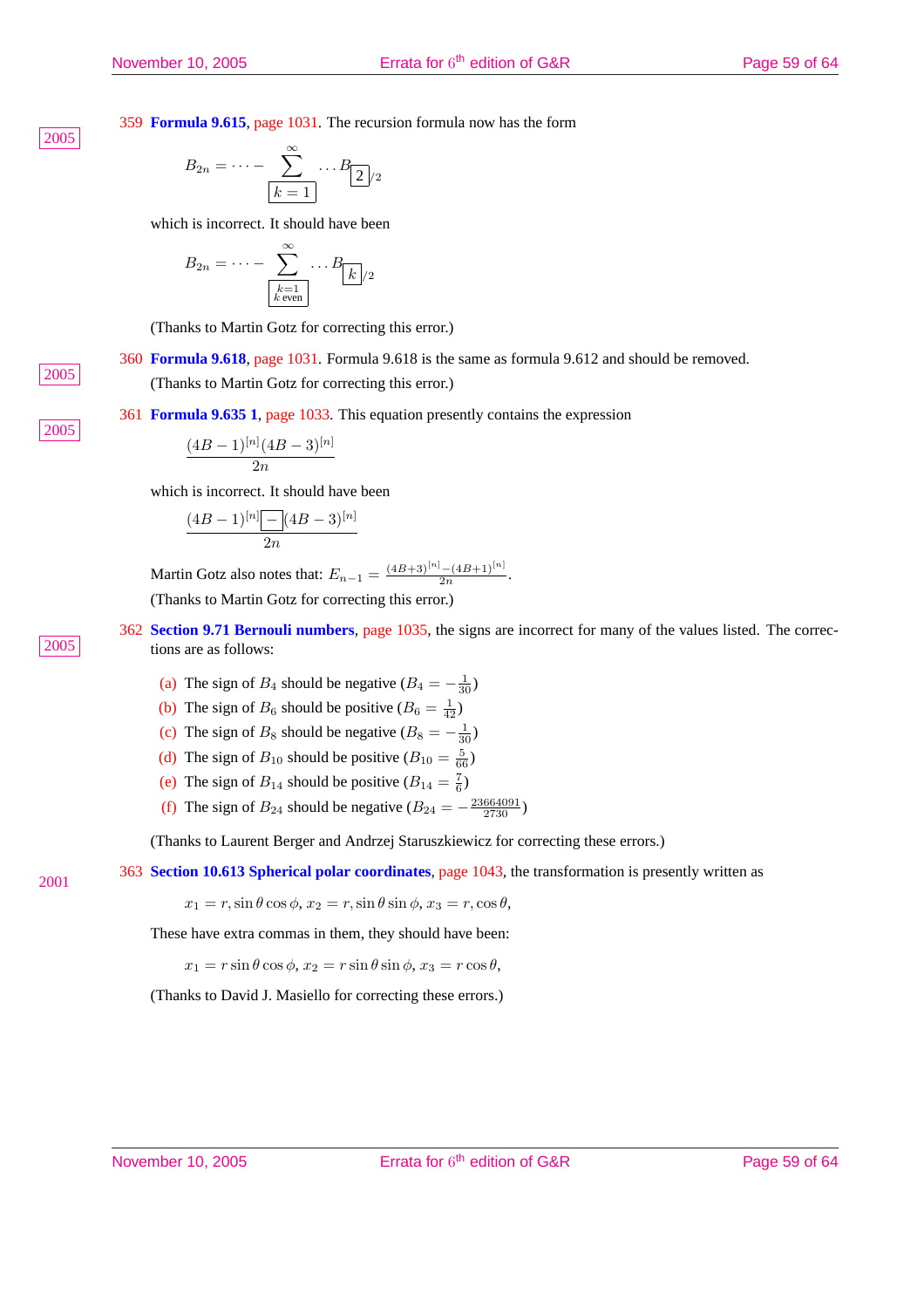364 **Equations 10.613 1**, page 1043, the last equation on the line is now 2002

 $h_3 = r \sin \theta \overline{d}$ 

This should have been

 $h_3 = r \sin \theta$ 

- 365 **Section 11.114**, page 1049, the sentence contains  $\frac{1}{p} + \frac{1}{q} = 1$ "; which is not well typeset. It should have been 2002
	- " $\frac{1}{p} + \frac{1}{q} = 1$ ".

(Thanks to Marcus Spradlin for correcting this error.)

366 **Section 11.117**, page 1050, the first displayed equation contains " $A_n$ " on the right-hand side; this is incorrect. 2002 **It should have been** " $\overline{[e]} A_n$ ".

(Thanks to Marcus Spradlin for correcting this error.)

367 **Section 13.125**, page 1061, the last part of the sentence is now " $AA^H = AA = I$ "; this is incorrect. It should 2002 **have been** " $AA^H = A^H A = I$ ";

(Thanks to Marcus Spradlin for correcting this error.)

368 **Section 13.215 2**, page 1062. The displayed equation is now 2002

 $Q = z_1^2 + z^2 + \cdots + z_n^2$ 

This is incorrect, it should have been:

$$
Q = z_1^2 + z_{\boxed{2}}^2 + \dots + z_n^2
$$

(Thanks to Marcus Spradlin for correcting this error.)

369 **Section 13.215 3**, page 1062. The expression "bfM" should be "**M**". 2002

(Thanks to Marcus Spradlin for correcting this error.)

370 **Sentence 14.316 3**, page 1069. In this sentence replace the word "Jacobian" with the word "Wronskian". <sup>2005</sup> (Thanks to Martin Gotz for correcting this error.)

371 **Section 15.311 3–4**, page 1072. The expressions are currently 2002

> 3.  $||A + b|| \le ||A|| + ||b||$ 4.  $||A\mathbf{b}|| \leq ||A|| ||\mathbf{b}||$

which are incorrect; matrices should be represented by upper-case letters, not lower-case letters. This should have been:

- 3.  $||A + B|| \le ||A|| + ||B||$
- 4.  $||AB|| \le ||A|| ||B||$

(Thanks to Marcus Spradlin for correcting this error.)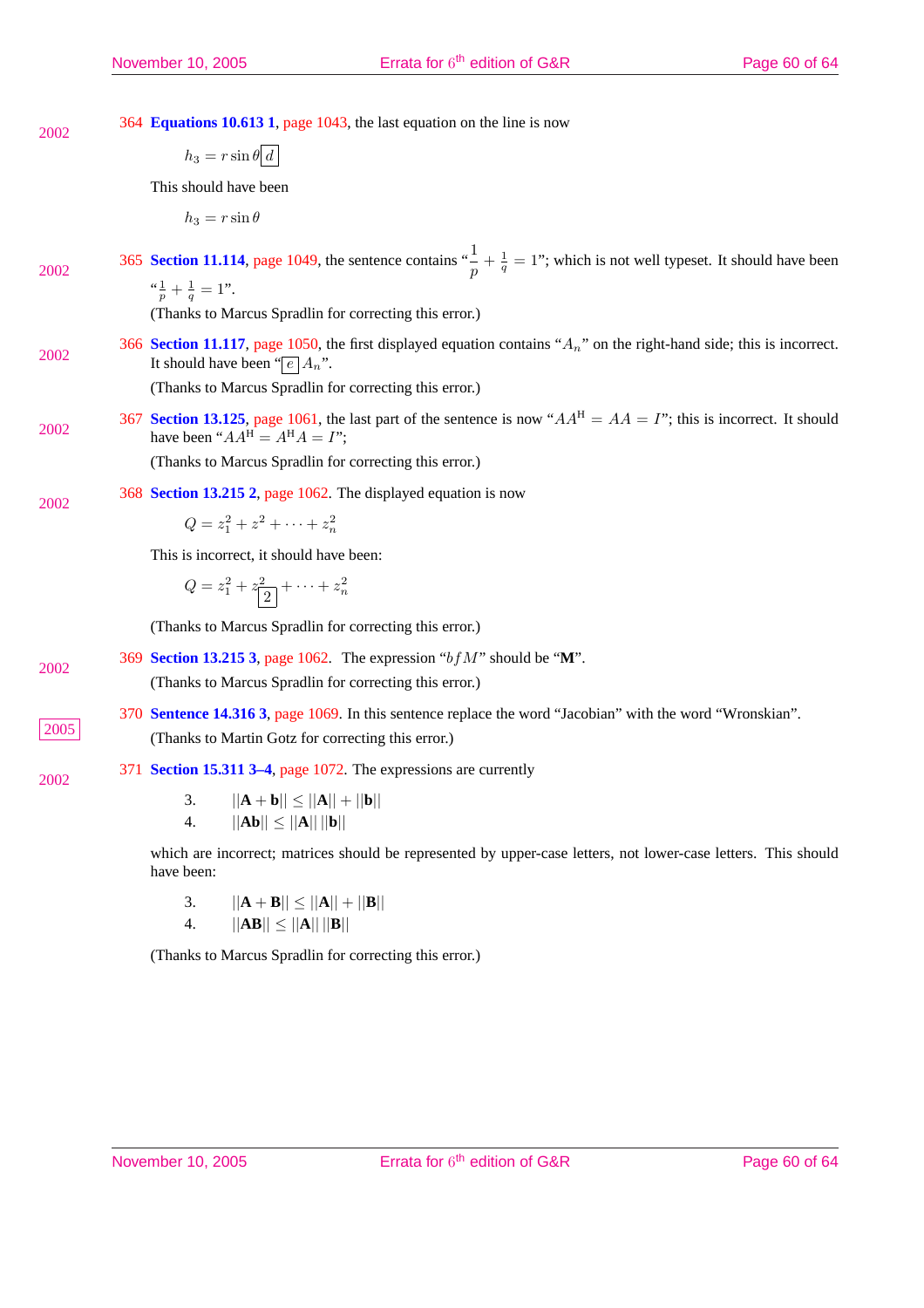2003

372 **Equations 15.311 2** and **Equations 15.311 4** and the following displayed equation, page 1072, the multiplica- $2003$   $2003$  tion of norms could be visually improved as follows

| <b>FOR</b>             | <b>READ</b>            |
|------------------------|------------------------|
| $ k   \mathbf{A}  $    | $ k $ $  A  $          |
| $  A     \mathbf{b}  $ | A     b                |
| $  A     \mathbf{x}  $ | $  A     \mathbf{x}  $ |

(Thanks to Leslie Green for this correction.)

- 373 **Formula in 15.823 1**, page 1079, the last formula on the page has on the left hand side " $\lambda_a^{(a)}$ ", which is incorrect. 2005 It should have been " $\lambda_s^{(a)}$ ".
- 374 **Section 15.823 2**, page 1080. In this section the variable "**b**" occurs three times, each time it should have been 2005 a "**B**".

(Thanks to Martin Gotz for correcting this error.)

375 **Section 16.81**, page 1093. The displayed differential equation should have a full second derivative and not a 2005 partial second derivative.

(Thanks to Martin Gotz for correcting this error.)

376 **Sentence 17.12 3**, page 1100. This sentence contains

 $\overline{r^x}$ 0  $f(|\xi|) d\zeta$ 

which is incorrect. It should have been

$$
\int_0^x f\big(\overline{\zeta}\big)\,d\zeta
$$

(Thanks to Martin Gotz for correcting this error.)

377 **Sentence 17.13 10**, page 1101. This constraint in the right column begins "Re s", which is incorrect. It should 2005 have been "Re s".

(Thanks to Martin Gotz for correcting this error.)

378 **Laplace transform 17.13, entry 35**, page 1102, we now have 2003

$$
F(s) = (s2 + a2)-1 \left[ s + a \operatorname{cosech}\left(\frac{\pi}{2a}\right) \right]
$$

This is incorrect, it should have been:

$$
F(s) = (s2 + a2)-1 \left[ s + a \operatorname{cosech}\left(\frac{\pi\overline{s}}{2a}\right) \right]
$$

(Thanks to Paul Radmore for correcting this error.)

379 **Laplace transform 17.13, entry 46**, page 1103, we now have

$$
F(s) = s^{-1}(s^2 + a^2)^{-2} \left(\boxed{25^2} + a^2\right)
$$

This is incorrect, it should have been:

$$
F(s) = s^{-1}(s^2 + a^2)^{-2} \left( \boxed{2s^2} + a^2 \right)
$$

(Thanks to Paul Radmore for correcting this error.)

November 10, 2005

Errata for 6<sup>th</sup> edition of G&R Page 61 of 64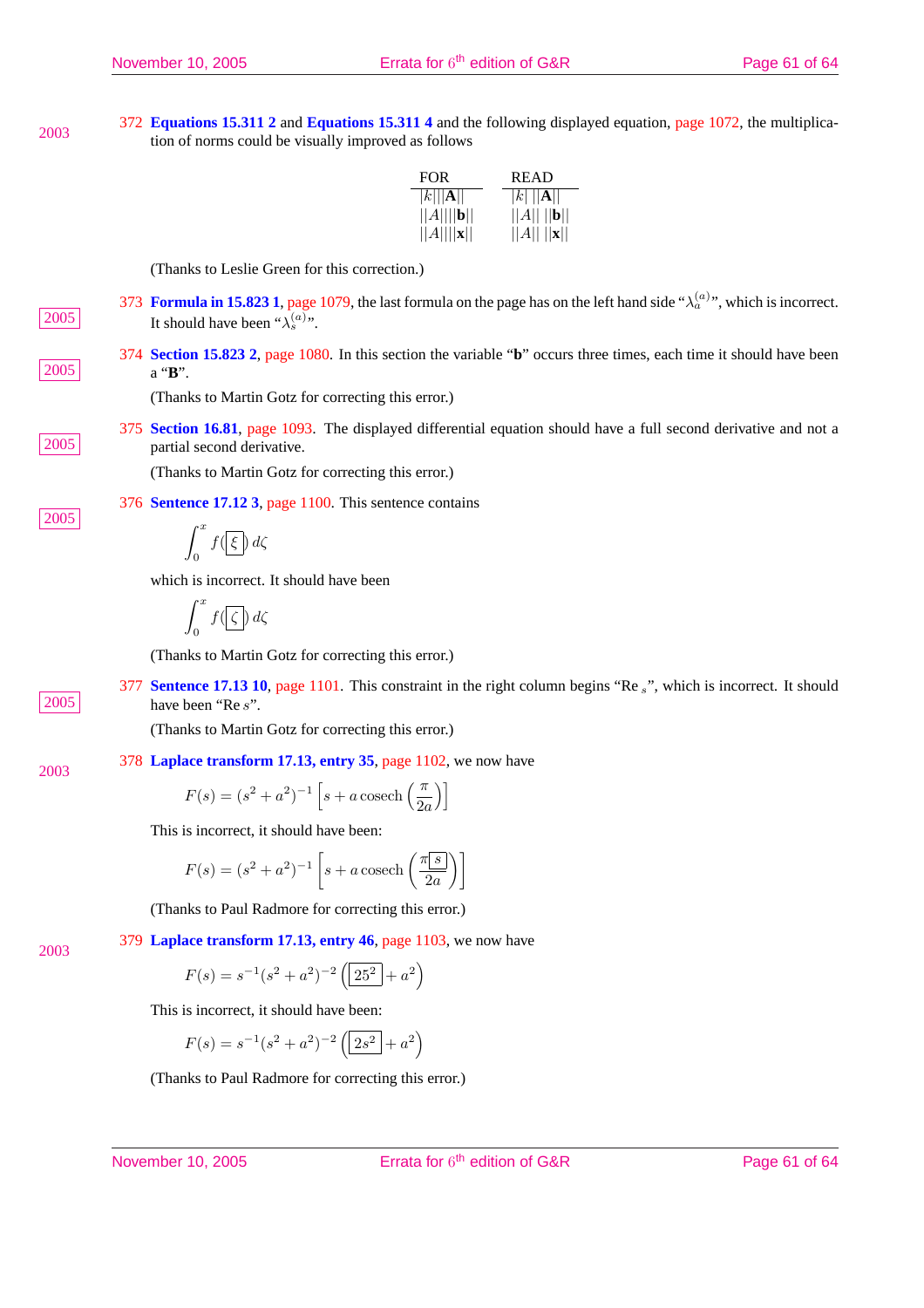380 **Formula 17.23 23**, page 1112, the Fourier transform currently contains the term " $(2/\pi^3)^{1/2}$ " which is incor-2001 rect. It should have been " $(2\pi^3)^{1/2}$ ".

(Thanks to Steven Johnson for correcting this error.)

381 **Formulae 17.24, lines 3 and 4, page 1112, the expressions for**  $E(k)$  **for these two lines are now** 2005

$$
\boxed{\frac{2}{2\pi}}\frac{2a}{(a^2+k^2)^2}\text{ and }\boxed{\frac{2}{2\pi}}\frac{1}{(a^2+k^2)^{\boxed{2}}}
$$

which are incorrect. They should have been

$$
\boxed{\sqrt{\frac{2}{\pi}}\frac{2a}{(a^2+k^2)^2}} \text{ and } \boxed{\sqrt{\frac{2}{\pi}}\frac{1}{(a^2+k^2)}}
$$

(Thanks to Jaime Zaratiegui Garcia for correcting this error.)

382 **Formula 17.34 8**, page 1118, the  $f(x)$  function is presently

2001

2002

2005

2005

$$
\frac{1}{x^2 + a^2}
$$

This is incorrect, it should have been

$$
\frac{1}{(x^2+a^2)^2}
$$

(Thanks to Mel Schopper for correcting this error.)

383 **Page heading**, pages 1123, 1125, is now

Table of Mellin  $\cosine$  transforms

This is incorrect, it should have been:

Table of Mellin transforms

384 **Formula 17.43.29**, page 1125, the column for  $f^*(s)$  has the term " $J_{\nu-\frac{1}{2}}(ab)$ " which is incorrect, it should have 2005 been "J<sub>v− $\frac{3}{2}$ </sub> (ab)" (note that "1/2" is now "s/2"). Additionally, the reference "MS 454" is incorrect, it should be "ET I 328".

(Thanks to Christoph Bruegger and Martin Schmid for correcting these errors.)

385 **Bibliographic Reference HI**, page 1134, the entry for this reference contains

... Lectrues ... Addison-Wesley, ...

which should have been

... Lectures ... Addison-Wesley, ...

(Thanks to Maarten H P Ambaum for correcting this error.)

## 386 **References**, page 1136. The reference for ST now contains

*Lamesche, Mathieusche und ´ Verwandte Funktionen in Physik and Technik.*

which is incorrect. It should have been

*Lamesche, Mathieusche und ´ verwandte Funktionen in Physik und Technik.*

(Thanks to Martin Gotz correcting this error.)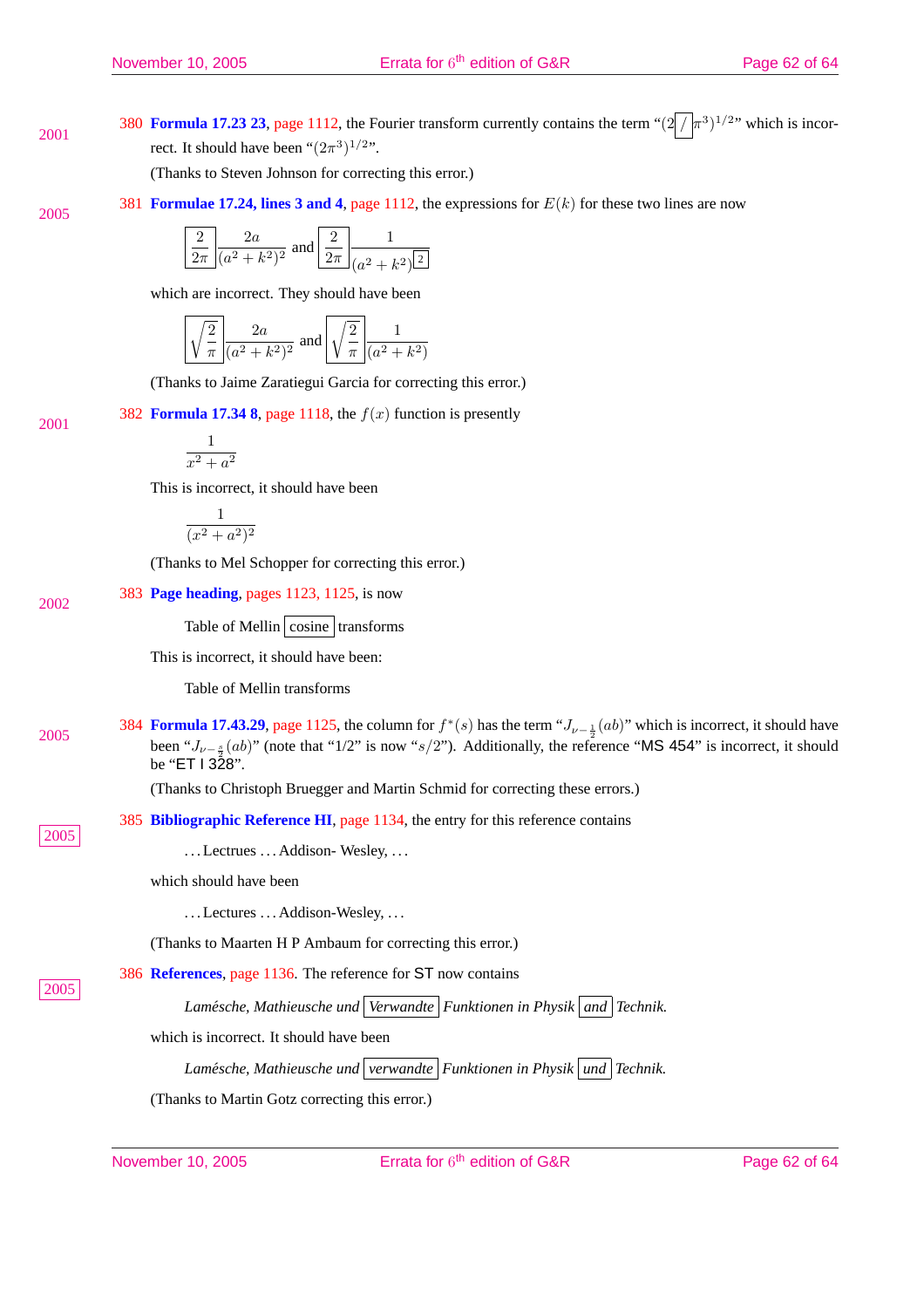| 2005 | 387 Supplemental References, page 1138. Reference number 7 under "Exponential integrals, gamma function and<br>related functions" contains               |
|------|----------------------------------------------------------------------------------------------------------------------------------------------------------|
|      | Die Fakultät (Gammafunktion) und Verwandte Funktionen                                                                                                    |
|      | which is incorrect. It should have been                                                                                                                  |
|      | Die Fakultät (Gammafunktion) und verwandte Funktionen                                                                                                    |
|      | (Thanks to Martin Gotz correcting this error.)                                                                                                           |
| 2001 | 388 Reference, page 1136, the last entry is presently                                                                                                    |
|      | <b>ZY</b> Trigonometric Series                                                                                                                           |
|      | This is incorrect, it should have been                                                                                                                   |
|      | $\mathbf{Z}\mathbf{Y} \dots$ Trigonometric al Series                                                                                                     |
|      | (Thanks to Naoki Saito for correcting this error.)                                                                                                       |
| 2005 | 389 References, page 1138, reference number 8 now has the name "Neilsen." which is incorrect, it should have<br>been "Nielsen".                          |
|      | (Thanks to Stefan Kramer for correcting this error.)                                                                                                     |
| 2005 | 390 Index, page 1143. To the entry "am function", the page "859" should be added.                                                                        |
|      | (Thanks to Martin Gotz correcting this error.)                                                                                                           |
| 2004 | 391 <b>Index entry</b> , page 1144. The bei $(z)$ and ber $(z)$ entries now have as entries                                                              |
|      | see Thomson's functions                                                                                                                                  |
|      | This is incorrect, it should have been:                                                                                                                  |
|      | see Thomson functions                                                                                                                                    |
|      | (Thanks to Leslie Green for correcting this error.)                                                                                                      |
| 2005 | 392 Index, page 1145, Page number 604 for the entry "chi function" should be removed.<br>(Thanks to Martin Gotz correcting this error.)                  |
| 2001 | 393 Index entry, page 1149, the entry "Euler function $(\psi)$ " is listed incorrectly under the P's; it should appear under<br>the E's on page $1146$ . |
|      | (Thanks to Mel Schopper for correcting this error.)                                                                                                      |
| 2003 | 394 Index entry, page 1149, the entries for both                                                                                                         |
|      | (a) $N_{\nu}(z)$                                                                                                                                         |
|      | (b) Neumann function                                                                                                                                     |
|      | are "see Bessel function, N". This is incorrect, it should say "see Bessel functions, Y".                                                                |
|      | (Thanks to Leslie Green for this correction.)                                                                                                            |
| 2003 | 395 Index entry, page 1151, under the T's we now have "Thomson function", this would be better written as<br>"Thomson function $\boxed{s}$ ".            |
|      | (Thanks to Leslie Green for this correction.)                                                                                                            |